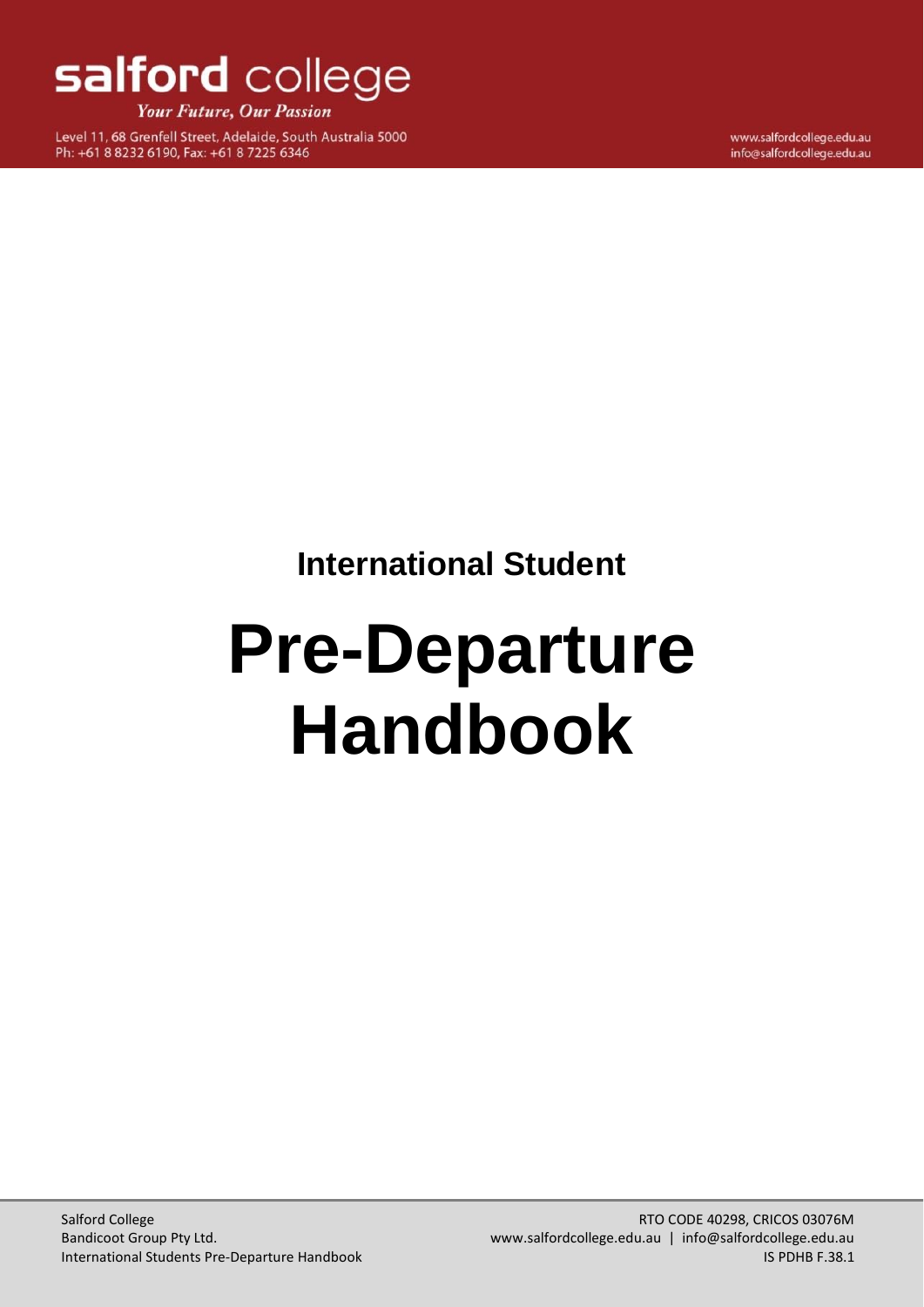| <b>Table of Contents</b>                           |
|----------------------------------------------------|
|                                                    |
|                                                    |
|                                                    |
|                                                    |
|                                                    |
|                                                    |
|                                                    |
|                                                    |
|                                                    |
|                                                    |
|                                                    |
|                                                    |
|                                                    |
|                                                    |
|                                                    |
|                                                    |
|                                                    |
|                                                    |
|                                                    |
| Department of Foreign Affairs and Trade (DFAT)  14 |
|                                                    |
|                                                    |
|                                                    |
|                                                    |
|                                                    |
|                                                    |
|                                                    |
|                                                    |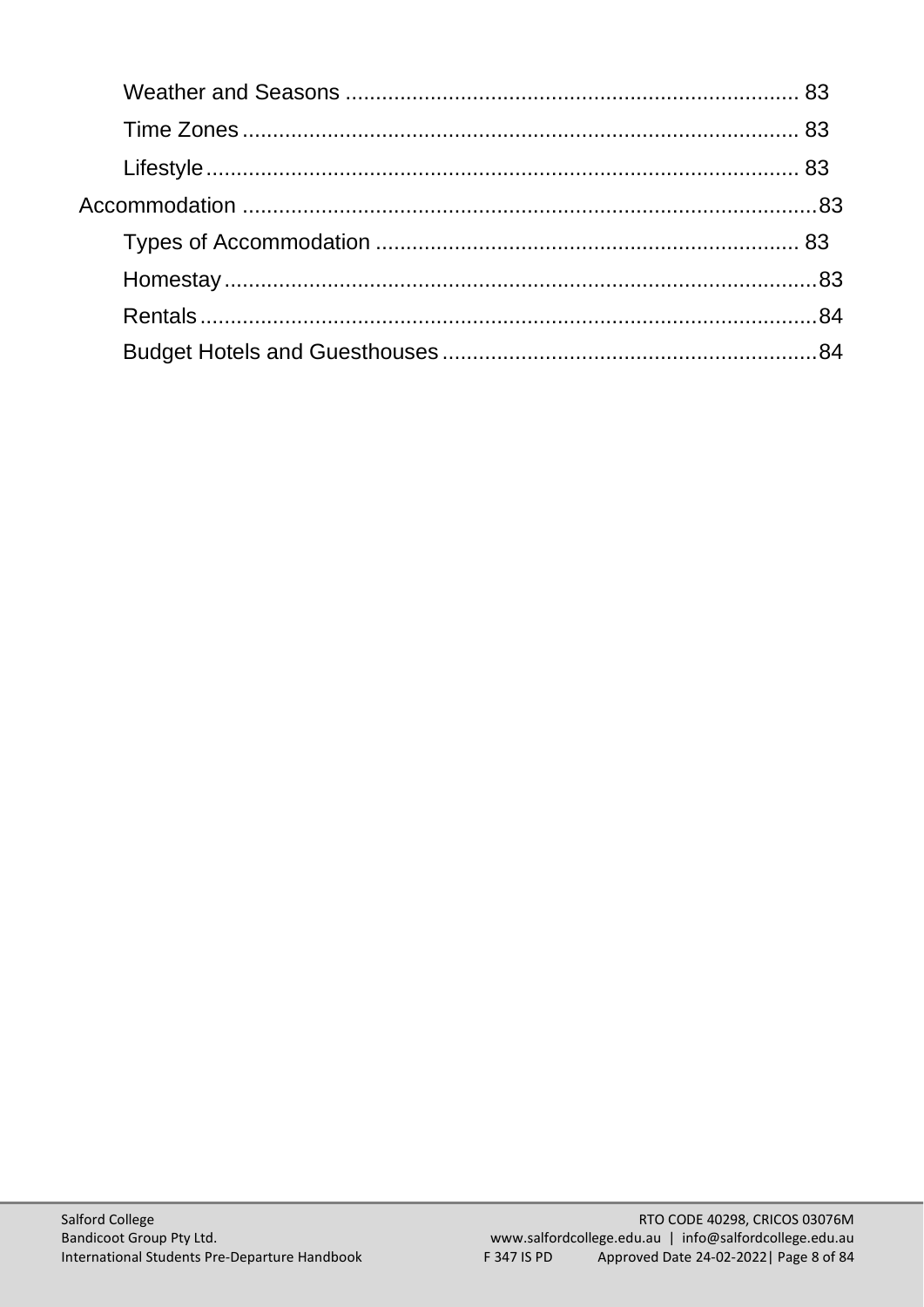# <span id="page-8-0"></span>**Location and Contact Numbers**

Salford College Level 11, 68 Grenfell Street, Adelaide SA 5000 Inside Hotel Grand Chancellor, 65 Hindley Street, Adelaide SA 5000

Phone: +61 8 8232 6190 Email: [info@salfordcollege.edu.au](mailto:info@salfordcollege.edu.au) Web: [www.salfordcollege.edu.au](http://www.salfordcollege.edu.au/)

## <span id="page-8-1"></span>**Key Personnel**

CEO

Asheesh Goyal ash.goyal@salfordcollege.edu.au

Student Support Officer: Ruchi Goyal; [ruchi.goyal@salfordcollege.edu.au](mailto:ruchi.goyal@salfordcollege.edu.au)

Administration/Training Manager Melissa Turner; [melissa@salfordcollege.edu.au](mailto:melissa@salfordcollege.edu.au) 

Business Manager Manmeet Chhabra marketing@salfordcollege.edu.au

Industry Placement Officer Adrian Brown adrian.brown@salfordcollege.edu.au Paula Jacques Paula.j@salfordcollege.edu.au

Admissions Manager Ted Silbor [admissions@salfordcollege.edu.au](mailto:admissions@salfordcollege.edu.au) Accounts: accounts@salfordcollege.edu.au

# <span id="page-8-2"></span>**Opening Hours**

The office hours are from 9:00am – 5.00pm Monday to Friday.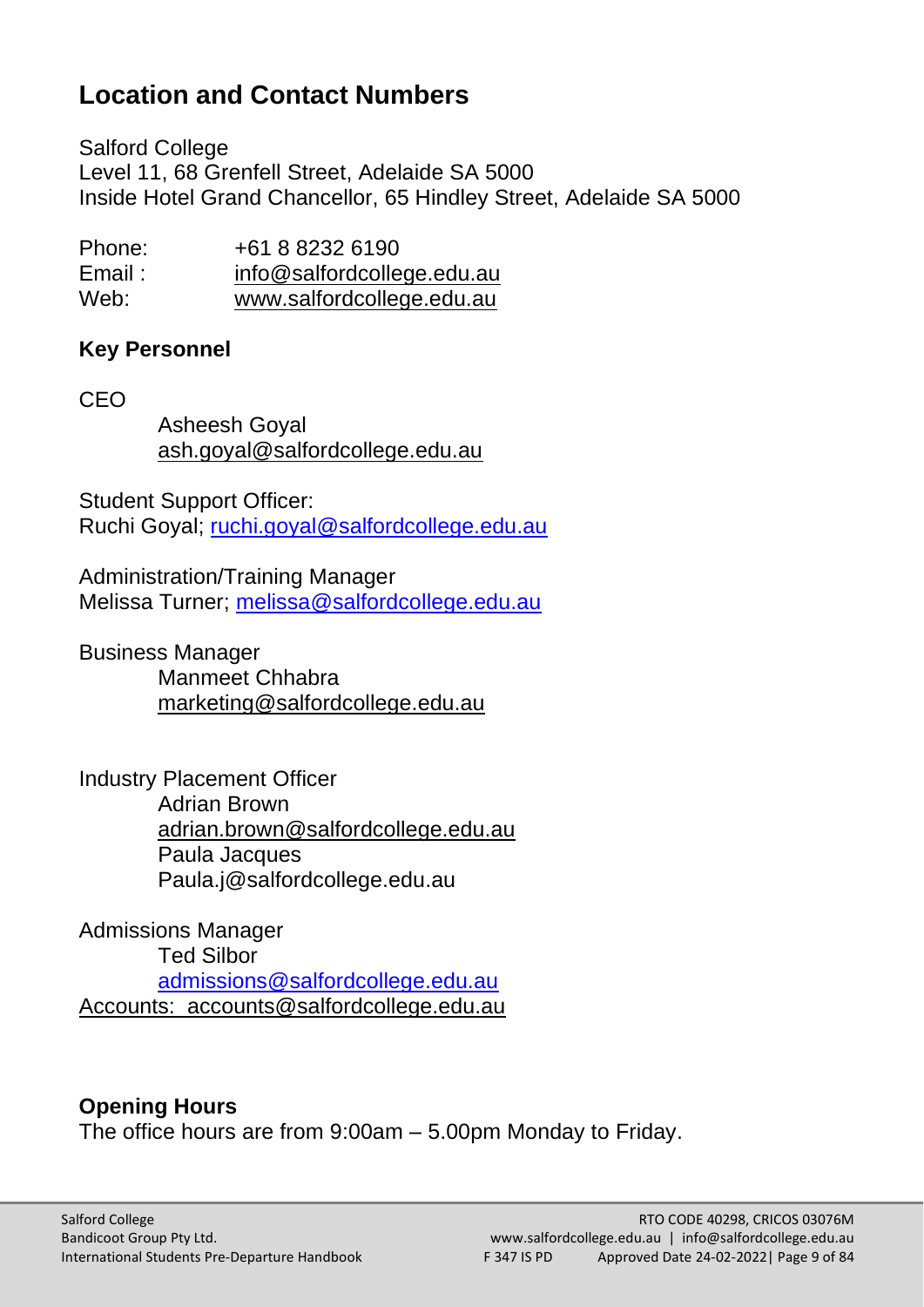The administrative staff can assist you during these hours.

# <span id="page-9-0"></span>**Entry Requirements**

To enroll at Salford College you must:

- Be 18 years of age or older
- For other conditions, please refer to our website [www.salfordcollege.edu.au](http://www.salfordcollege.edu.au/)

# <span id="page-9-1"></span>**Paying Fees**

All fees are due prior to commencement of each semester. If you are having difficulty with your fee payments, you must speak to the finance officer at Salford College. In some circumstances, the finance officer will negotiate a suitable payment plan to suit your needs. If you fall behind with your fees, Salford College will report you to the Department of Home Affairs (DHA) for non-payment of fees.

# <span id="page-9-2"></span>**Orientation**

Orientation is compulsory. You must attend orientation prior to commencing your studies at Salford College. Its purpose is to inform you of aspects of life at the College and provide an introduction to studying, transportation and facilities. You will be introduced to the staff at Salford College and have a tour of the College. You will have the opportunity to ask questions during the orientation.

# <span id="page-9-3"></span>**Students with Special Needs**

In line with our Access and Equity practices, students with special needs are offered the same opportunities as any other candidate. Our training and assessment programs will take special needs into consideration. Flexible learning and assessment methods will be adapted according to your specific requirements if necessary.

## <span id="page-9-4"></span>**Student Support Services**

Student Services can assist with academic support. You may also request additional support from your trainers or Course Coordinators throughout your study.

The Student Support Officer can advise students in all aspects of student life.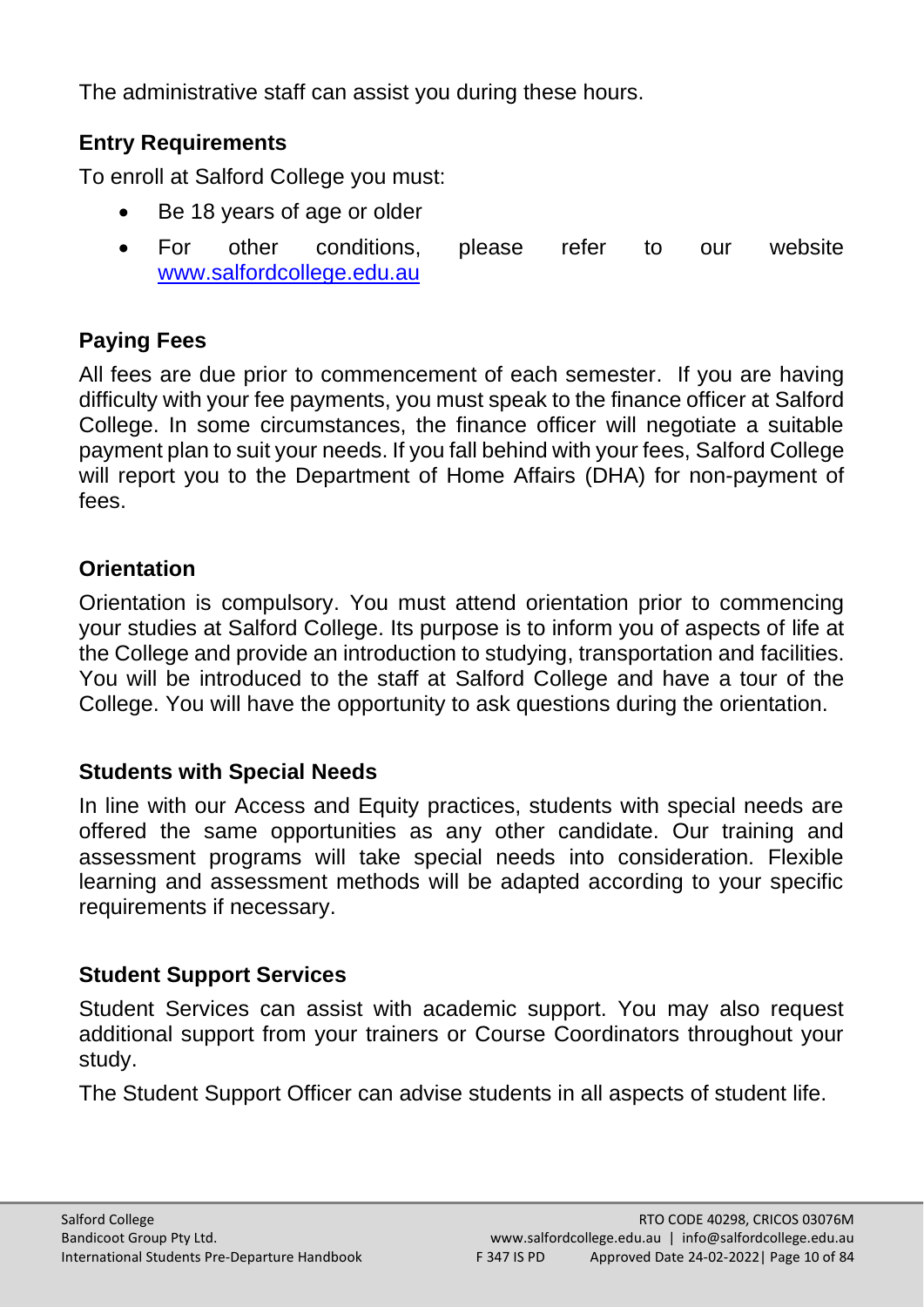The Student Support Officer is there to discuss and support students with issues including:

- **•** Support in finding accommodation
- **•** Learning pathways and possible RPL opportunities
- **•** Provision for special learning needs
- **•** Provision for special cultural and religious needs
- **•** Provision for special dietary needs
- **•** Any other issue

# <span id="page-10-0"></span>**Student Health**

It is important that you be responsible for your health.

Students unable to attend Salford College due to illness must advise Administration or their trainer immediately. Proof of your illness must be demonstrated by a medical certificate. Medical certificates are to be handed into reception to prevent your attendance from being marked absent.

## <span id="page-10-1"></span>**Introduction to Australia**

## <span id="page-10-2"></span>**Studying in Australia**

In Australia, the education system is different to the training you may have experienced. The emphasis is placed on private (individual) study in the form of assignments, research and analyzing data to present arguments about subject matter, and on being willing to defend one's argument. All these involve heavy use of libraries, intensive note taking in lectures, and active participation in the learning process (as opposed to passive listening and rote learning).

To be a successful student in Australia, you will need to adapt to these methods of learning. Salford College will assist you to develop effective study skills. Many lecturers in Australia have vast experience teaching overseas students, they understand the difficulties in adjusting to different study methods and they will be patient in helping you to develop new skills.

# **Useful links:**

- **•** [Choose Australia](http://www.immi.gov.au/living-in-australia/choose-australia/about-australia/index.htm)
- **•** [About Australia](http://www.australia.gov.au/About_Australia)
- **•** [Tourism Australia](http://www.tourism.australia.com/)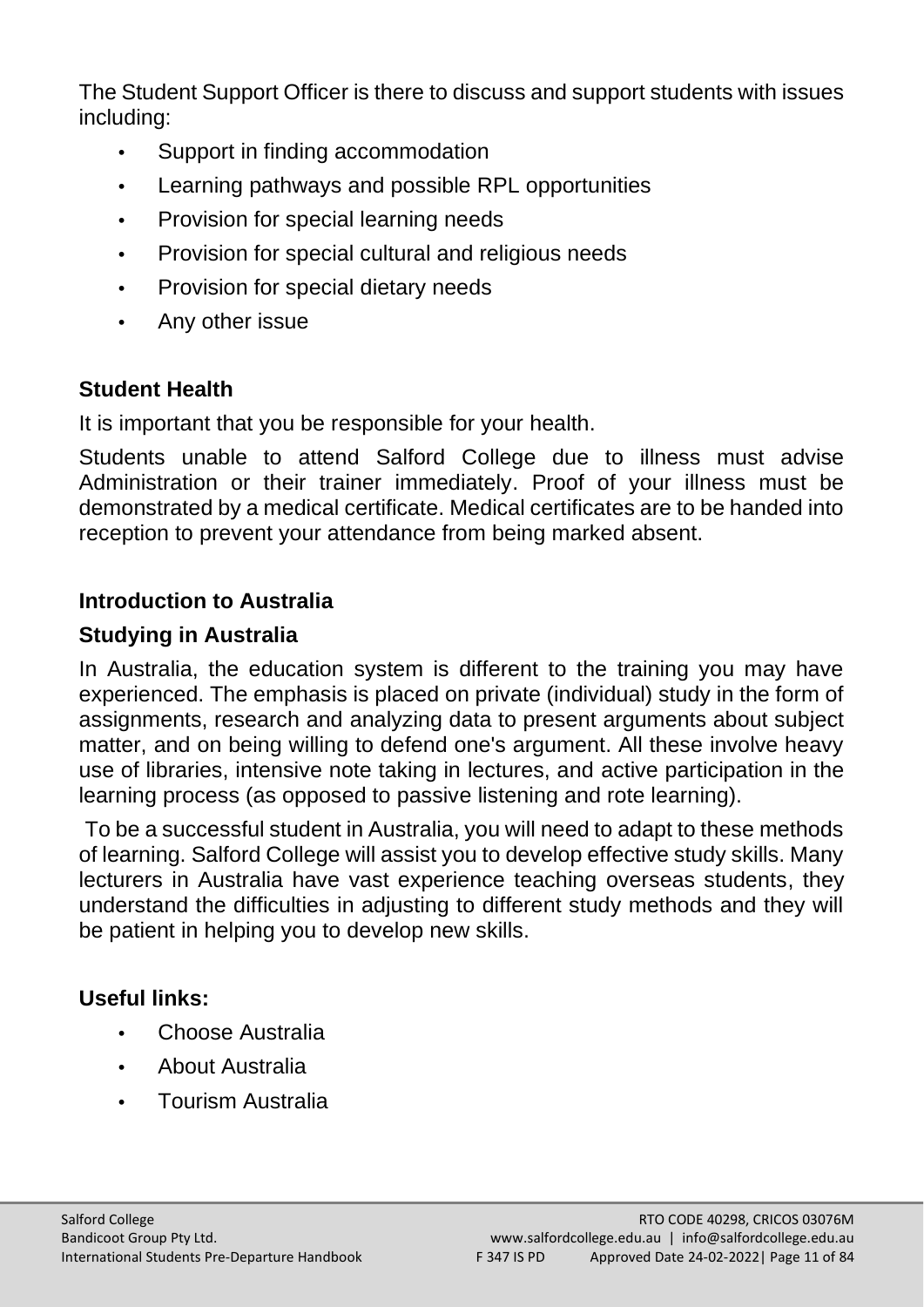## <span id="page-11-0"></span>**Adelaide**

South Australia is the southern, central state on the mainland of Australia.

**Area :** 984,377 square km (12.8% of the total Australian land mass)

**Population :** 1,554,700 (June 2006)

**Capital city :** Adelaide, population 1,129,000 (June 2005)

# **Adelaide's sister cities:**

- Christchurch, New Zealand
- Georgetown, Penang
- Austin, Texas
- Himeji, Japan
- **Language :** English
- **Currency :** Australian Dollar

# **Domestic flying times from Adelaide**

- 1 hour 15 to Melbourne
- 1 hour 40 to Canberra
- 1 hour 50 to Sydney
- 2 hours 15 to Brisbane
- 3 hours to Perth
- 3 hours 35 to Darwin

# **International flying times from Adelaide**

- 5 hours to Auckland
- 7 hours to Singapore
- 16 hours to Los Angeles
- 22 hours to London
- 14 hours to India
- 13 hours to China
- 17 hours to South Africa
- 12 hours to Korea

# **Highest mountain :** Mount Woodroffe, 1,435 meters

**Lowest place :** Lake Eyre, 12 meters below sea level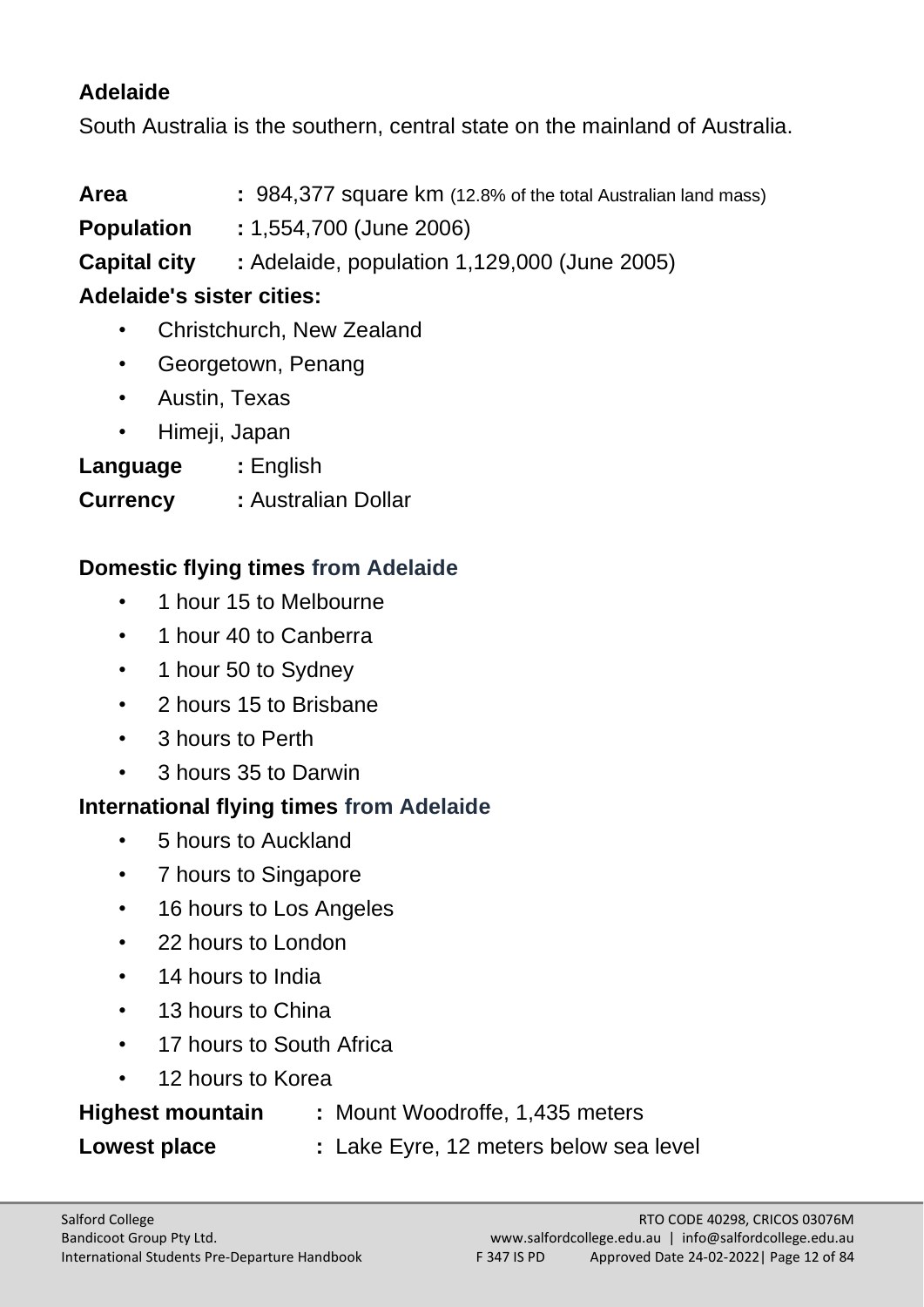# <span id="page-12-0"></span>**Did you know?**

- South Australia **shares a border** with all the mainland States, as well as the Northern Territory.
- Adelaide is the **fifth-largest city** in Australia, with a population of over 1.1 million.
- Temperatures range from an average of **29ºC** in January to **15ºC** in July.
- Prior to British settlement, the area now known as the Adelaide plains was **home to the Kaurna Aboriginal** people.
- Named in honour of Queen Adelaide, the consort of King William IV, the city was founded in 1836 as the planned capital for the only **freely-settled** British province in Australia.
- Early Adelaide was shaped by religious freedom, hence its moniker '**The City of Churches'**. Today, Adelaide is known for its **many festivals** as well as for its wine, arts and sports.
- Adelaide is a **planned city**, designed by the first surveyor-general of South Australia, Colonel William Light. His plan, now known as Light's Vision, arranged Adelaide in a grid with five squares in the inner City in a grid with five squares all surrounded by and a ring of parks known as the Adelaide Parklands.
- While being primarily a British colony, Adelaide attracted **early immigrants** from many non-English speaking countries, including German Lutherans escaping religious persecution in Prussia. The first Lutherans arrived in 1838, bringing with them vine cuttings. These were used to establish found the acclaimed wineries of the Barossa Valley.
- After the Second World War, Italians, Greeks, the Dutch and Poles came to make a new start. An influx of Asian immigrants following the Vietnam War added to the mix. These new arrivals have significantly helped to shape Adelaide's **vibrant restaurant culture**.
- The global media conglomerate News Corporation was founded in Adelaide. Headquarters were moved to New York in 2004, but the city is still considered the company's 'spiritual' home by Rupert Murdoch.
- Adelaide International Airport located in Adelaide's west, is **Australia's newest and most advanced airport** terminal and is designed to serve in excess of 6.3 million passengers annually. It is located just 7km from the CBD giving superb ease of access.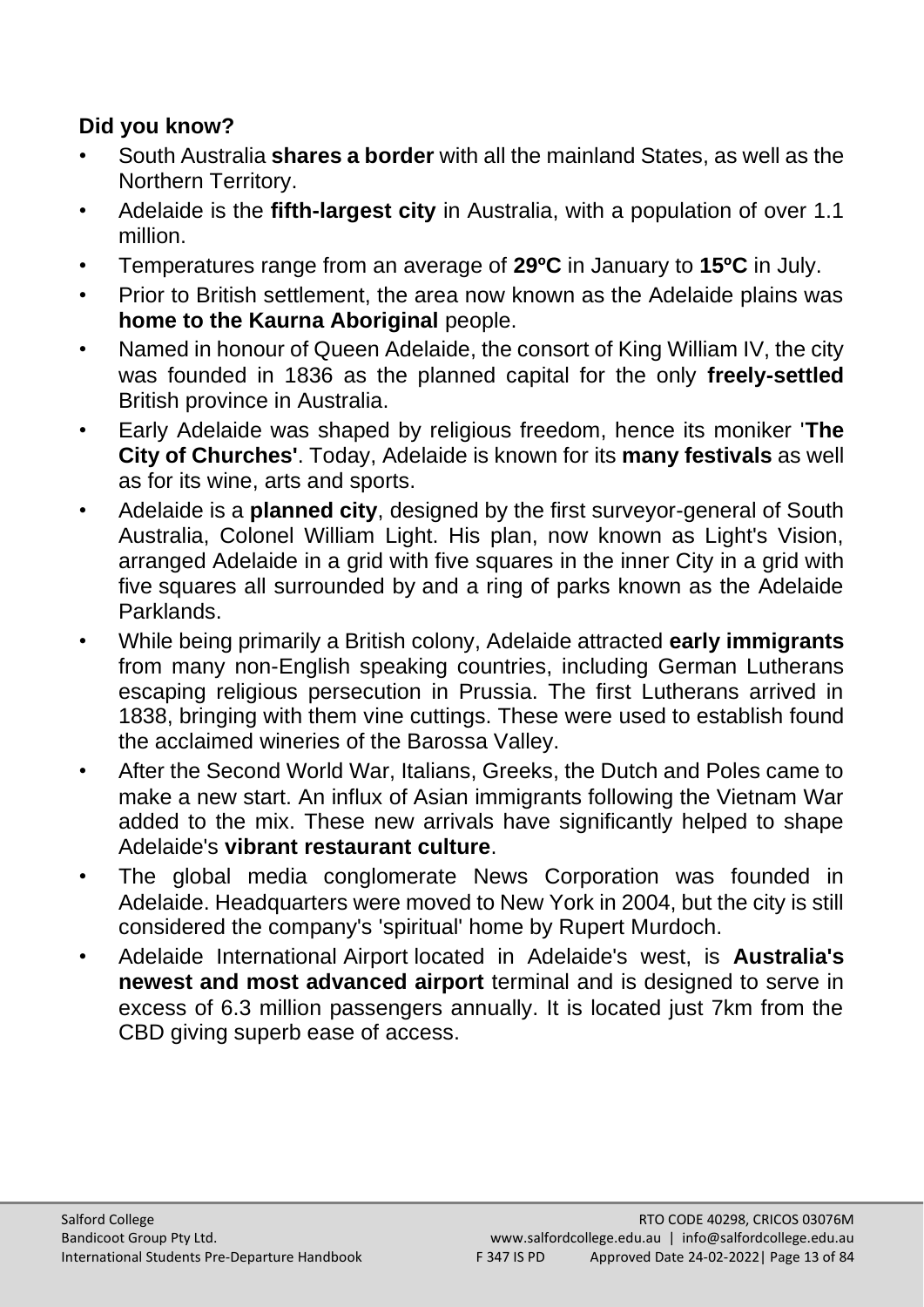# <span id="page-13-0"></span>**Visas**

Most international students wanting to study in Australia require a student visa. Some other visa holders are also eligible to study as international students in Australia. Many students apply for a visa themselves on-line or via the Australian Diplomatic Mission in their country. The visa application process can be complicated and for students from some countries it may be easier to use an accredited agent to assist you with your application.

In order to apply for a visa you will need a valid passport, an electronic Confirmation of Enrolment (eCoE) and any other documentation required by the Australian diplomatic post with which you lodge your application.

The process of applying for a student visa can take a long time. To ensure you can study at the time you choose, you must allow time for the processing of your application.

# <span id="page-13-1"></span>**International Student Visa Conditions**

According to the Department of Home Affairs (DHA) you must provide evidence that satisfies the assessment factors applicable to you to be granted a student visa. These include; financial ability, English proficiency, likely compliance with the conditions of your visa and any other matters considered relevant to assessing your application. Additional information on student visa issues is available on DHA website on [www.homeaffairs.gov.au](http://www.homeaffairs.gov.au/) and the Study in Australia internet site: [www.studyinaustralia.gov.au](http://www.studyinaustralia.gov.au/)

For a full list of **mandatory** and **discretionary** student visa conditions please visit <https://www.homeaffairs.gov.au/trav/stud>

You must follow all of the conditions of your visa. If you breach these conditions, DHA may cancel your visa.

# <span id="page-13-2"></span>**Department of Home Affairs (DHA)**

Australian Government's Department of Home Affairs provides comprehensive information about student visa requirements and the application process, as well as application document checklists to assist you with your application. You can find the latest information at<https://www.homeaffairs.gov.au/trav/stud>

# <span id="page-13-3"></span>**Department of Foreign Affairs and Trade (DFAT)**

Department of Foreign Affairs and Trade website has a comprehensive list of Australian embassies, high commissions, consulates and representative offices around the world [www.dfat.gov.au/embassies](http://www.dfat.gov.au/embassies)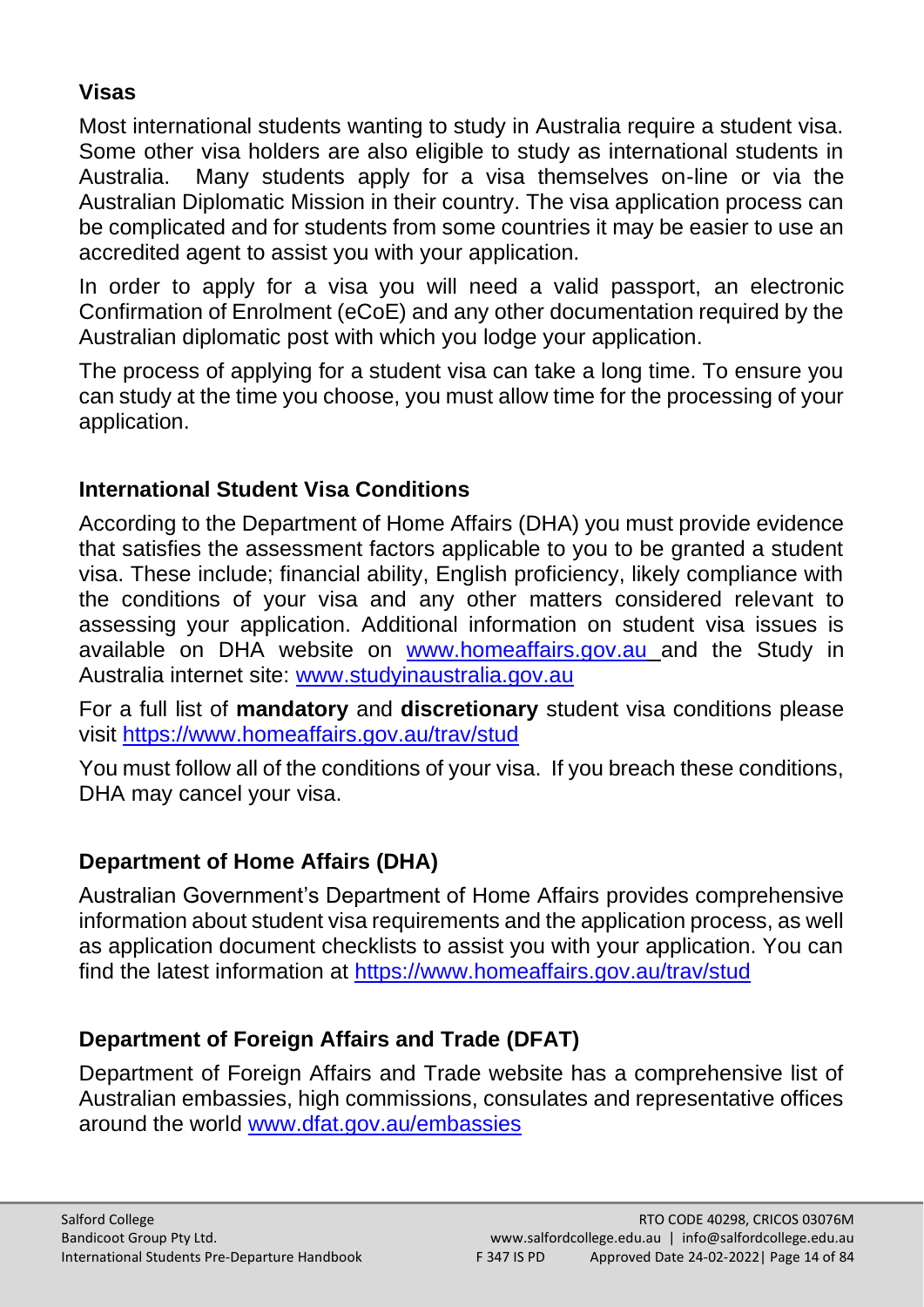## <span id="page-14-0"></span>**Migration Agents**

A migration agent can assist you in submitting your visa application and communicate with Department of Home Affairs (DHA) on your behalf. **You do not need to use a migration agent to lodge any kind of visa application.** 

#### <span id="page-14-1"></span>**Education Agents**

Education agents promote various Australian education programs and institutions internationally. They are a good way for students to apply to study in Australia. Agents are experienced in making international student applications and applying for visas. Most speak both English and the local language so this makes the application process a lot simpler and generally hassle free for students and parents. Most do not charge for their service. However, some agents do charge small amounts or offer additional services for which they charge. Salford college has a list of reputable education agents that we recommend. Please see here: [https://salfordcollege.edu.au/find-a-salford](https://salfordcollege.edu.au/find-a-salford-agent/)[agent/](https://salfordcollege.edu.au/find-a-salford-agent/)

**Please Note: Although able to assist in completing education and visa applications, Education Agents are NOT licensed to provide migration advice.**

#### <span id="page-14-2"></span>**Accessing Money**

You should read this section carefully, and discuss the issues raised in this section with the bank or financial institution in your home country before you leave. All banks operate differently and you should be aware of all fees, charges, ease of access to your funds, and safety of the way in which you will access those funds.

#### <span id="page-14-3"></span>**Currency Exchange**

Only Australian currency can be used in Australia. If you have not brought some with you, you can change money at the airport. Once you have arrived in Adelaide, you can also change money at any bank or at currency exchanges:

## **[American Express Foreign Exchange Services](http://www.yellowpages.com.au/sa/adelaide/american-express-foreign-exchange-services-12028396-listing.html;jsessionid=EDC7E1258A3F3EA41C37A31B40943EA3.11)**

<https://www.americanexpress.com/au/content/foreign-exchange/>

#### **Travelex Worldwide Money**

<https://www.travelex.com.au/>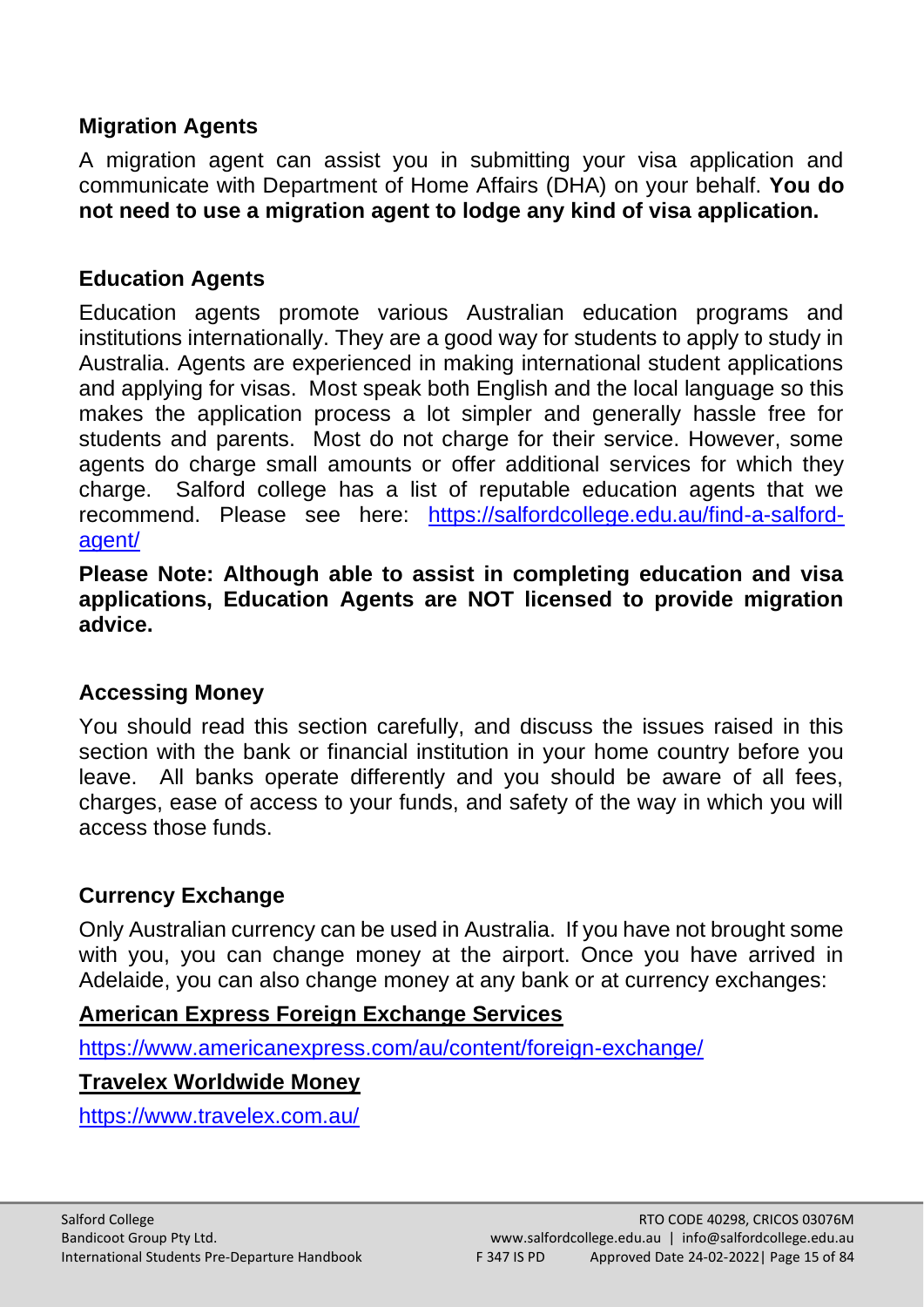# <span id="page-15-0"></span>**Arranging Travel**

You will need to make your own travel arrangements to Australia. Try to arrive at least 1-2 weeks before the start of your Student Orientation to allow enough time for settling-in, adjusting to the climate and overcoming jet-lag.

You should fly into Adelaide International Airport.

## <span id="page-15-1"></span>**What to Bring**

## <span id="page-15-2"></span>**Documents**

You should prepare a folder of **official documents** to bring with you to Australia, Including:

- Valid passport with Student Visa
- Offer of a place / admission letter from Salford College
- Confirmation of Enrolment (eCoE) issued by Salford College
- Receipts of payments (e.g. tuition fees, OSHC, bank statements etc.)
- Insurance policies
- Original or certified copies of your academic transcripts and qualifications
- Other personal identification documents, e.g. birth certificate, ID card, driver's licence
- Medical records and/or prescriptions
- **IELTS** papers

If you are travelling with your family you will need to include their documents as well. **Keep all documents in your carry-on luggage**. In case you lose the originals, make copies that can be left behind with family and sent to you.

# <span id="page-15-3"></span>**Clothing**

On most campuses, students usually dress informally. Jeans or slacks with tshirts or blouses, sneakers or "running shoes" are almost standard dress. Shorts are often worn during the summer months and sandals are the most common footwear. It is acceptable for both men and women to wear shorts and sleeveless t-shirts. This is common during the hotter months. When you are training in the kitchen you will need to wear your full chef uniform.

A sports coat or suit and tie for men and appropriate dress for women is necessary for some functions such as formal dinners, a graduation ceremony, student dances or balls. For festive occasions, you may want to bring traditional dress and accessories. Most primary and secondary school students will be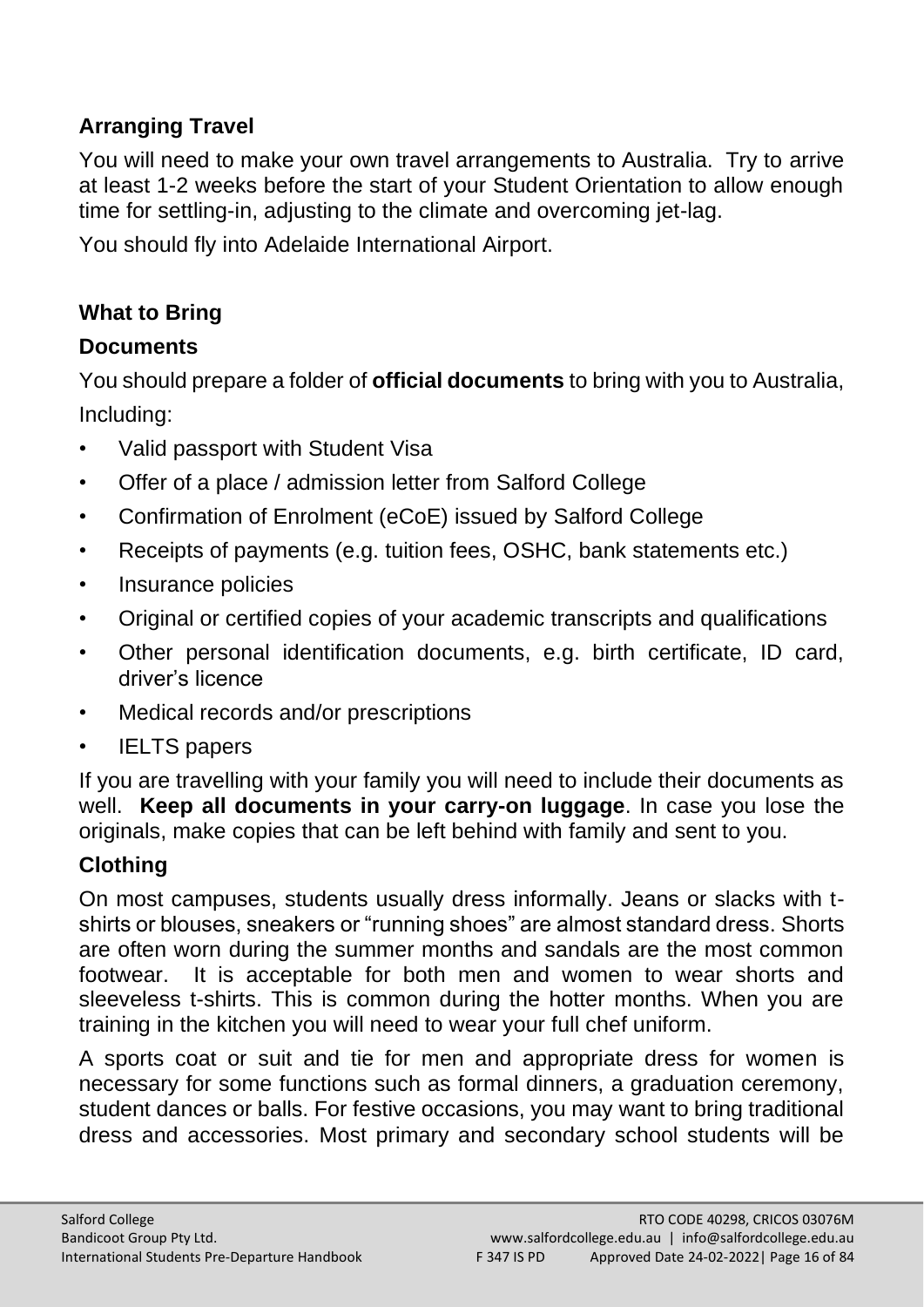required to wear a school uniform to classes and other school activities. You should check with your education provider what is included in the uniform package.

#### **Seasonal Considerations**

Summer in Australia is from December through February, autumn from March through May, winter from June through August, and spring from September through November. For most of the country the hottest months are January and February.

If you arrive in June or July, the coldest months of the year, you may need to bring or buy winter clothing and blankets. You may also need to purchase a heating appliance once you arrive.

## **Other Items You Might Need – they are all available in Australia**

| $\Box$ Alarm clock                                          | ☑Scientific or graphics calculator       |
|-------------------------------------------------------------|------------------------------------------|
| $\blacktriangleright$ Bath towels, bed sheets, pillow cases | $\boxtimes$ Camera                       |
| ☑Dictionary (bilingual)                                     | $\boxtimes$ Micro recorder for lectures  |
| <b>ØSmall sewing kit</b><br>lenses                          | $\boxtimes$ Spare spectacles or contact  |
| ⊠Music CDs or iPod                                          | $\boxtimes$ Your optical prescription    |
| <b>ØSporting equipment</b>                                  | $\boxtimes$ Photos of friends and family |
| <b>M</b> Toiletries                                         | $\boxtimes$ Swimming costume             |
| <b>ØUmbrella</b>                                            | $\boxtimes$ Small gifts from home        |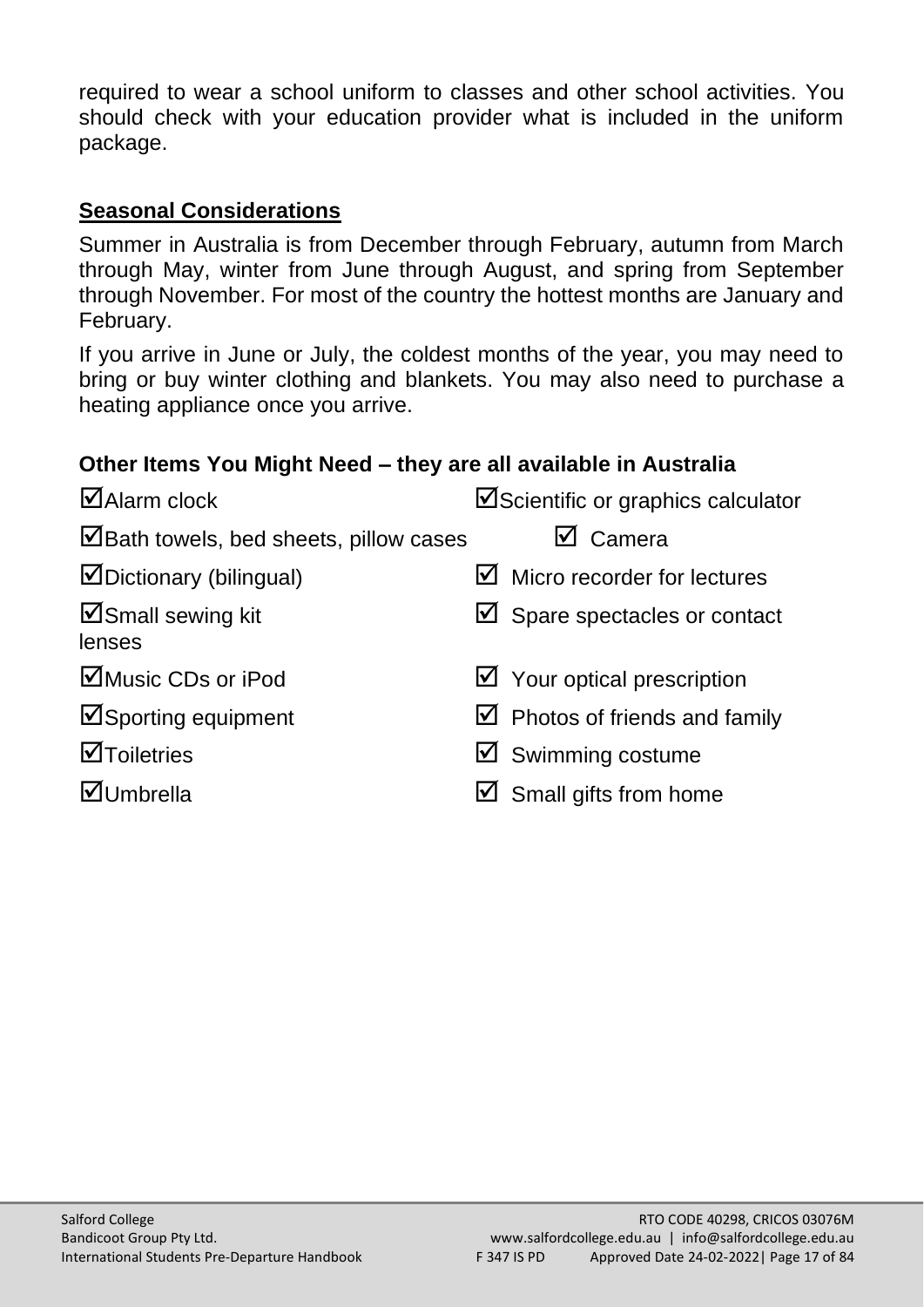

The standard voltage for electrical items in Australia is 240V. Electric plugs have three flat pins one of which is an earth pin. You may need to buy an adaptor or have the plugs changed when you arrive.

Items owned and used for more than 12 months prior to arrival are allowed in tax-free. Proof of the date of purchase and purchase price may be required. Computers which are less than 12 months old and over AU\$400 may attract Goods and Services tax (GST) at a rate of 10%. Consideration is given as to whether or not you intend to export the computer at the conclusion of your studies.

## <span id="page-17-0"></span>**Electrical Items**

Bringing a PC or laptop into Australia may be a little more complicated.

To satisfy the Customs Officer that you will be taking the computer out of Australia you should bring along a statutory declaration (a written declaration witnessed by the certifying authority in your country) stating that the computer is for use during your studies in Australia, and that you intend to take it back with you when you complete your studies. You may be required to give an undertaking under Section 162 to this effect and provide a cash security to Australia Customs upon arrival.

If you are considering bringing a mobile phone, laptop, or any communication devices we suggest that you visit the Australian Communications and Media Authority **www.acma.gov.au**before making any purchases. Some students have brought in their own laptops with internal modems only to discover that they were unable to use their modem in Australia. Any external or built-in modems must be **Austel Approved** in order to function in Australia.

# <span id="page-17-1"></span>**On Your Flight**

Wear comfortable, layered clothing so that you are able to make adjustments according to the local weather. Remember – if you are flying from a northern hemisphere winter into the Australian summer it will be **very hot** so wear light weight clothing underneath, and have a pair of sandals or lighter shoes in your hand luggage if you need cooler footwear. Alternatively extra clothing may be required on-hand if flying into the Australian winter season.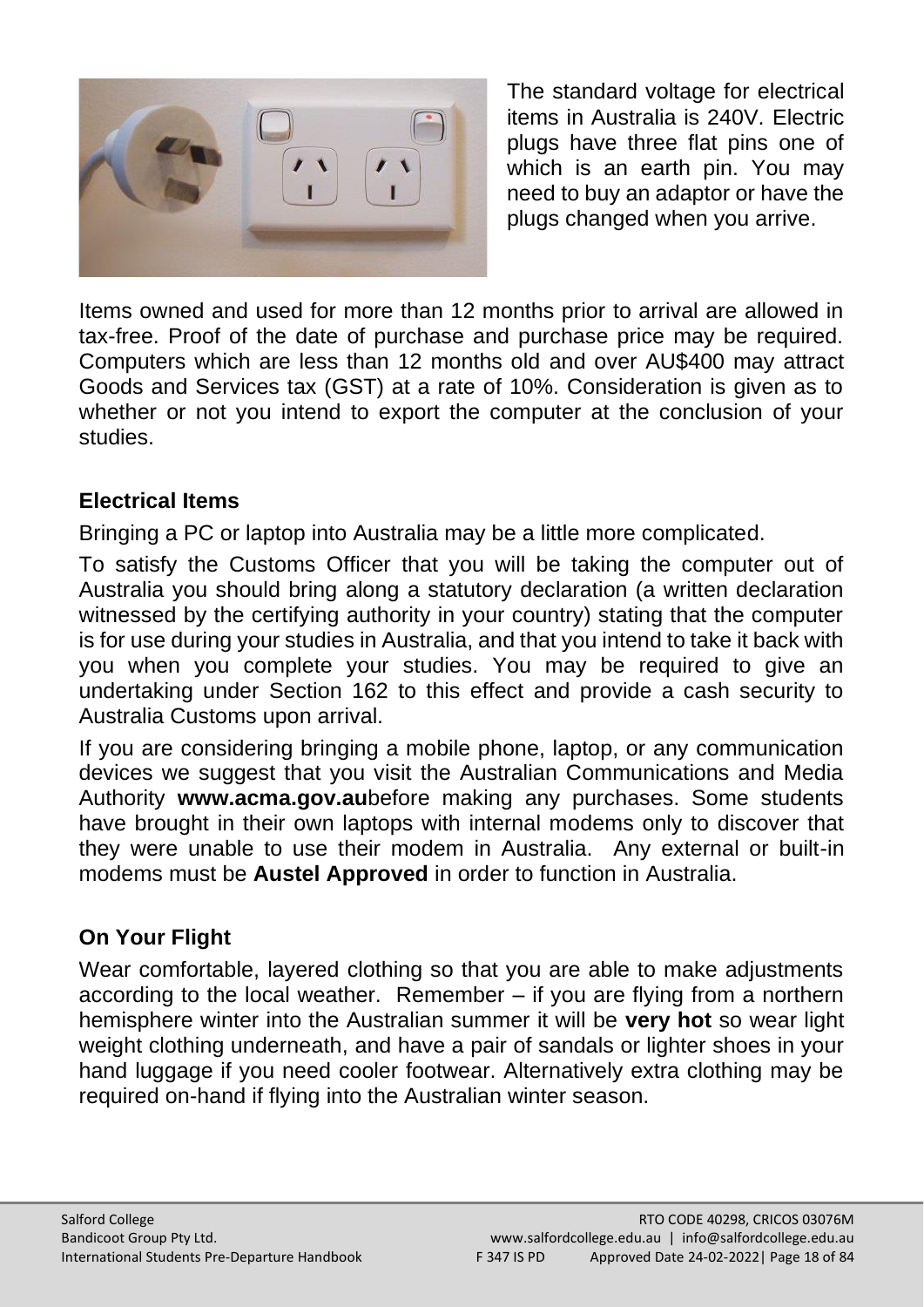Before landing in Australia passengers are given an **Incoming Passenger Card** to fill in. This is a legal document. **You must tick** ✓**YES if you are carrying any food, plant material including wooden souvenirs, or animal products**. This includes fruit given to you during your flight. If you have items you don't wish to declare, you can dispose of them in quarantine bins in the airport terminal. Don't be afraid to ask airline staff if you have any questions.

If you are carrying more than **AU\$10,000** in cash, you must also declare this on your Incoming Passenger Card. It is **strongly recommended** however, that you do not carry large sums of cash but arrange for an electronic transfer of funds into your Australian bank account once it has been opened.

# <span id="page-18-0"></span>**Entry into Australia**

## <span id="page-18-1"></span>**Australian Immigration**

When you first arrive in Australia you will be required to make your way through Australian Immigration (follow the signs for Arriving Passengers as you leave the plane). An Immigration Officer will ask to see your completed Incoming Passenger Card (given to you on the plane) along with your passport and student visa evidence. The Immigration Officer will check your documents and may ask you a few questions about your plans for your stay in Australia

## <span id="page-18-2"></span>**Baggage Claim**

Once you have passed through the immigration checks you will move to baggage claim (follow the signs) and collect your luggage. Check that nothing is missing or damaged. If something is missing or damaged go to the **Baggage Counter** and advise them of your problem. Staff at the Baggage Counter will help you to find your belongings or lodge a claim for damage.

## <span id="page-18-3"></span>**Detector Dogs**

You may see a **Quarantine Detector Dog** at the baggage carousel or while waiting in line to pass through immigration. The dogs are used to screen luggage for food, plant material or animal products. If you see a detector dog working close to you, please place your bags on the floor for inspection. These dogs are not dangerous to humans and are trained to detect odours. Sometimes a dog will sit next to your bag if it sniffs a target odour. Sometimes dogs will detect odours left from food you have had in the bag previously. A quarantine officer may ask about the contents of your bag and check you are not carrying items that present a quarantine risk to Australia.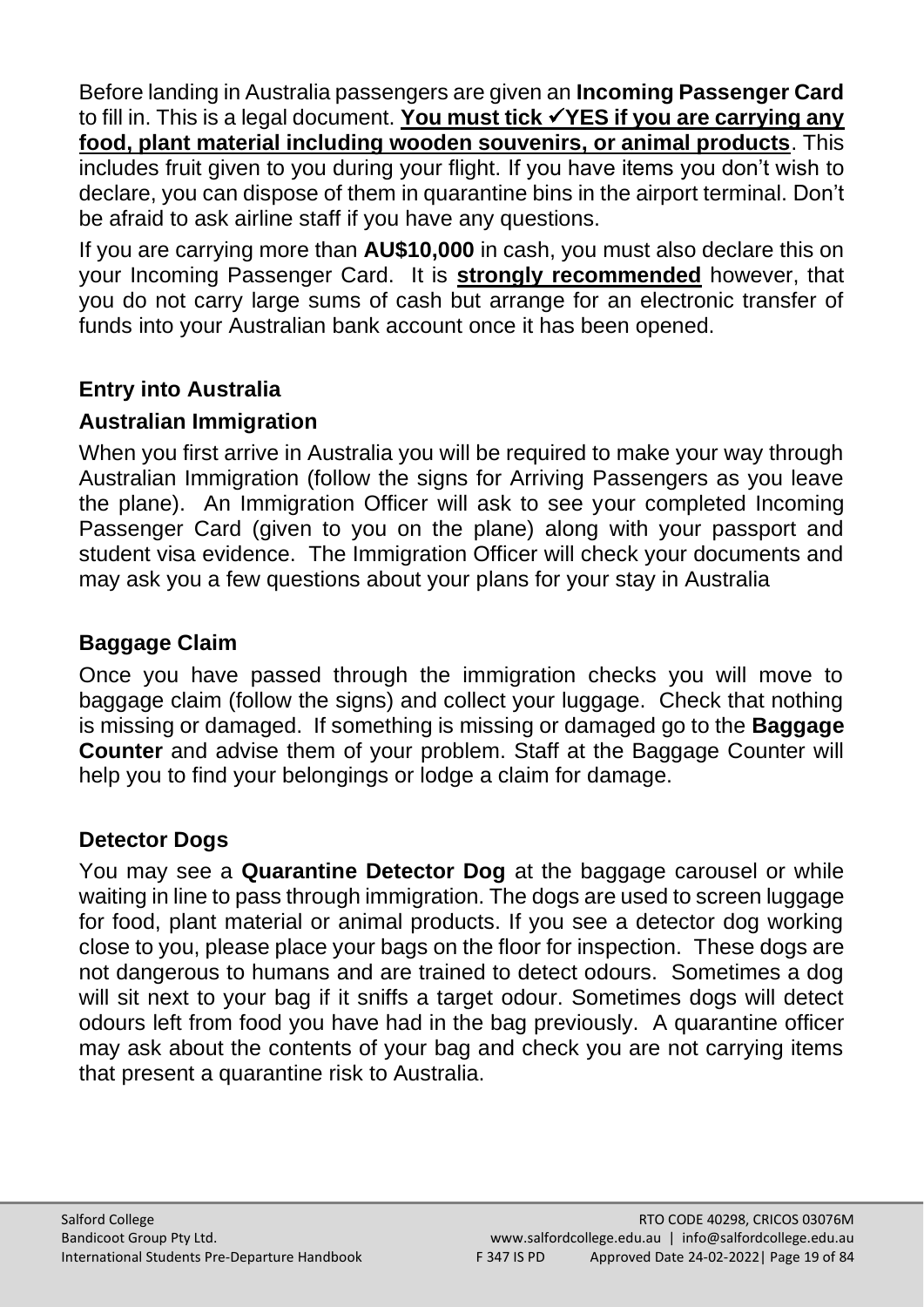# <span id="page-19-0"></span>**Australian Customs and Quarantine**

Students are often surprised by how strict Australian Customs Services and quarantine can be. If you're in doubt about whether your goods are prohibited or not, **declare it anyway** on the Incoming Passenger Card which you will receive on the plane. Students have received on the spot fines for not declaring items.

#### • Read "**What can't I take into Australia?**"

• Let your family and friends know "**What can't be mailed to Australia?"**

Baggage allowances flying into Australia will vary according to your carrier, flight class and country of origin. Please check with your carrier prior to departure. International economy passengers are generally permitted 1 x checked luggage (35kg) and 1 x carry-on (7kg). Within Australia you are generally allowed only 20kg of checked luggage. This will significantly limit the amount of things you can bring, especially if you will fly within Australia to get to your final destination. It is essential to think the packing process through very carefully. You will be able to purchase most things upon arrival in Australia but the price may be higher than in your own country.

Once you have your luggage you will go through Customs. Be careful about what you bring into Australia. Some items you might bring from overseas can carry pests and diseases that Australia doesn't have. You must **declare ALL** food, meat, fruit, plants, seeds, wooden souvenirs, animal or plant materials or their derivatives.

Australia has **strict quarantine laws** and tough on-the-spot fines. Every piece of luggage is now screened or x-rayed by quarantine officers, detector dog teams and x-ray machines. If you fail to declare or dispose of any quarantine items, or make a false declaration, you will get caught. In addition to on-the-spot fines, you could be prosecuted and fined more than AU\$60,000 and risk 10 years in prison. All international mail is also screened.

Some products may require **treatment** to make them safe. Items that are **restricted** because of the risk of pests and disease will be seized and destroyed by the **Australian Quarantine and Inspection Service (AQIS)**.

For more detailed information about bringing in food, animals, plants, animal or plant materials or their derivatives visit [www.daffa.gov.au/aqis](http://www.daffa.gov.au/aqis)

## <span id="page-19-1"></span>**Arrival Hall**

You will be able to leave the restricted area and enter the Arrivals Hall once you have cleared Customs. Here you will find a number of retail and food outlets along with public telephones, an information booth and money exchange facilities. If you arrive on a weekend, you may like to exchange money here as most banks are not open on Saturdays and Sundays.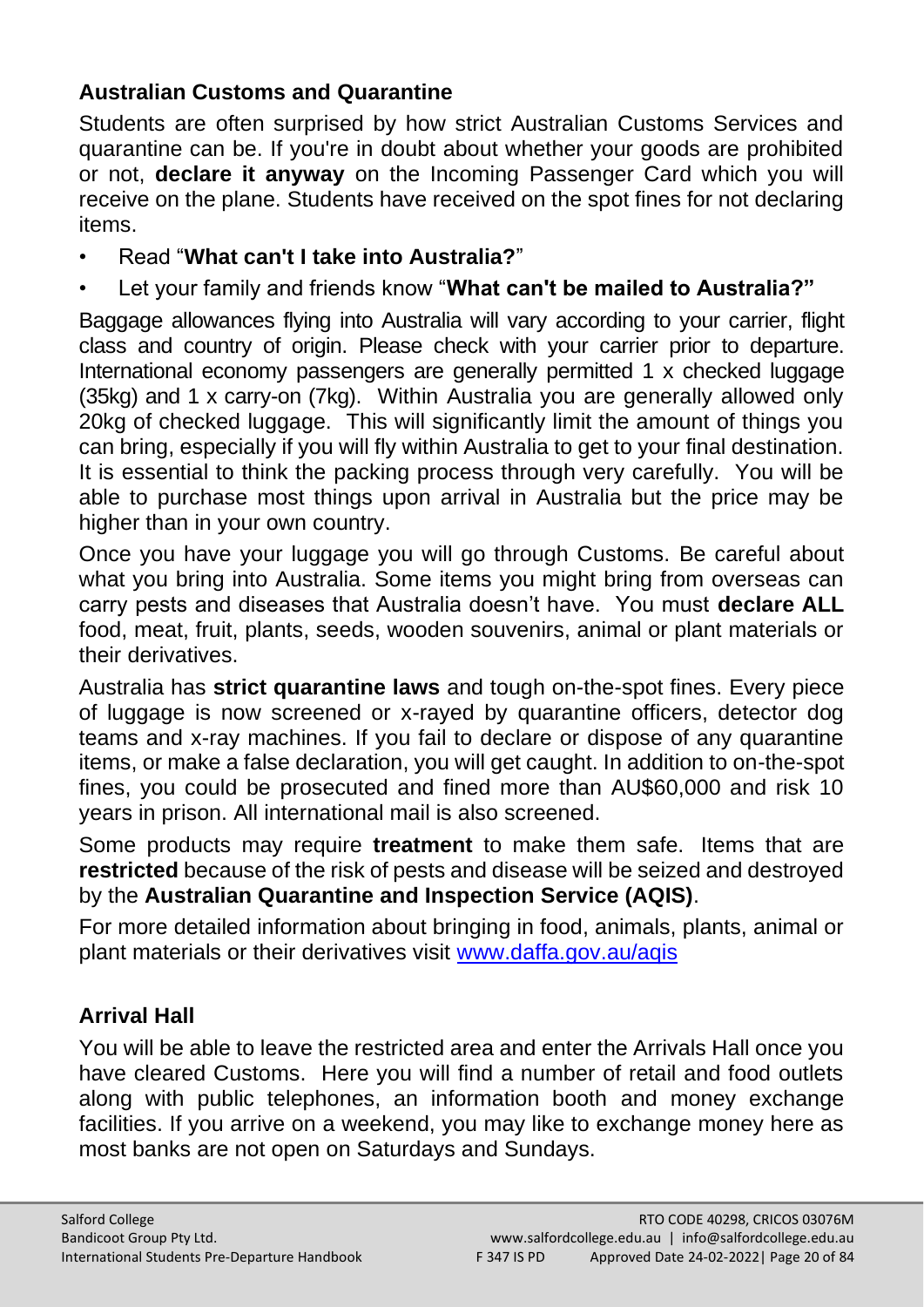# <span id="page-20-0"></span>**Getting From the Airport**

# <span id="page-20-1"></span>**Airport Reception Service**

Salford College can organise for you to be picked up from the Airport and taken to your accommodation. You need to let us know 1 week in advance if you would like this service.

## <span id="page-20-2"></span>**Public Buses**

Adelaide has a free bus service that operates around the central business district. There are the 99 B, 99 C buses and the normal buses traveling through the city. For information contact [www.adelaidemetro.com.au](http://www.adelaidemetro.com.au/)

# <span id="page-20-3"></span>**Taxis**

Taxis are available from the ground floor level of Adelaide Airport which is about 8 kilometers from the city, approximately 10 minutes. The cost is approximately \$20 by taxi. The South Australian Government urges travelers to be aware of unlicensed or illegal taxi and chauffeur drivers, also known as touts, operating at the Adelaide Airport. If you are approached by someone offering to assist you with transport needs, you should decline the invitation and report the incident to the Transport SA on **(08) 8343 2222.** Please visit [www.transport.sa.gov.au](http://www.transport.sa.gov.au/)

# **Keeping in Contact**

*Before you leave home, you should provide your family and friends, and your education provider in Australia, with details of your flights to Australia and where you will be staying when you arrive. (Do not change these details without informing them.) Once you have arrived in Australia, you should then let your family and friends know that you have arrived safely. It is important to ALWAYS let someone know where you are and how to contact you by phone or by post.*

# <span id="page-20-4"></span>**Bringing My Family**

Most student visas allow you to bring your family members to Australia as your dependants (check your individual circumstances with the Department of Home Affairs). Family members include your spouse, and you and your spouse's dependent children. Before bringing your spouse or children to Australia, you will have to prove that you can support them financially. The cost of supporting a family in Australia is very high. You may have to consider and discuss many issues with your family. Rather than bringing your family together with you to Australia, some students may find it useful to arrive first, settle into studies, find appropriate accommodation, adjust to living in Australia and then arrange for their family to join them.

Before making a decision to bring your family to Australia it is important to consider the following issues: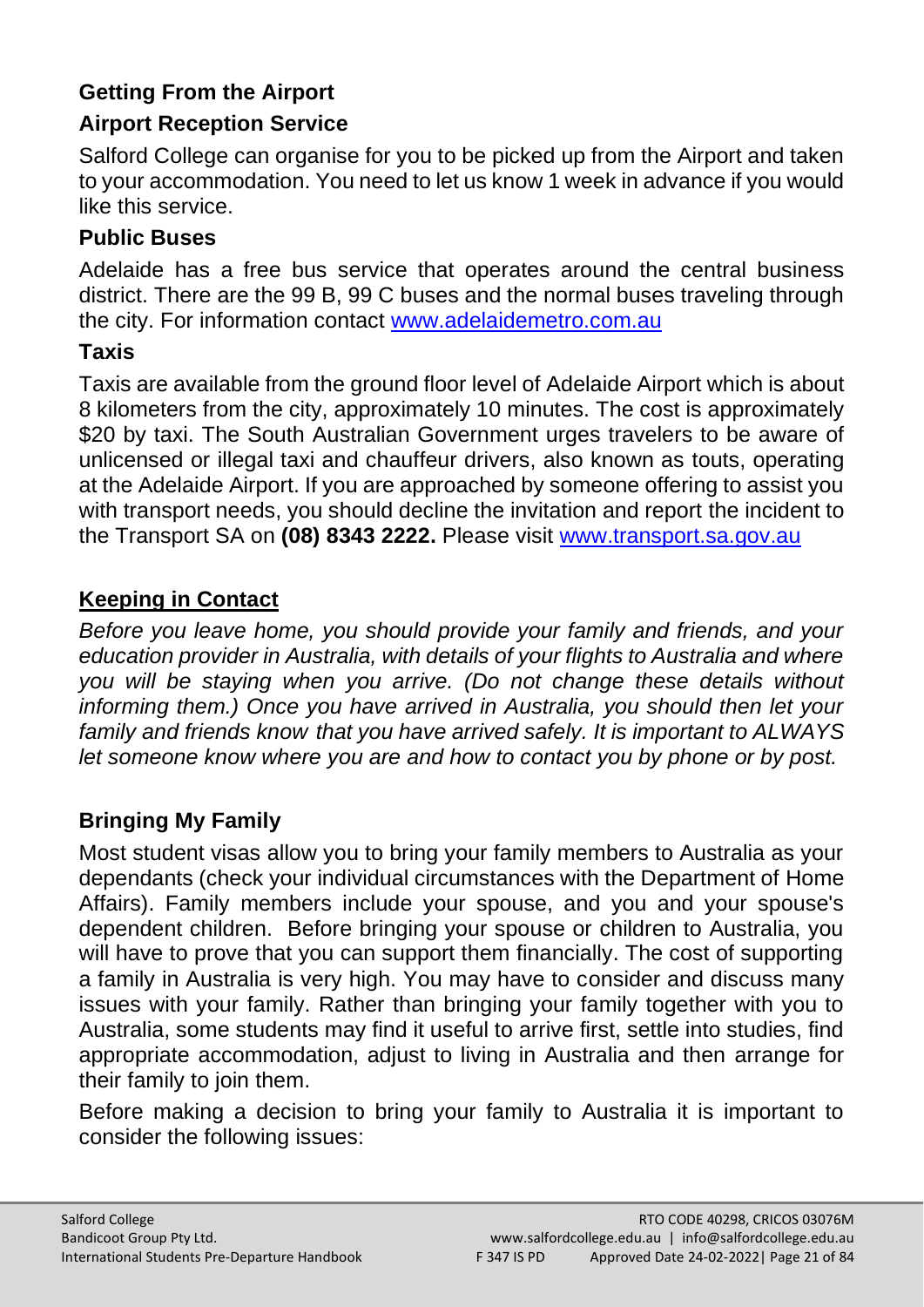- **•** The cost of airfares for your family to and from Australia;
- **•** Possible higher rent for a larger home;
- **•** Limited employment opportunities for your spouse;
- **•** Extra costs for food, clothing and other necessities;
- **•** The effect on you and your studies if your family is not happy in Australia;
- **•** Whether your children will adjust to school in Australia;
- **•** Waiting lists for child care centres; and
- **•** Whether to come alone to Australia first and arrange things for your family, or whether to all come at the same time.

For more information visit: [www.homeaffairs.gov.au](http://www.homeaffairs.gov.au/)

# <span id="page-21-0"></span>**Child Care**

Finding suitable childcare in Australia requires patience and planning. Waiting lists for places in most childcare centres are long.

Many schools offer before- and after-school care programs (usually 7:30 am-8:45 am and 3:30 pm-6:00 pm). Children who need these programs must be registered with the school.

The child care centres around Salford College are:

[City Child Care Centre](javascript:showPopWin() 

[Sturt Street Community Child Care Centre](javascript:showPopWin() 

[Royal Adelaide Hospital Child Care Centre](javascript:showPopWin() 

[Adelaide Campus Children Centre](javascript:showPopWin() 

[Rural Care Worker Program](javascript:showPopWin() 

# <span id="page-21-1"></span>**Schools**

If you would like to bring your children to Australia with you, you must be aware of the following schooling issues:

It is an immigration policy that school-age dependants of international students undertake formal schooling while they are in Australia. You will need to provisionally enrol your child in a school before you leave your home country and you will normally have to pay the school fees one semester in advance. The school will issue an electronic Confirmation of Enrolment Form (eCoE) stating the program and its duration, so that you can obtain the appropriate visa for your child.

The Diplomatic Mission in your country can tell you which State schools are registered to take international students. Fees are payable by international students at all State schools unless you: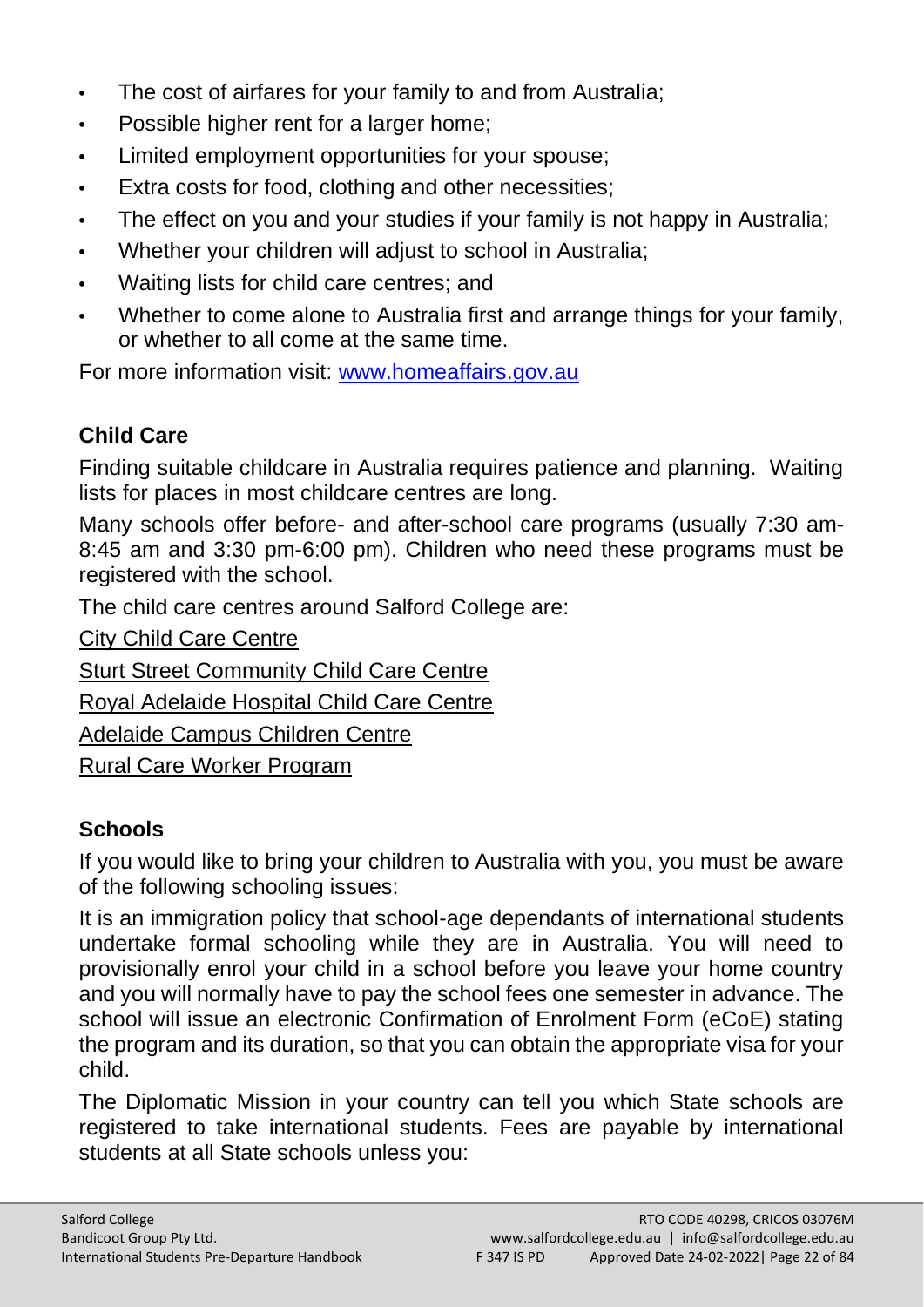- **•** Are in receipt of sponsorship or scholarships from the Australian Government (e.g. the Australian Development Scholarship, IPRS);
- **•** Hold a higher institution or approved non-government scholarship. These scholarships must be approved by the State government for the dependants to be exempt from school fees.

You will be responsible for school fees and other costs including school uniforms, books, excursions and stationery.

When choosing the most appropriate school for your child, it is best to ask questions about the school's curriculum, size, extra-curricular activities and the size of individual classes.

You should also take into consideration the distance from the school to **your education institution**, the suburb in which you intend to live and the method of transport you plan to use.

For further information, contact Department of Education, South Australia

**P:** (08) 8226 1000 **or Website:** <http://www.education.sa.gov.au/>

There are two types of schools in Australia – State schools and independent schools.

# <span id="page-22-0"></span>**Adjusting to Life in Australia**

While living and studying abroad may be an exciting adventure, it can also present a range of challenges. Having decided to study and live in Australia you will be undertaking adjustments in many areas of your life including cultural, social and academic. It is also important to remember that while these changes are occurring you will be embarking upon a new semester of study (for many of you in a different language) and be away from your usual supports, networks and resources. Adjustment to a new country and culture is a process that occurs gradually and takes time. The values, beliefs, traditions and customs of your home country may vary greatly from those in Australia and adapting to the Australian way of life may take some time. This advice may help:

# ➢ **Listen, observe and ask questions**

Adjustment to a new culture and way of life takes time. Allow yourself time to observe those around you and patterns of both verbal and non-verbal communication. Don't be afraid to ask questions if there are things you do not understand as this will reduce the chance of confusion or misunderstandings.

# ➢ **Become involved**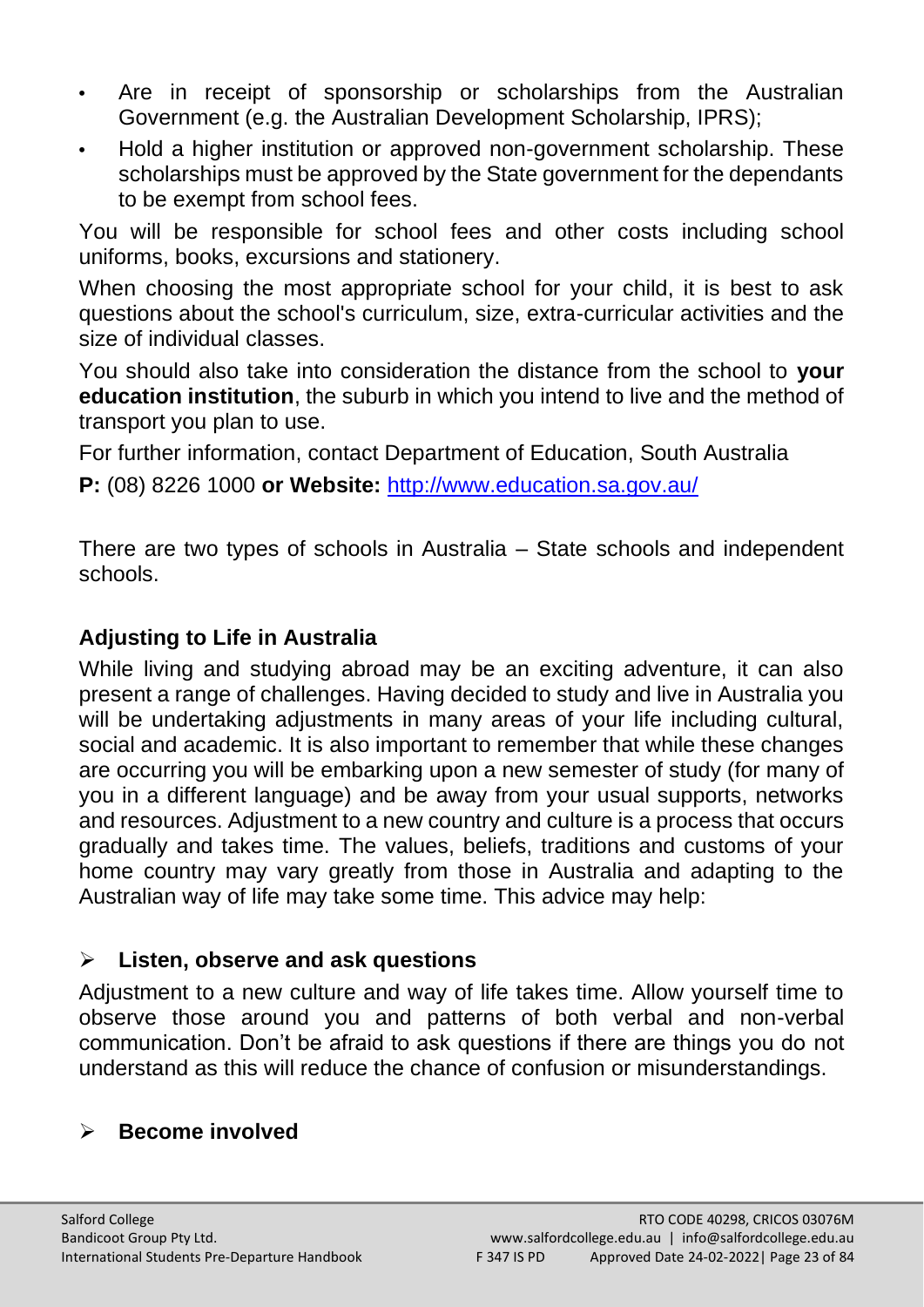Make an effort to meet people and become involved in groups both on campus and in the wider community. Maintain an attitude of openness to new situations and experiences. Establishing friendships and joining groups is the best way to experience and learn about Australian culture and will certainly mean you have a richer and more enjoyable time here.

# ➢ **Try to maintain a sense of perspective**

When confronted with difficulties remind yourself that living and studying abroad is a challenge and it is normal to feel stressed, overwhelmed and out of your depth at times. Try to recall or make a list of the reasons you initially wanted to study abroad in the first place, and listing positive events or changes within yourself that have occurred since you arrived may also assist with getting things in perspective.

## ➢ **Maintain some of the routines and rituals you may have had in your home country**

This can include small things such as continuing to drink a certain type of coffee or tea or eating specific foods. It may also include maintaining involvement in bigger events such as celebrating a national day in your country of origin with a group of friends.

# ➢ **Keep lines of communication open with those at home**

Communicating with those at home regularly about your experiences of study and life in Australia, through emails, telephones and letters, is vital. Not only does it help to keep you connected with important social supports, it also assists your friends and family to understand your experiences which will smooth the transition when you return home.

## ➢ **Sense of humour**

Importantly, remember that living in a different culture means you will inevitably find yourself in a range of unusual and often confusing situations. Being able to laugh in these situations will remind you that it takes time to understand different cultures and that it is ok to make mistakes.

# ➢ **Ask for help**

Don't be afraid to ask for assistance or support if you need it. In addition to the Counselling Service there are many organisations set up on campus to ensure you have a successful and enjoyable time in Australia.

# ➢ **Finally, relax and enjoy the journey!**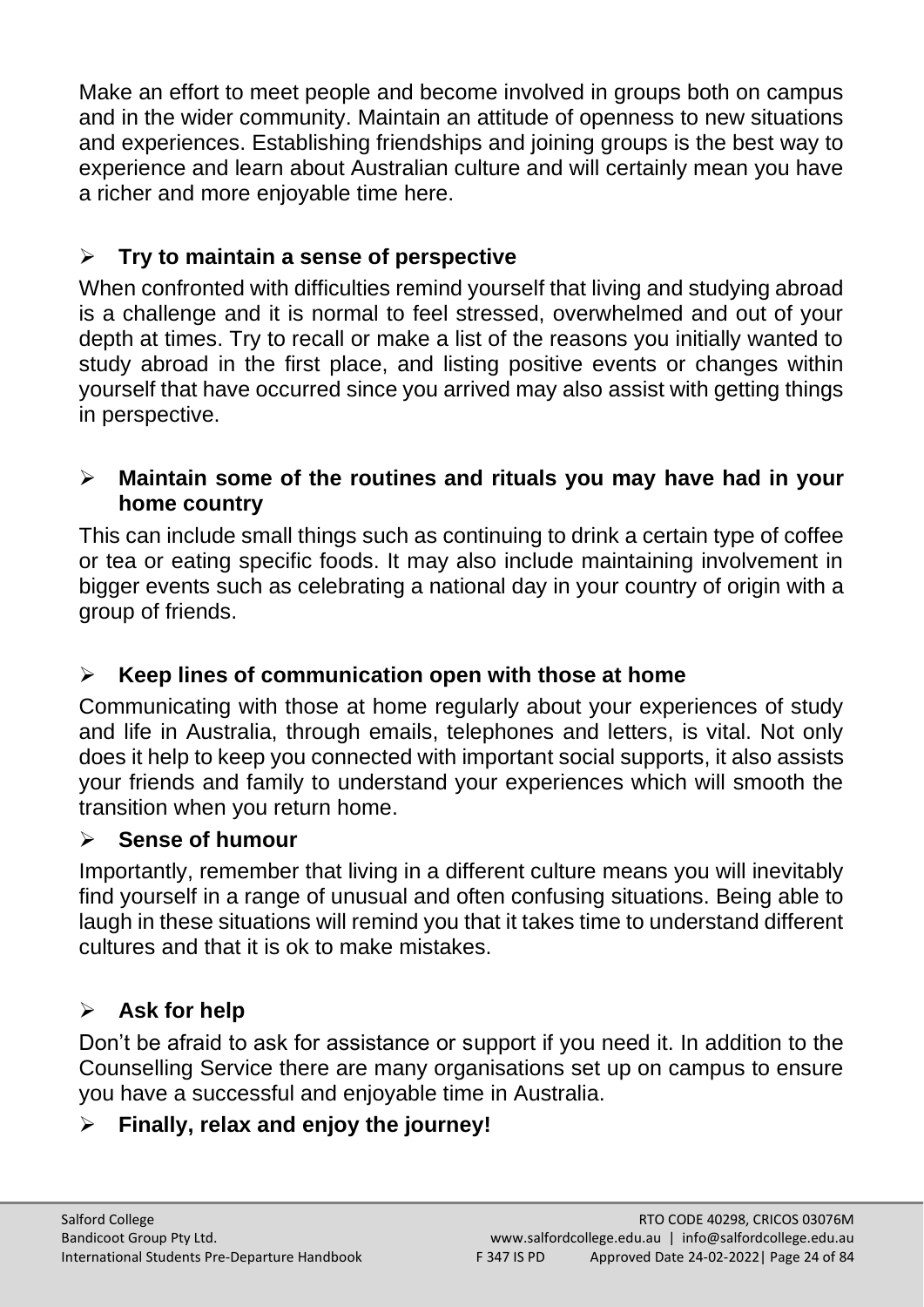(Source: Macquarie University)

# <span id="page-24-0"></span>**Culture Shock**

Culture shock is the feeling of being out of place in an unfamiliar environment. The initial excitement of moving to a new country often subsides when different cultural expectations challenge you to attend to daily responses and behaviours previously taken for granted. Then potential stress of dealing with these persistent challenges can result in feelings of hostility and frustration with your host country as well as a profound longing for home.

# **Overcoming Culture Shock**

Once you realise you have culture shock, getting over it and moving on to better adjustment with the host culture will depend on you. It is you who must take some positive steps to feel better, and the sooner you take them, the better.

- 1. **Recognition:** First, you should remember that culture shock is a normal part of your adjustment and that you may have some of the symptoms. Some of your reactions may not be normal for you; you may be more emotional or more sensitive, or lose your sense of humour. Recognising your culture shock symptoms will help you learn about yourself as you work your way through it.
- 2. **Be objective:** Second, try to analyse objectively the differences you are finding between your home and your host country. Look for the reasons your host country does things differently. Remember that host customs and norms are (mostly) logical to them, just as your customs and norms at home are logical to you.
- 3. **Set goals:** Third, set some goals for yourself to redevelop your feeling of control in your life. These should be small tasks that you can accomplish each day. For example, if you do not feel like leaving your room, plan a short activity each day that will get you out. Go to a post office or store to buy something, ride a bus or go to a sports event. If you feel that language is your problem, set daily goals to learn more: study fifteen minutes a day; learn five new words a day; learn one new expression each day; watch a TV program in your new language for 30 minutes. Each goal that you achieve will give you more and more self-confidence and the belief that you can cope.
- 4. **Share your feelings:** Fourth, find local friends who are sympathetic and understanding. Talk to them about your feelings and specific situations. They can help you understand ideas from their cultural point of view.

(Source: Rotary International Youth Exchange)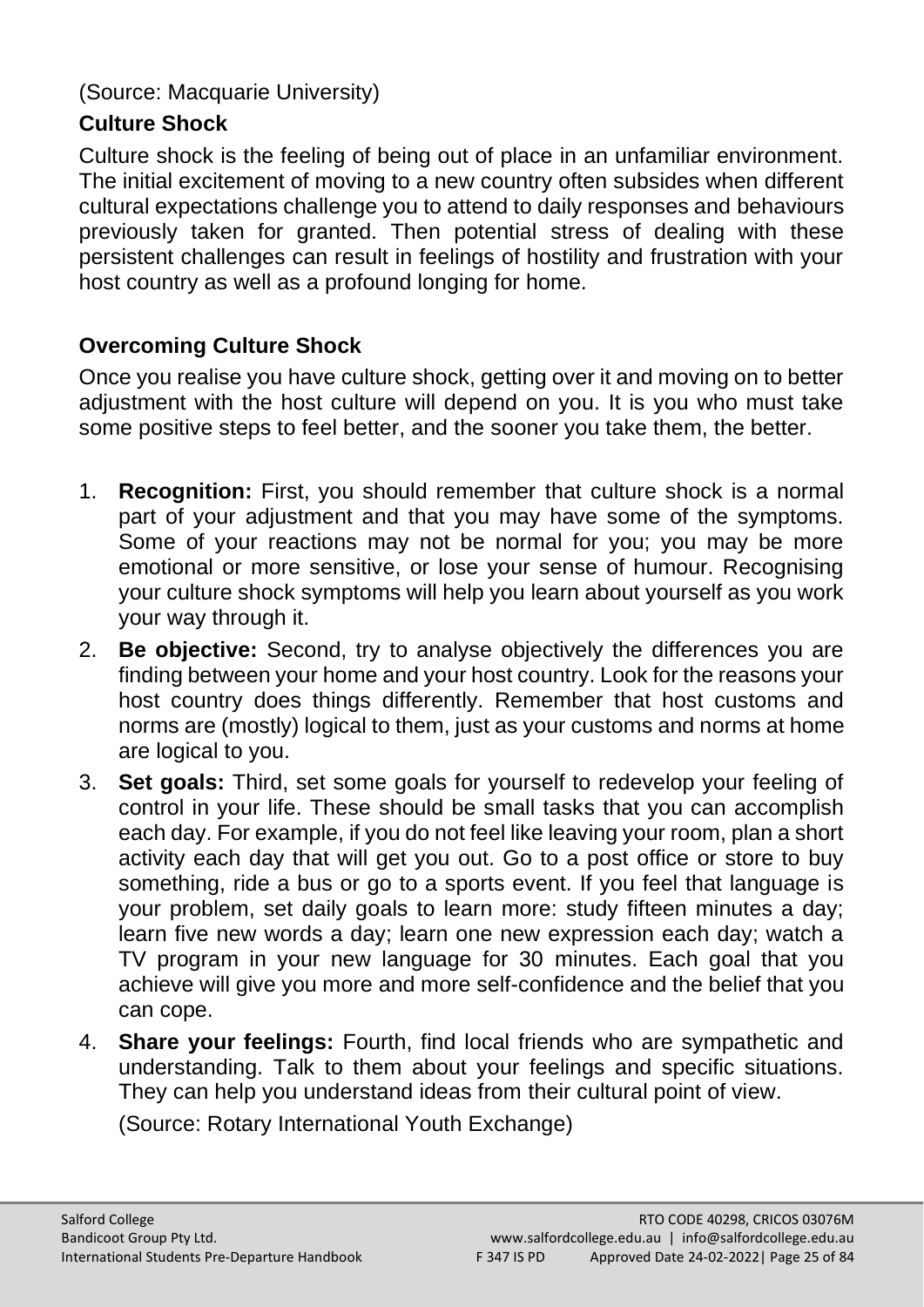# <span id="page-25-0"></span>**Australian Culture**

# **Greeting People**

When meeting someone for the first time, it is usual to shake the person's right hand with your right hand. People who do not know each other generally do not kiss or hug when meeting. When you first meet someone, it is polite not to talk about personal matters.

Many Australians **look at the eyes of the people** they are talking with. They consider this a sign of respect, and an indication that they are listening. Do not stare at the person for a long time.

You can address a new acquaintance using their title and family name. You may use their first name when they ask you to or use it in the introduction. In the workplace and among friends, most Australians tend to be informal and call each other by their first names.

# **Clothing Customs**

The types of clothing that people wear reflect the diversity in our society just as much as the variation in climate. There are no laws or rules on clothing, but you must wear certain clothing for certain work situations. Most workplaces have dress standards.

Outside of the work situation, clothing is an individual choice; many people dress for comfort, for the social situation or the weather. Clubs, movie theatres and other places require patrons to be in neat, clean clothes and appropriate footwear.

Many Australians live close to the beach and the sea. On hot days, they may wear little clothing on the beach and surrounds. This does not mean that people who dress to go to the beach or swimming have low moral standards. It means that this is what we accept on and near our beaches.

People from other countries can choose to wear their national dress. They may be religious or customary items and include monks' robe, a burqa, a hijab or a turban. As a tolerant society with people from many different cultures, clothing is a part of cultural beliefs and practices that is encouraged.

# **Polite Behaviour**

'**Please**' and '**thank you'** are words that are very helpful when dealing with other people, and buying goods or services. When asked if you would like something, like a cup of tea, it is polite to say, 'Yes please', or just 'please' if you would like it, or 'no, thank you' if you do not. When you receive something, it is polite to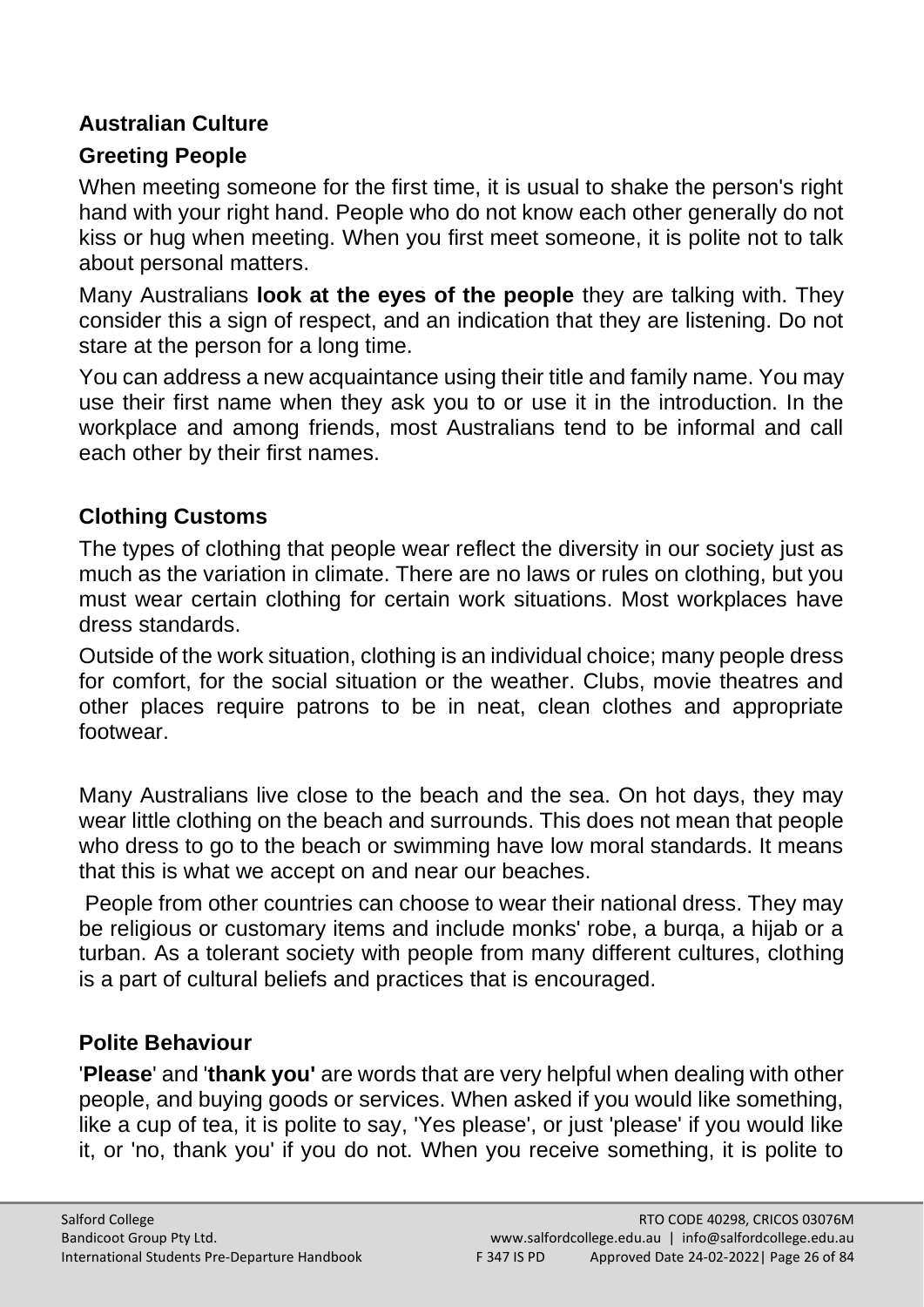thank the person by saying 'thank you'. Australians tend to think that people who do not say 'please' or 'thank you' are being rude. Using these words will help in building a good relationship.

Sometimes a sensitive issue may come up in conversation. Not to talk may seem rude. It is more polite to say 'sorry, it is too hard to explain' than to ignore a question.

Australians often say, **'Excuse me'** to get a person's attention and **'sorry'** if we bump into them. We also say, 'Excuse me' or **'pardon me'** if we burp or belch in public or a person's home.

You should always try to **be on time** for meetings and other visits. If you realise you are going to be late, try to contact the person to let them know. This is very important for visits to professionals as you may be charged money for being late or if you miss the appointment without notifying them before the appointment time.

Most Australians blow their noses into a handkerchief or tissue, not onto the footpath. This is also true for spitting. Many people will also say, **'Bless you'** when you sneeze. This phrase has no religious intent.

# **Australian Slang**

Much common word usage or 'slang' may seem strange to people new to Australia. Slang words start from many different sources. Some words are shortened versions of longer words. Many were expressions already used by migrants who came from the north of England. If you are unsure what an expression means, it is all right to ask the person who said it to explain. Some common expressions are:

- **• Bring a plate -** when you are invited to a party and asked to 'bring a plate', this means to bring a dish of food to share with your host and other guests. Take the food to the party in any type of dish, not just a plate, and it is usually ready to serve. This is common for communal gatherings such as for school, work or a club. If you are unsure what to bring, you can ask the host.
- **• BYO -** when an invitation to a party says 'BYO', this means 'bring your own' drink. If you do not drink alcohol, it is acceptable to bring juice, soft drink or soda, or water. Some restaurants are BYO. You can bring your own wine to these, although there is usually a charge for providing and cleaning glasses called 'corkage'.
- **• Arvo -** This is short for afternoon. 'Drop by this arvo,' means please come and visit this afternoon.
- **• Fortnight -** This term describes a period of two weeks.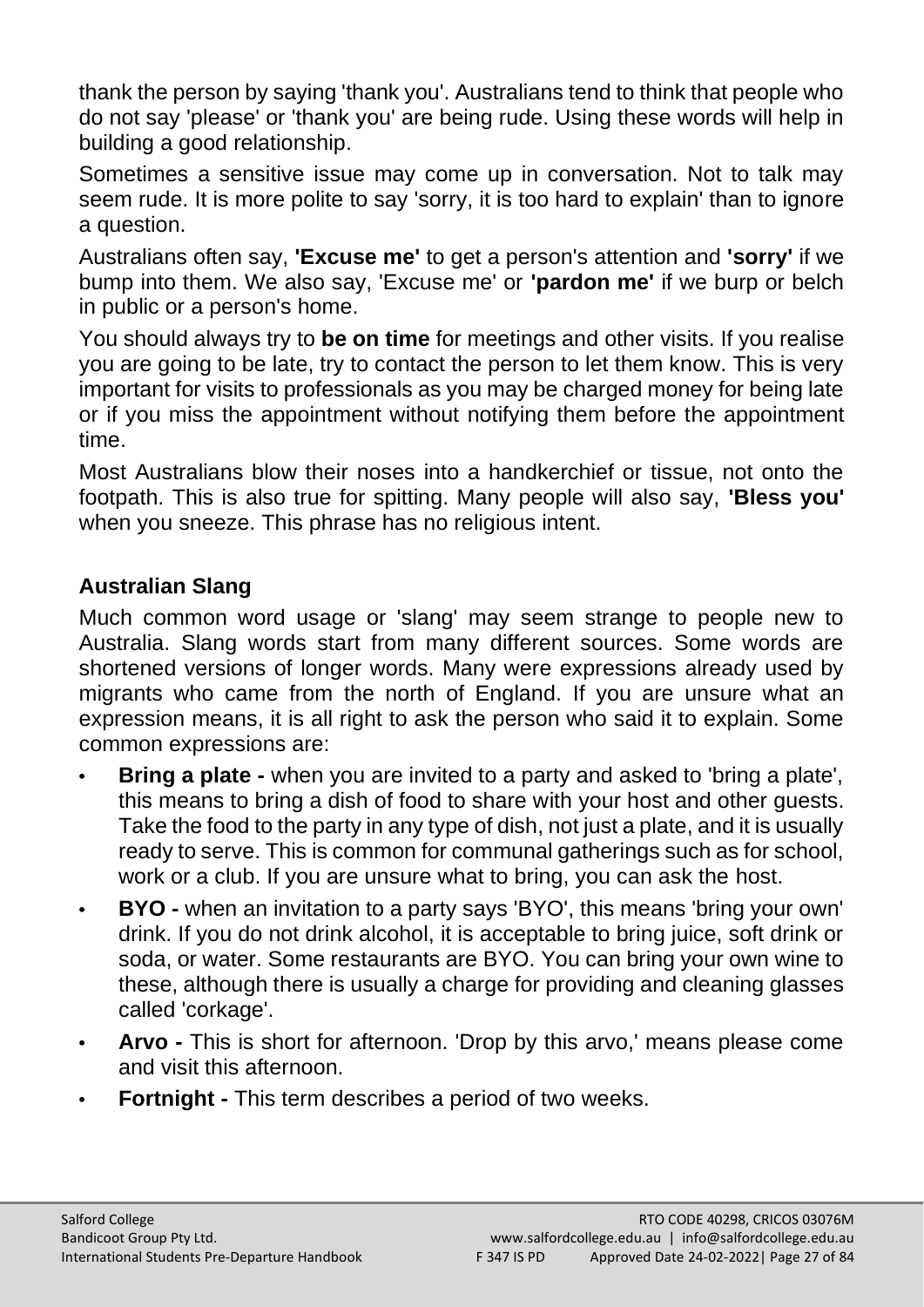- **• Barbeque, BBQ, barbie -** outdoor cooking, usually of meat or seafood over a grill or hotplate using gas or coals. The host serves the meat with salads and bread rolls. It is common for a guest, when invited to a BBQ, to ask if they should bring anything.
- **• Snag -** The raw type sausages usually cooked at a BBQ. They can be made of pork, beef or chicken.
- **• Ta – This term is used as a shortened thank you.**
- **• Chook -** The term chook means a chicken, usually a hen.
- **• Cuppa -** a cup of tea or coffee 'Drop by this arvo for a cuppa' means please come and visit this afternoon for a cup of tea or coffee.
- **• Loo or dunny -** These are slang terms for toilet. If you are a guest in someone's house for the first time, it is usually polite to ask permission to use his or her toilet. 'May I use your toilet please?' Some people ask, 'Where's the loo?'
- **• Fair dinkum -** honest, the truth. 'Fair dinkum?' when used as a question means. 'is it really true?'
- **• To be crook -** to be sick or ill.
- **• Flat out -** busy.
- **• Shout -** to buy someone a drink. At a bar or a pub when a group of friends meet, it is usual for each person to 'shout a round', meaning buy everybody a drink. Each person takes a turn at buying a 'round'. It is also acceptable to say that you do not drink (alcohol) by saying that you are a 'teetotaller'. This also means you are not obliged to shout.
- **• Bloke -** a man. Sometimes if you ask for help, you may get an answer to 'see that bloke over there'.
- **• How ya goin?** 'How are you going?' means how are you, or how do you do? It does not mean what form of transport you are taking. Sometimes it can sound like 'ow-ya-goin-mate'.

For more information on Australian slang visit:

[www.cultureandrecreation.gov.au/articles/slang](http://www.cultureandrecreation.gov.au/articles/slang)

# **Responding to an Invitation**

**• What could I be invited to?** If you get an invitation to lunch, dinner, barbeque, party, wedding, birthday, or any type of event you will usually respond with a letter or phone call. The midday meal is called lunch, and the evening meal is called dinner or 'tea'. 'Tea' can also mean a cup of tea or 'cuppa'. If invited for tea, the time of the event is a good sign of whether your host means dinner or just a cup of tea. An invitation to tea, for any time after 6pm (1800 hours) usually means dinner.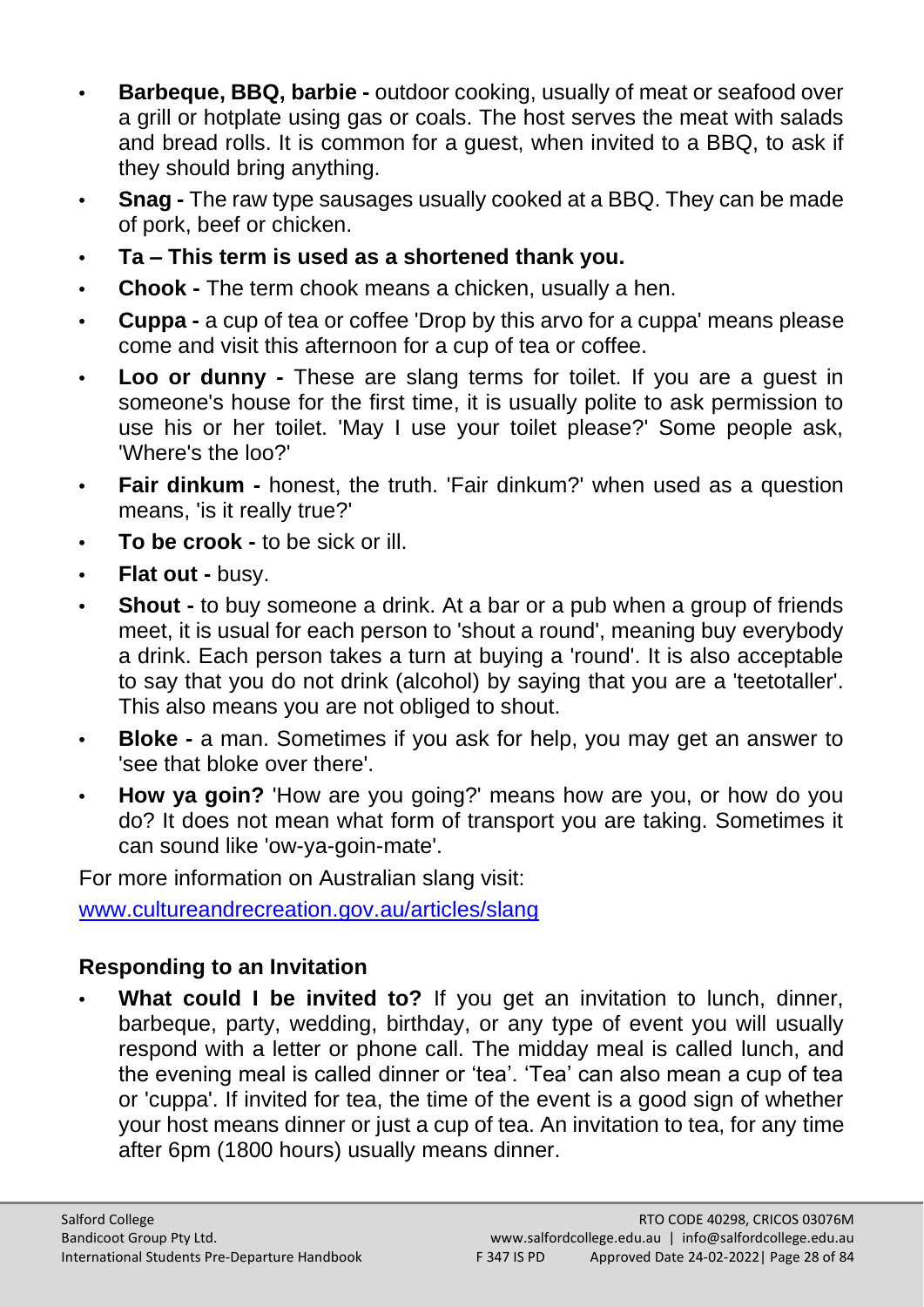- **• How are invitations made?** Invitations can be written or spoken. Written ones usually ask for RSVP, (which is *respondez s'il vous plait* in French) and means please reply. You should reply whether you intend to go or not. The invitation will tell you how to reply and when the reply is expected. Your host may be specific about how many people are invited. If your host invites the whole family, you should tell your host how many people would go. Usually a family is the parents and their children.
- **• What if I do accept an invitation?** When you accept an invitation to a meal, it is also usual to tell the host what you cannot eat. It is perfectly okay to say that you are a vegetarian and do not eat meat or that you are Muslim or Jewish and do not eat pork. **It is not polite to arrive late** and you should make a telephone call to your host to explain if you are going to be late.
- **What if I cannot accept an invitation?** You may not always be able to accept an invitation. The best way to refuse is to say, 'thank you, unfortunately I/we have other plans at that time'. To say that you are too busy may seem extremely rude, even if it is true. Once you accept an invitation, you should only cancel if something arises where you cannot go. You should also explain the reason to your host. To cancel because you got a better invitation from somewhere else can seem very rude, and can affect new friendships. Sometimes it is best not to accept an invitation right away and to ask your host whether they would mind if you check your plans and reply to them later.

# **Tipping**

Tipping is not generally expected or practiced in Australia. This is because throughout Australia, service industry staff are covered by minimum wage laws and therefore do not rely on tips for their income. However, it is acceptable to leave a small amount (perhaps 10%) should you feel you have received exceptional service.

# <span id="page-28-0"></span>**Public Holidays & Special Celebrations**

Australians hold certain days each year as special days of national meaning. We may recognise the day with a holiday for everyone or we can celebrate the day as a nation with special events. Most States and Territories observe some of the public holidays on the same date. They have others on different dates or have some days that only their State or Territory celebrates. In larger cities, most shops, restaurants and public transport continue to operate on public holidays. In smaller towns, most shops and restaurants close.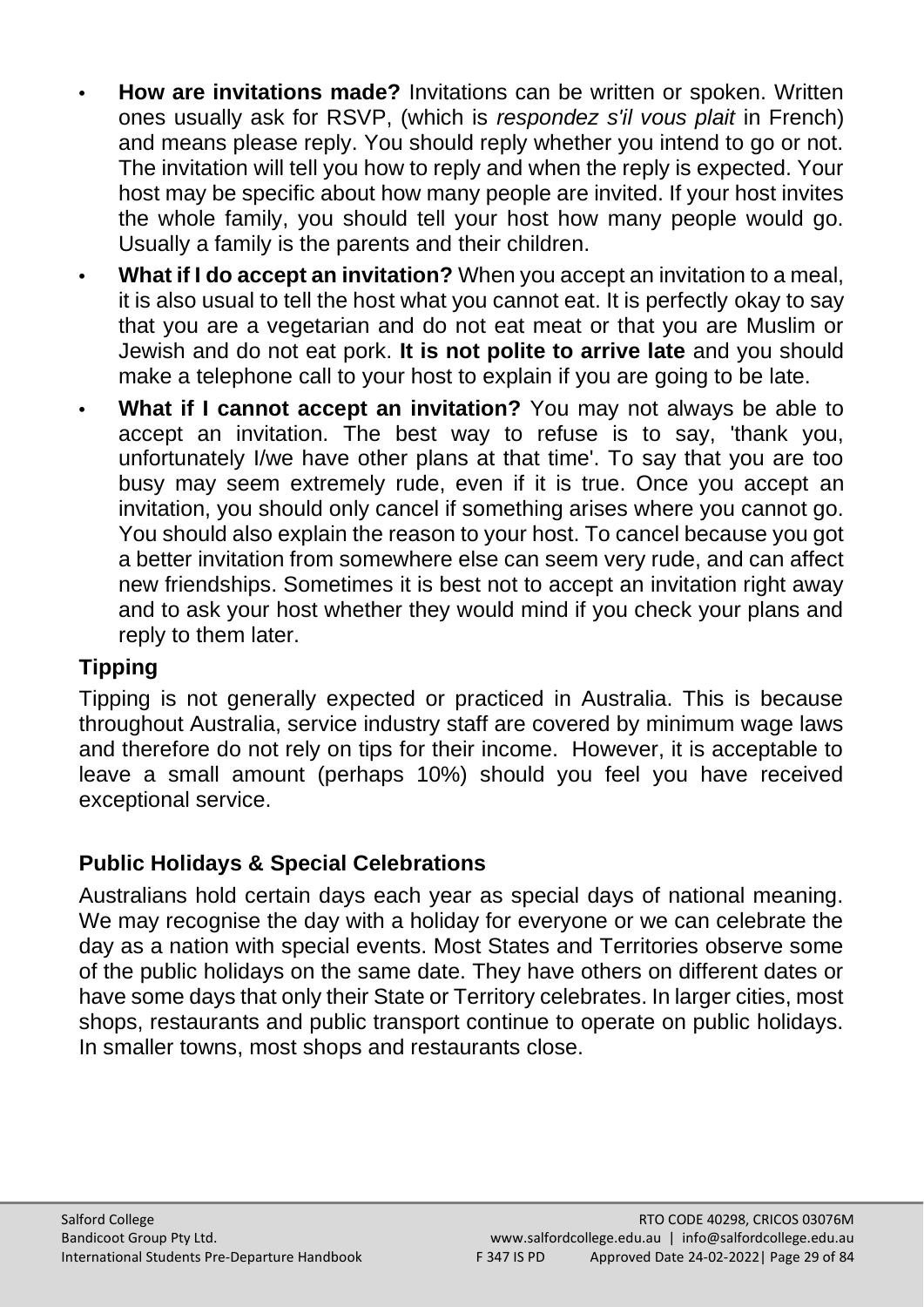## <span id="page-29-0"></span>**New Year**

Australians love to celebrate New Year. There are festivals, celebrations and parties all over the country to welcome in the New Year. Sydney Harbour and Sydney Harbour Bridge have become synonymous with New Year celebrations in Australia the fireworks display is considered to be one of the best in the world. **January 1** is a public holiday.

## <span id="page-29-1"></span>**Australia Day**

Australia Day, **January 26**, is the day we as a people and place celebrate our nationhood. The day is a public holiday. The day marks the founding of the first settlement in our nation by European people.

## <span id="page-29-2"></span>**Easter**

Easter commemorates the resurrection (return to life) of Jesus Christ following his death by crucifixion. It is the most significant event of the Christian calendar. In addition to its religious significance, Easter in Australia is enjoyed as a fourday holiday weekend starting on Good Friday and ending on Easter Monday. This extra-long weekend is an opportunity for Australians to take a mini-holiday, or get together with family and friends. Easter often coincides with school holidays, so many people with school aged children incorporate Easter into a longer family holiday. Easter is the busiest time for domestic air travel in Australia, and a very popular time for gatherings such as weddings and christenings.

# <span id="page-29-3"></span>**Easter Traditions**

**Shrove Tuesday or Pancake Day:** Shrove Tuesday is the last day before Lent. In earlier days there were many foods that observant Christians would not eat during Lent such as meat and fish, eggs, and milky foods. So that no food was wasted, families would have a feast on the Shrove Tuesday, and eat up all the foods that wouldn't last the forty days of Lent without going off.

Pancakes became associated with Shrove Tuesday because they were a dish that could use up perishable foodstuffs such as eggs, fats and milk, with just the addition of flour.

Many Australian groups and communities make and share pancakes on Shrove Tuesday. Selling pancakes to raise money for charity is also a popular activity.

**Hot Cross Buns:** Hot cross buns are sweet, spiced buns made with dried fruit and leavened with yeast. A cross, the symbol of Christ, is placed on top of the buns, either with pastry or a simple mixture of flour and water. The buns are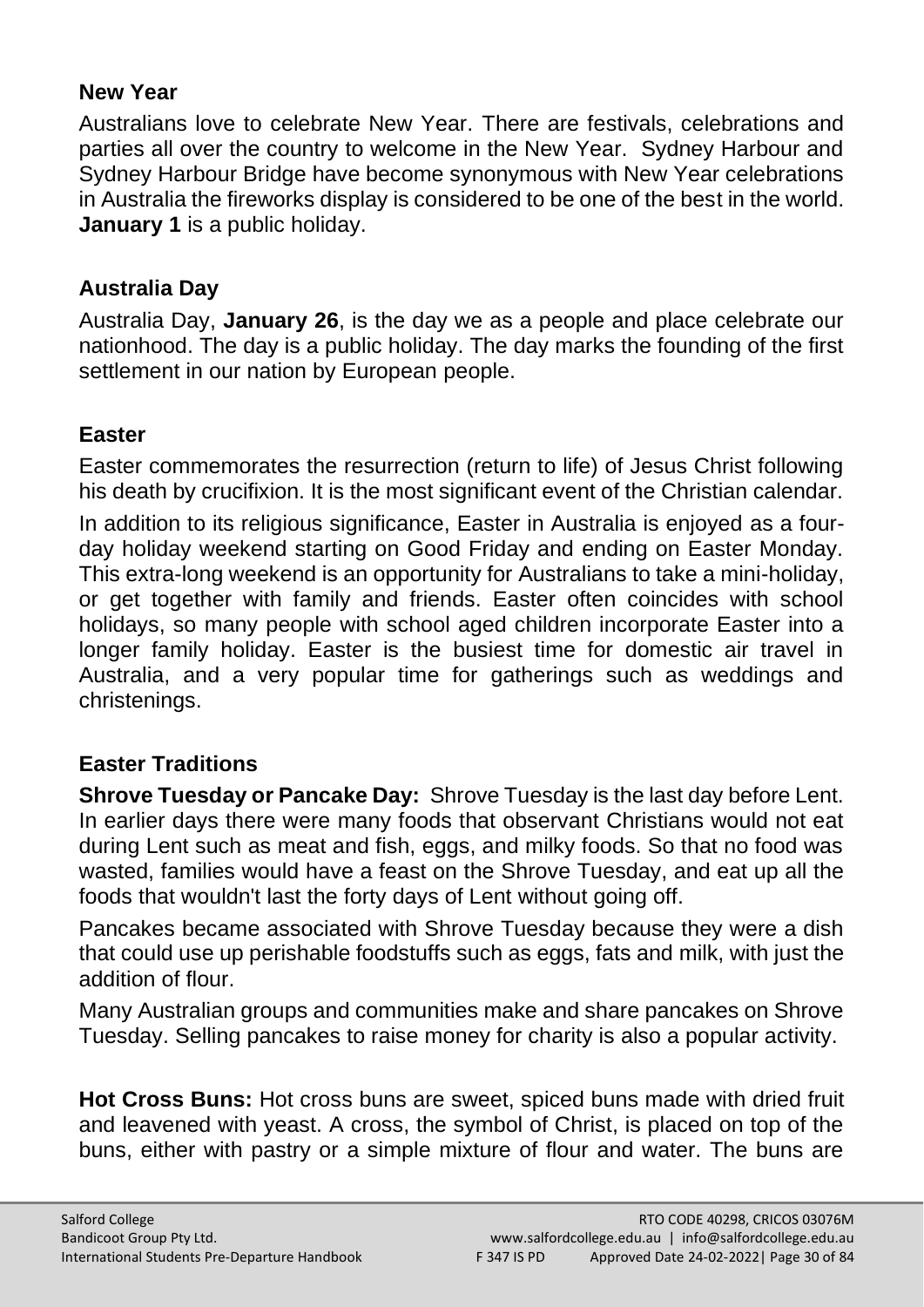traditionally eaten on Good Friday; however in Australia they are available in bakeries and stores many weeks before Easter.

A recent variation on the traditional fruit bun has become popular in Australia. A chocolate version is made with the same spiced mixture, but cocoa is added to the dough and chocolate chips replace the dried fruit.

**Easter Eggs:** Eggs, symbolising new life, have long been associated with the Easter festival. Chocolate Easter eggs are a favourite part of Easter in Australia. Some families and community groups organise Easter egg hunts for children in parks and recreational areas. Easter eggs are traditionally eaten on Easter Sunday, however stores start stocking Easter treats well before the Easter holiday period.

**The Easter Bunny:** Early on Easter Sunday morning, the Easter Bunny 'delivers' chocolate Easter eggs to children in Australia, as he does in many parts of the world.

The rabbit and the hare have long been associated with fertility, and have therefore been associated with spring and spring festivals. The rabbit as a symbol of Easter seems to have originated in Germany where it was first recorded in writings in the 16th century. The first edible Easter bunnies, made from sugared pastry, were made in Germany in the 19th century.

# <span id="page-30-0"></span>**Anzac Day**

Anzac Day is on **April 25** the day the Australian and New Zealand Army Corps (ANZAC) landed at Gallipoli in Turkey in 1915 during World War 1. This day is set apart to hold dear the memory of those who fought for our nation and those who lost their life to war. The day is a public holiday. We remember with ceremonies, wreath laying and military parades. You will find that many towns have an ANZAC Day parade and ceremony culminating in the laying of memorial wreaths at a monument or war memorial. These services can be very moving and a wonderful way of experiencing some Australian National pride, as the memories of our fallen soldiers are commemorated. Many Australians attend the National War Memorial in Canberra, or a War Memorial in one of the Capital Cities around Australia for either the traditional "Dawn Service", which commemorates the landing of the ANZACS at Gallipoli in the dark and dawning of that day, or another service usually commencing around mid-morning with a parade of returned armed forces representing all Australians who have fought in war. As Australia is such a multi-cultural country, these days it is common to see many other countries also represented in these parades.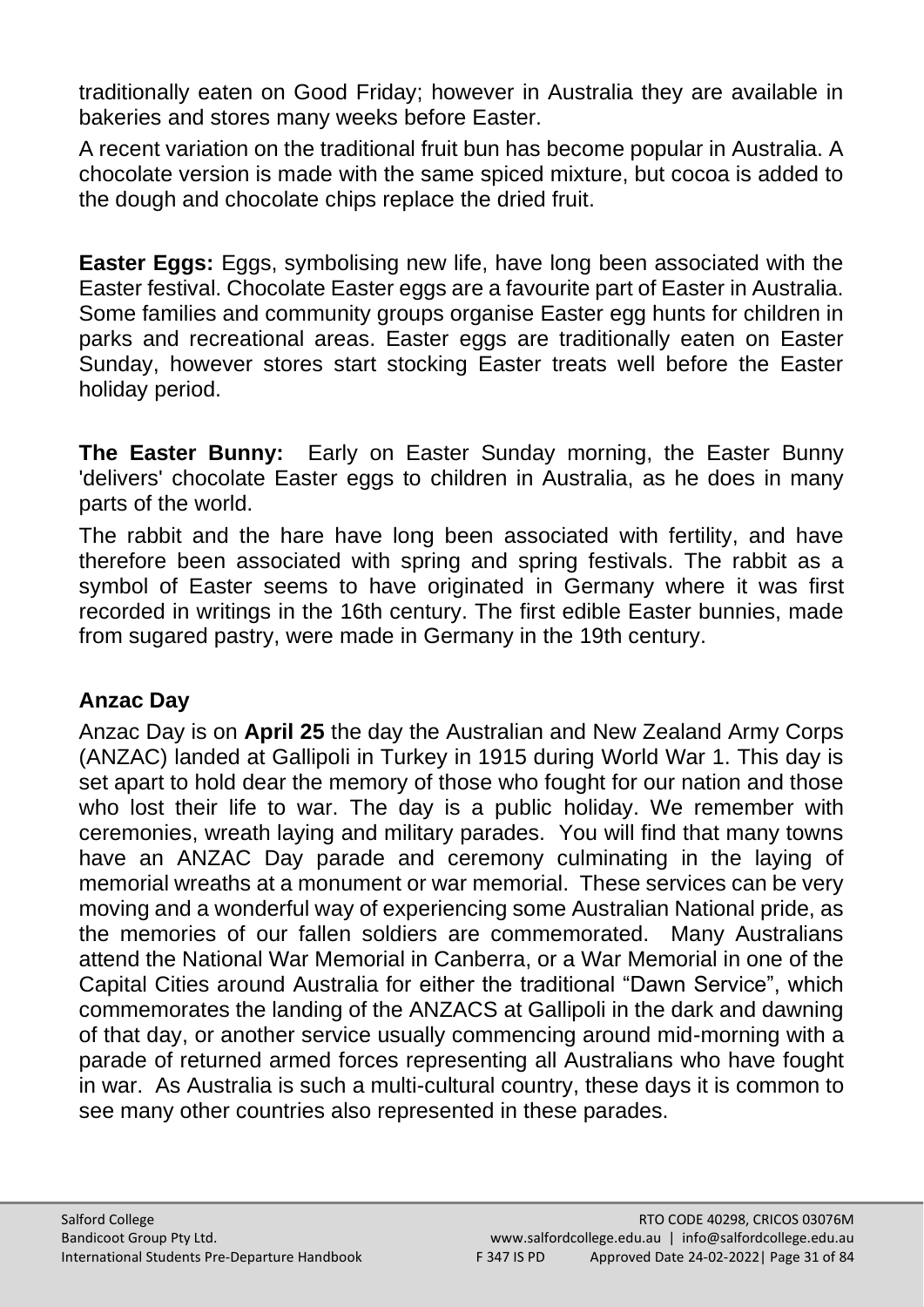ANZAC Day is the only day of the year where it may also be possible to attend an RSL (Returned Servicemen's League) Club to experience a traditional game of **"TWO-UP"**. A game of chance played by the ANZACS where money is waged on the toss of three coins for a resulting combination of 2 out of 3 being either heads or tails. RSL clubs are crammed with returned soldiers and their families and friends on this day, the atmosphere are one of "mate-ship" and friendliness to all and the experience of a game of two-up is a memorable one.

# <span id="page-31-0"></span>**Labour Day**

Labour Day is celebrated on different dates throughout Australia. As elsewhere in the world, Labour Day originated in Australia as a means of giving 'working people' a day off and recognising the roots of trade unionist movements and workers' rights.

# <span id="page-31-1"></span>**Queen's Birthday**

The Queen's Birthday holiday celebrates the birthday of Queen Elizabeth II who is not only Queen of the United Kingdom but also Queen of Australia. Having the Queen's Birthday on a Monday, results in a three-day long weekend.

# <span id="page-31-2"></span>**Christmas**

Christmas is celebrated in Australia on 25 December. Christmas is the celebration of the birth of Jesus Christ. Christians believe that Jesus is 'the son of God', the Messiah sent from Heaven to save the world.

The heat of early summer in Australia has an impact on the way that Australians celebrate Christmas and our English heritage also has an impact on some northern hemisphere Christmas traditions which are followed.

In the weeks leading up to Christmas houses are decorated; greetings cards sent out; carols sung; Christmas trees installed in homes, schools and public places; and children delight in anticipating a visit from Santa Claus. On Christmas Day family and friends gather to exchange gifts and enjoy special Christmas food. Australians are as likely to eat freshly caught seafood outdoors at a barbeque, as to have a traditional roast dinner around a dining table.

Many Australians spend Christmas out of doors, going to the beach for the day, or heading to camping grounds for a longer break over the Christmas holiday period. There are often places which have developed an international reputation for overseas visitors to spend Christmas Day in Australia. One such example is for visitors who are in Sydney at Christmas time to go to Bondi Beach where up to 40,000 people visit on Christmas Day.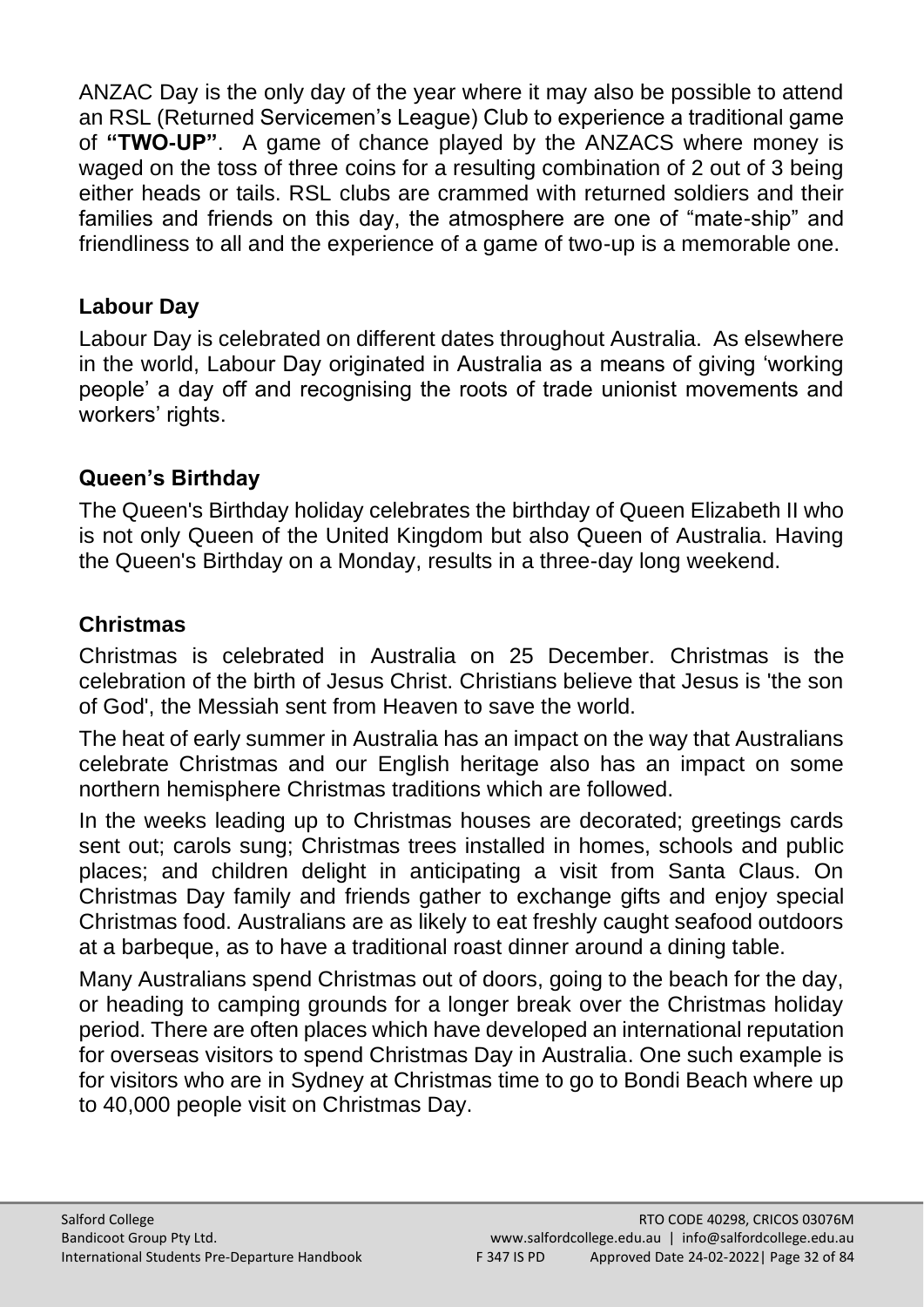**Carols by Candlelight** have become a huge Christmas tradition in Australia. Carols by Candlelight events today range from huge gatherings, which are televised live throughout the country, to smaller local community and church events.

## <span id="page-32-0"></span>**Home Fire Safety**

International students are increasingly appearing in statistics related to fire incidents and deaths in Australia. Sadly, most of these fires are preventable. You can take some simple steps to reduce the risk of fire in your accommodation.

Follow the fire safety tips below to help you reduce the chance of fire in your accommodation:

## <span id="page-32-1"></span>**Smoke Alarms**

When you are sleeping you cannot smell smoke. Smoke alarms save lives. They wake you and alert you to the danger from smoke and fire. You MUST have a smoke alarm where you live, it is the law. All homes must have a smoke alarm on each level. Landlords are legally responsible for installation of alarms in rental properties. Tenants are responsible for testing and maintaining alarms. If you live on campus there will be a smoke alarm in your room. If you live off campus in a house or flat there must be a smoke alarm outside your bedroom.

Look after your smoke alarm, it can save your life.

- **•** Test your smoke alarm monthly by pressing the test button.
- **•** DON'T remove the battery
- **•** DON'T take the smoke alarm down
- **•** DON'T cover the smoke alarm
- **•** Replace the battery in your smoke alarm yearly.
- **•** Regularly vacuum over and around your smoke alarm to remove dust and debris to keep it clean.
- **•** If there is no smoke alarm or it does not work report it to your landlord.

## <span id="page-32-2"></span>**Electricity & Appliances**

The safe use of electricity assists in preventing house fires.

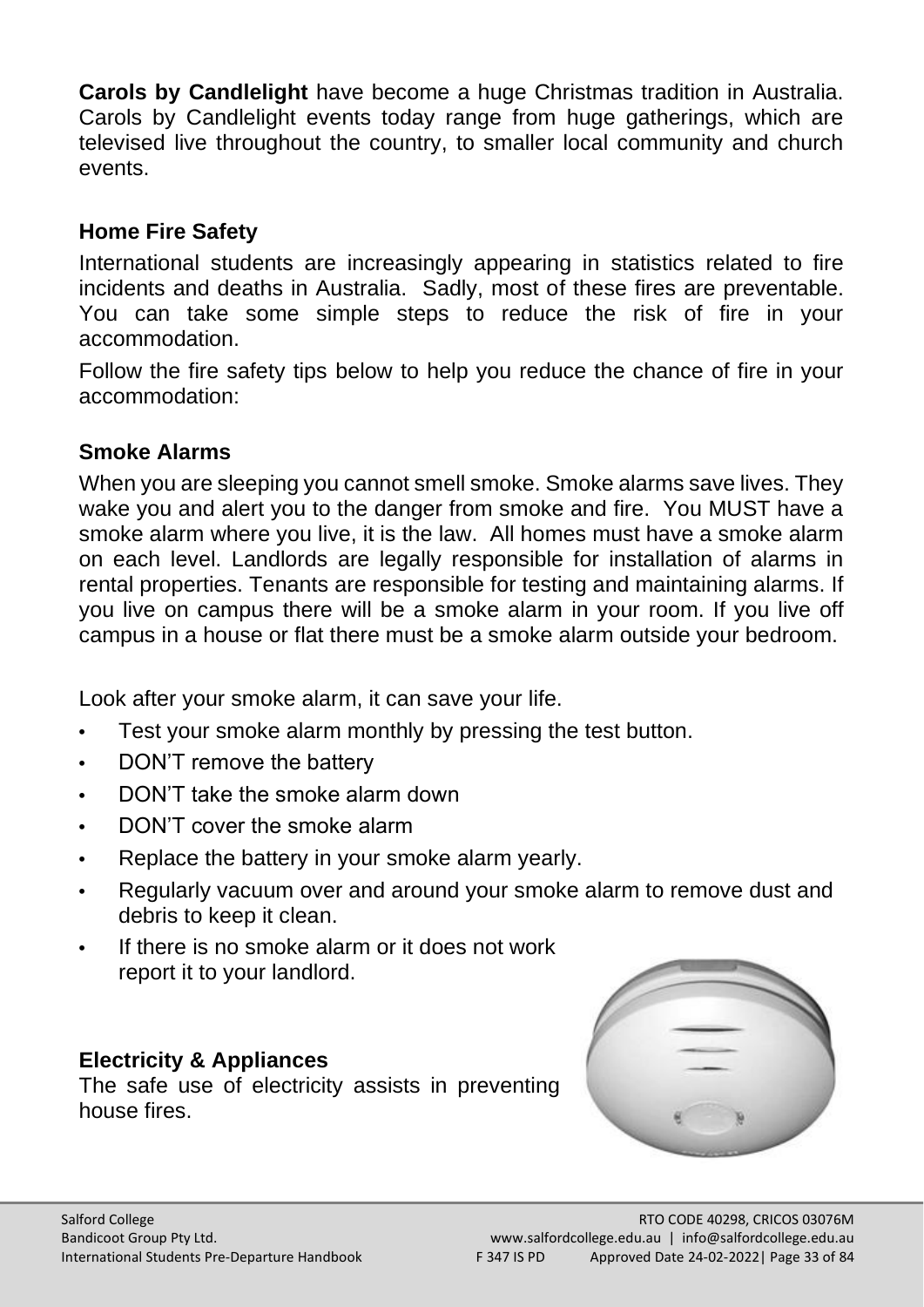#### **• Improper use of power boards and double adaptors can lead to fires.**

A double adaptor or a power board plugged into another double adaptor or power board creates a danger of overloading the system. For safety, use a single extension cord rather than joining shorter cords. Leaving an extension cord coiled while in use or placing a cord under floor coverings can cause overheating.

#### **• Be careful to keep electrical appliances away from water.**

A hair dryer takes time to cool down. For safety, allow this to happen on a inflammable surface before storing it.

#### **• Computers monitors and TVs can overheat and cause fires even when not in use**

They should be turned off after each session. Good air circulation is necessary around TVs and videos. TVs should be turned off at the set, not only with the remote control.

#### **• Light globes can become very hot**

It is dangerous to cover a lamp with any type of fabric. To dim a lamp it is recommended that a lower wattage globe is used.

#### <span id="page-33-0"></span>**• Heaters**

It's nice to keep yourself warm in the cooler weather, but remember heaters are a major cause of house fires.









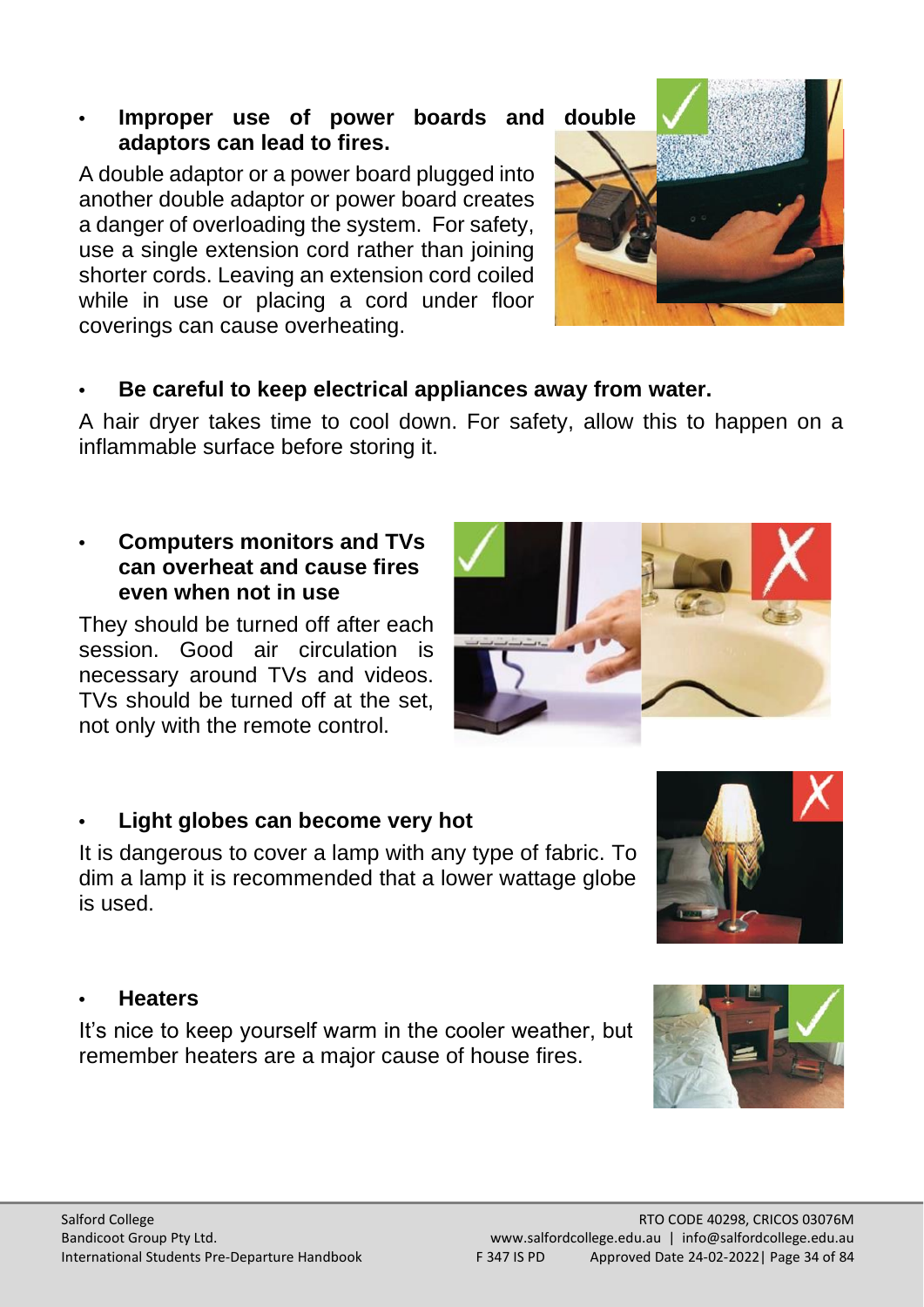# <span id="page-34-0"></span>**• Candles, Oil Burners and Cigarettes**

Candles, oil burners and cigarettes can all be dangerous fire hazards

- Do not smoke in bed.
- Dampen cigarette butts before putting them in the rubbish.
- Make sure your candles are on properly designed candle holders.
- Don't leave your room when a candle or oil burner is alight.
- Don't go to sleep when a candle or oil burner is alight.
- Do not put candles or oil burners near windows; be careful, curtains can catch fire easily.

## <span id="page-34-1"></span>**• Cooking**

Most house fires start in the kitchen.

- **•** Prepare food only in the kitchen.
- Always stay in the kitchen while food is cooking.
- Hot oils and fats catch fire easily.
	- DO NOT use water to put out an oil fire.
	- Use a dry powder extinguisher, fire blanket or saucepan lid to extinguish,

"If Safe To Do So".

Turn off the cooking appliance before you leave the room or go to bed.

# **Fire**

In a Fire:

- 1. Get down on the floor. Crawl to the door.
- 2. Get out of your room.
- 3. Close the door. This prevents smoke and fire from spreading
- 4. Alert others.
- 5. When outside stay out.
- 6. Call 000.

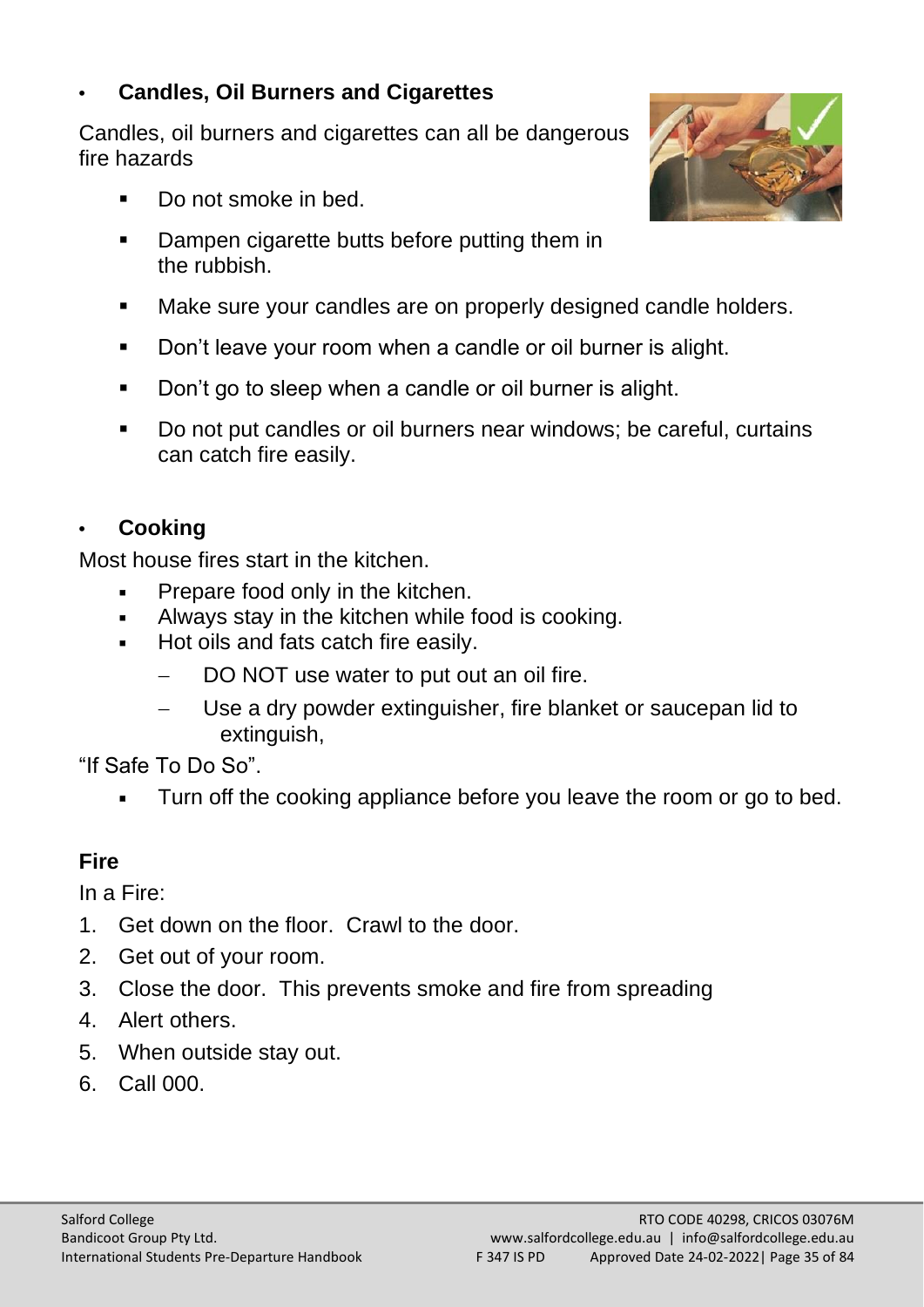## **Things to Keep in Mind When Renting**

## **Security Deposits/Bond**

The owner or agent of an owner who has the right to rent you a property is called the landlord. A landlord will ask you for money before you move into an apartment. This is called a security deposit or bond, and may amount to more than A\$1,000 dollars. The bond is usually set at four weeks' rent. A bond/"security deposit" is an amount of money that is supposed to guarantee that the tenant will care for the dwelling. If the tenant does not care for the property or clean it before leaving, the landlord has a legal right to keep the security deposit. Otherwise, the landlord must return the security deposit within a month after the tenant leaves.

## **Signing a Lease**

In most cases, the landlord will require the tenant to sign a lease. A lease is a written agreement between a tenant and a landlord that describes the responsibilities of each party. This is a binding legal document that commits the student to a specific period of residency in the unit.

## **Inspection**

#### **Inspection of Property**

Most landlords will inspect the property with you on commencement of your tenancy. This is done with a list of furniture and fittings in each room of the property so that the two of you can agree on the condition of the property at the commencement of the tenancy. You should note on this document anything you notice during the inspection that is not already listed, and keep a copy that has been signed by both of you. Once you are the tenant, the condition of these things will be your responsibility. This will be done again at the end of your tenancy and the final condition of the property may determine the return of your full security deposit.

If this inspection is not suggested, you might suggest it yourself as a means of ensuring fair treatment for all parties involved.

## **Inspecting a Potential Property**

It's a good idea to take notes of each property you inspect. As well as the address, rent, and agent. Take notes of the details:

- $\boxtimes$  Are there laundry facilities?
- $\boxtimes$  Is there a telephone line already connected?
- $\boxtimes$  Do the light fittings work?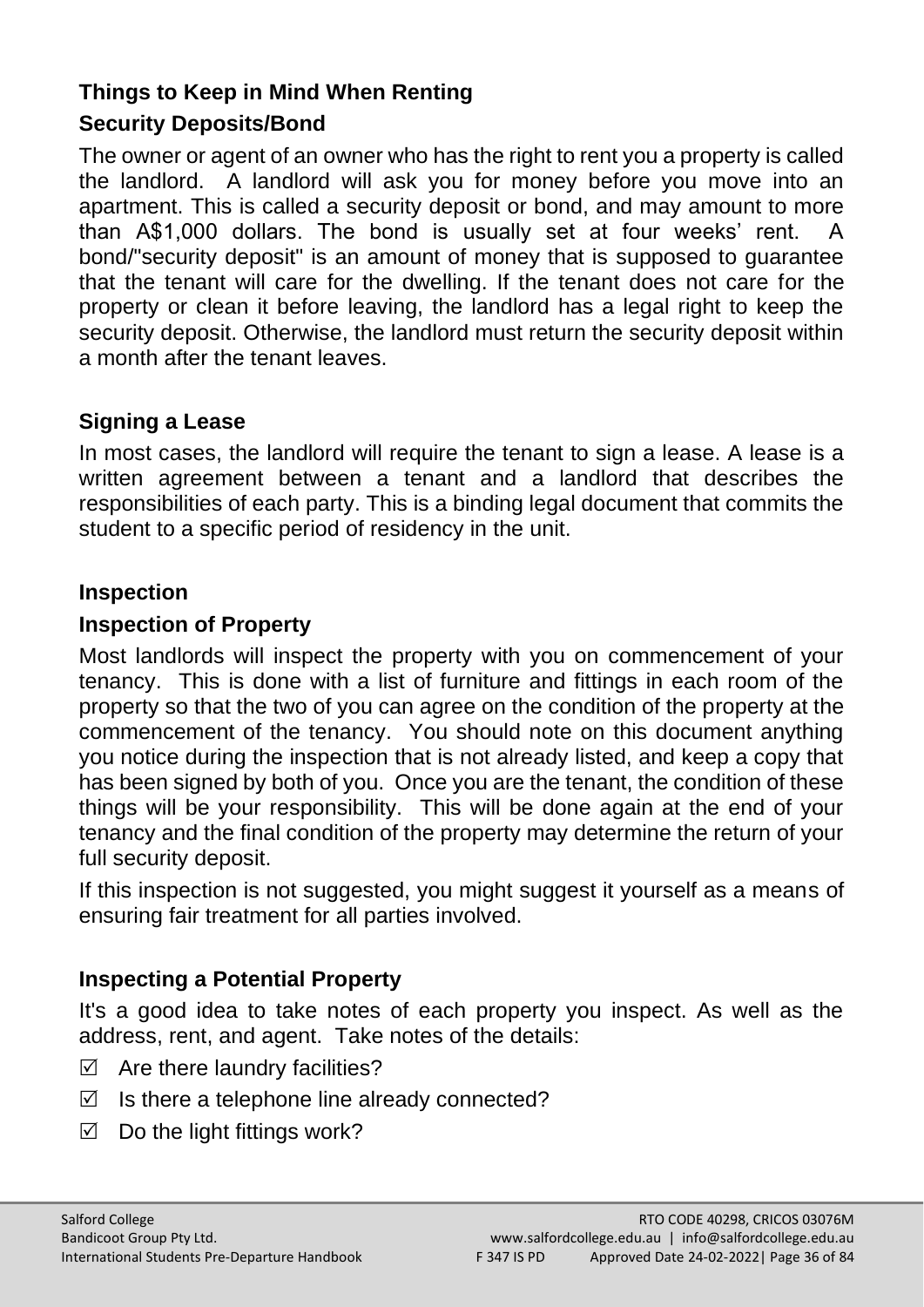- $\boxtimes$  Is the oven/ stove, gas or electrical?
- $\boxtimes$  Do the toilet and shower all work?
- $\triangledown$  Is there damp or mould on the walls?
- $\boxtimes$  Is there painting required?
- $\boxtimes$  Is the place furnished? What kind of furniture?
- $\boxtimes$  What kind of heating/cooling is there?
- $\boxtimes$  Is there an insect/ pest problem?
- $\boxtimes$  Is it close to transport, shops, and campus?
- $\boxtimes$  Will the area be noisy? Is it on a busy road?
- $\boxtimes$  Is there good security?
- $\boxtimes$  Will the landlord carry out any repairs before you move in?
- $\boxtimes$  How are repairs made once you live there, and who pays for which repairs?

# **Utilities**

Unless someone is already living in the dwelling, the new tenant must start utility services, such as telephone, electricity, and gas. This requires contacting each individual company and arranging for the services to be connected from a specified date. The companies providing these utilities also require a small security deposit. In some cities instead of making numerous calls to different companies, there may be a utility provider company. If someone has vacated the property before you, contacting these utility companies for connection of services will ensure all previous accounts have been finalised and paid for by the previous tenant.

# **Restrictions**

The lease may contain restrictions, such as not permitting animals or children in the dwelling. Ask the landlord about his/her particular requirements. Make sure that you know and understand these restrictions before signing the lease. If you do not obey the restrictions on the lease, the landlord can ask you to leave.

#### **Choosing a Roommate**

The task of choosing a roommate needs to be taken very seriously. The person or persons with whom you decide to live can affect the quality and productiveness of your international student experience in Australia. When the moment comes for you to make your decision concerning roommates, remember these tips: don't panic, take your time, and don't compromise on important principles.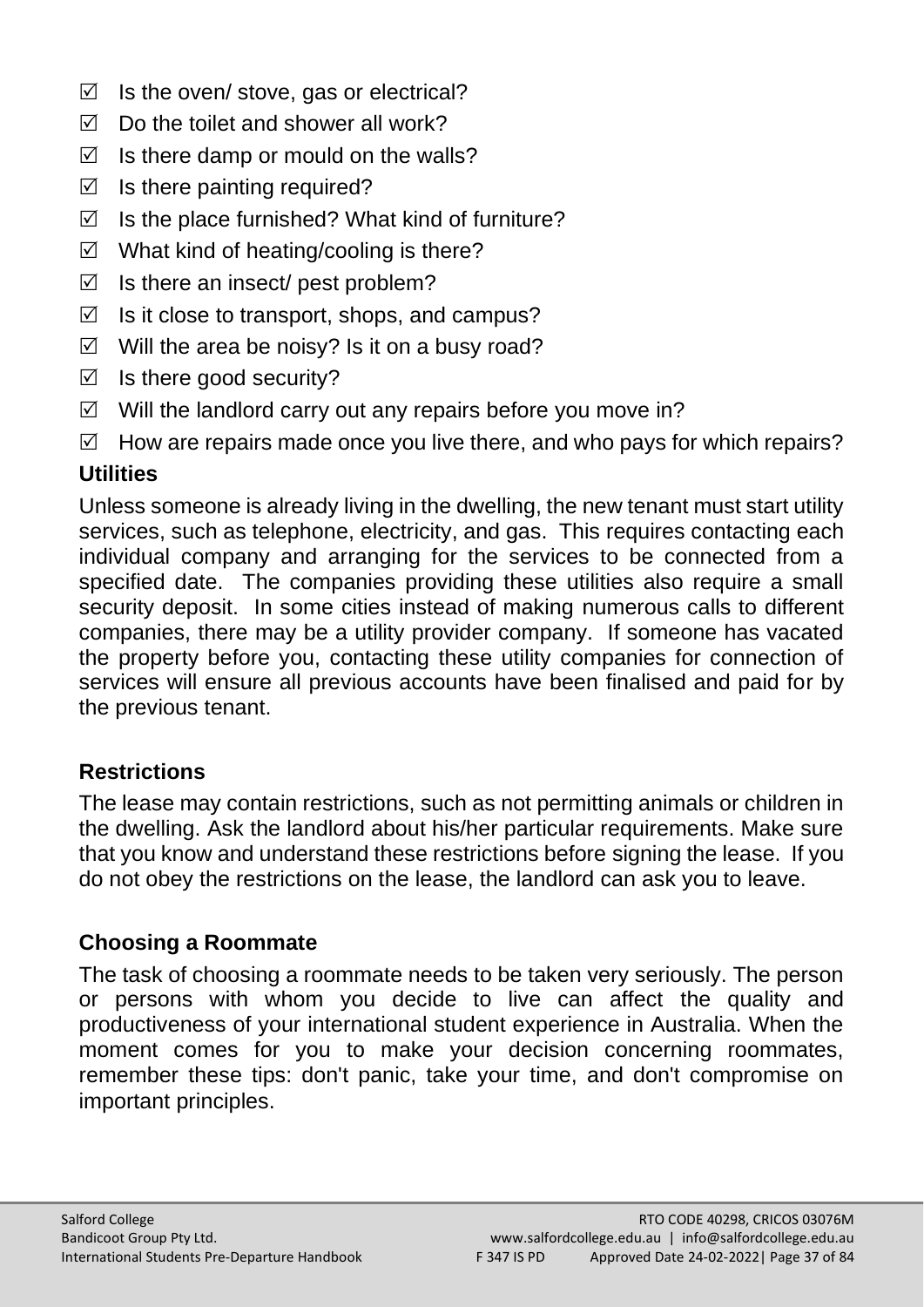#### **Bills & Expenses**

Do you and your roommates expect to share the costs of buying toilet paper, washing powder for clothes and dishes, cleaning supplies etc. used by everyone?

If you are answering an advertisement for a roommate; what does the rental price cover? Does it include utilities, or are they split equally when the accounts are due? Who will pay them and how will you all know they have been paid?

A small notebook that is, signed by everyone who pays their share of the costs, and signed by the person the money is given to, is a good idea.

#### **Kitchen Stoves & Ovens**

Kitchen stoves may be either electric or gas. It is important to keep the burners and oven of an electric range clean so that they may operate safely and efficiently. Tenants should clean electric stove burners after each use to prevent food from hardening on them. The electric oven should also be cleaned periodically with an oven-cleaning product unless it is a "self-cleaning" oven, for which you should follow directions carefully.

#### **Refrigerators**

Refrigerators should be defrosted periodically, when ice or frost in or around the freezing unit becomes evident. To defrost a refrigerator, one should turn it off, empty it, and allow the water from the melting frost to drip into a pan or the tray beneath the freezer. This may take overnight, but can be done more rapidly with a pan of hot water in the freezer. When the ice has melted, empty the tray of water into the sink. It is not a good idea to use sharp instruments to chip off the ice as they may damage the freezer and your eyes. A solution of baking soda and water can be used to clean the inside of the refrigerator. Some refrigerators automatically defrost themselves. The cooling grills on the back of a refrigerator should be vacuumed periodically to remove dust build-up, to enable the unit to refrigerate more efficiently. A refrigerator that does not work efficiently will cost you more on your electric utility bill.

#### **Cleaning**

#### **Cleaning Kitchen**

Grease and oil from cooking collects on cabinet and refrigerator tops and walls, especially if occupants fry foods often. These areas should be cleaned often in order to avoid unpleasant odours and fire hazards.

# **Disposal of Rubbish**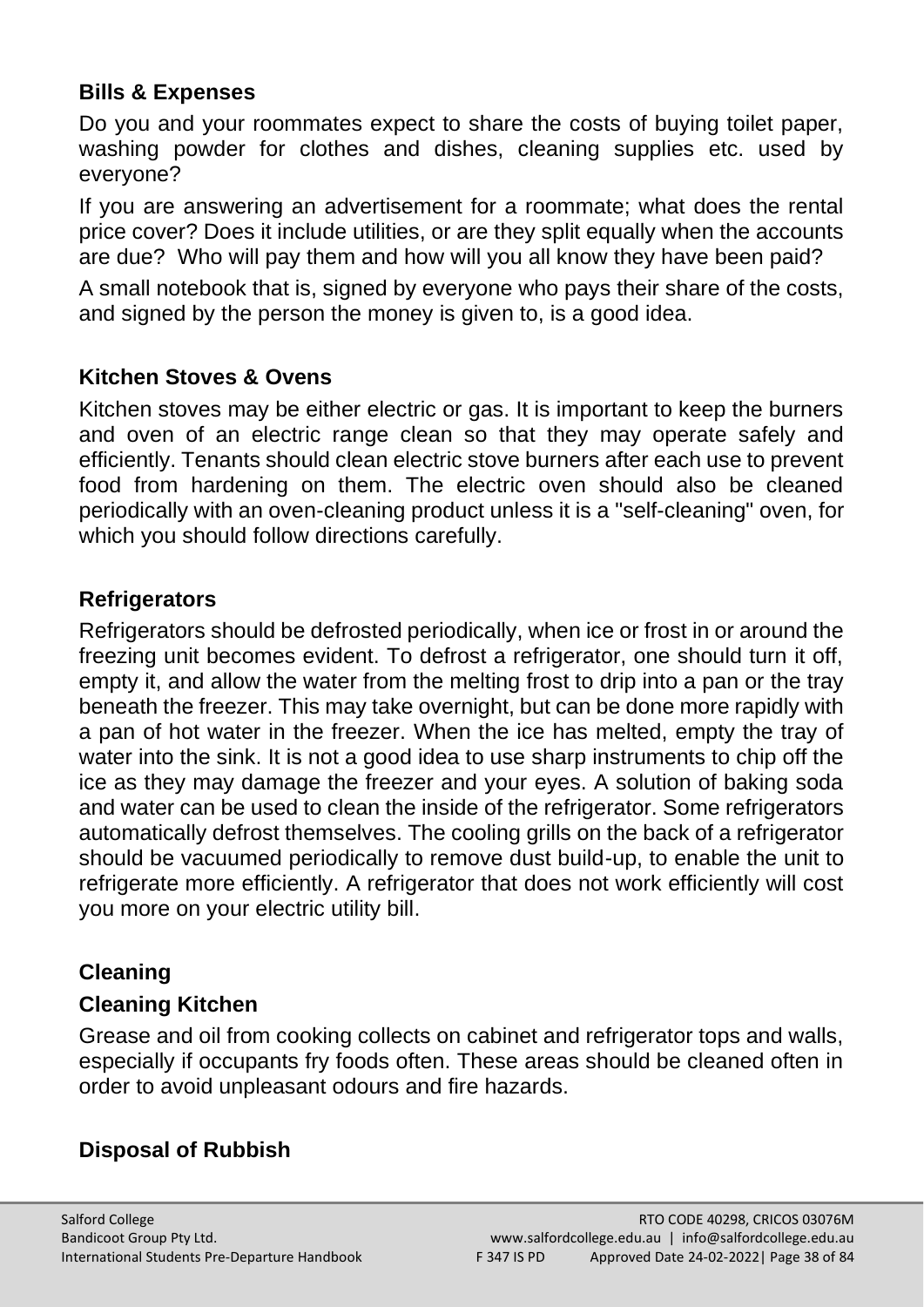Because insects such as ants and flies can be a problem, it is important for tenants to empty their rubbish every one to two days into the wheelie bins provided outside your accommodation. You will then put the wheelie bins out on the footpath once a week to be collected by council rubbish trucks. The landlord will inform the tenant about the way to dispose of garbage particularly with regards to recycling and the days your rubbish is collected.

#### **Cleaning Kitchen**

Grease and oil from cooking collects on cabinet and refrigerator tops and walls, especially if occupants fry foods often. These areas should be cleaned often in order to avoid unpleasant odours and fire hazards.

# **Cleaning the Bathroom**

Sinks, showers, and tubs may be cleaned with bathroom cleaning products from the supermarket. If a sink does not drain properly, ask the landlord or manager to look at it. Toilet bowls should be cleaned with a special toilet cleaning solution. A plunger may also be used for toilets that do not flush properly. Do not put any items or paper other than toilet paper in the toilet as this may block the pipes. If it is obvious that misuse of the unit has caused the need for repair, the landlord will charge you for the cost of repair or cleaning.

# **Cleaning Floors**

Different types of floors will require different kinds of care. A landlord can recommend the way he/she prefers to have the floors cleaned. In apartments, the managers often maintain vacuum cleaners for tenant use. You can also buy vacuum cleaners at department stores. Upon leaving a dwelling, the occupant is usually expected to have the carpet professionally cleaned. The landlord can inform the tenant about proper cleaning procedures.

# **Cleaning Products**

Grocery stores and supermarkets stock many different products for cleaning. It is important to read labels carefully in order to understand proper use and danger of the products. (Warning: Keep all cleaning products out of reach of children and do not mix products!)

# **Maintenance, Fixtures & Fittings**

You will be expected to replace light globes and keep fittings in your accommodation clean. If repairs or maintenance are required for example; a blocked toilet, the landlord should be consulted at the time. Generally, repairs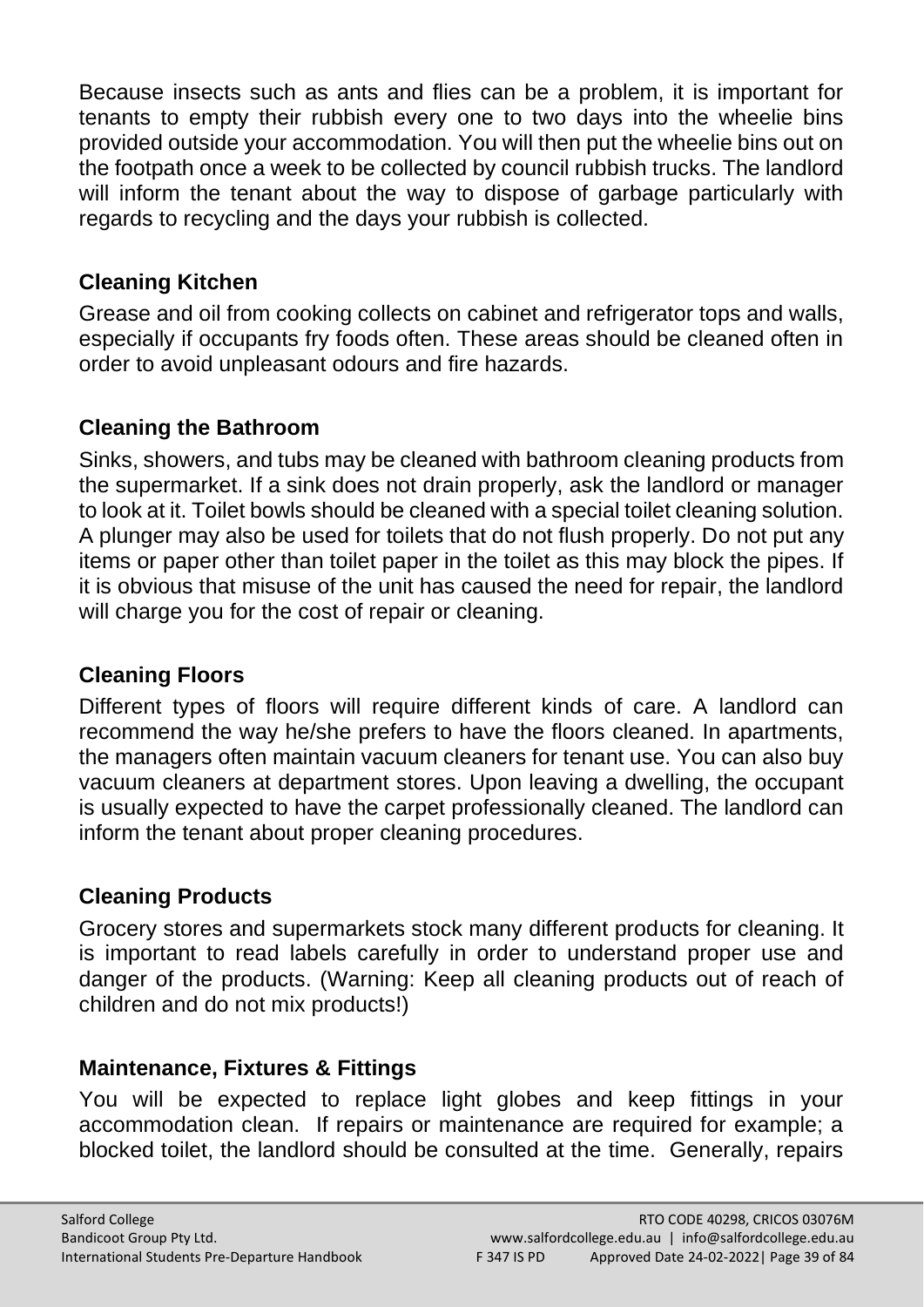will be the responsibility of the owner/landlord, unless caused by misuse of the item by the tenant or their visitors.

#### **Smoke Alarms**

Smoke alarms are devices that detect smoke and sound an alarm. Smoke alarms alert and wake people allowing valuable time to get out of a house during a fire. When you go to sleep, your sense of smell also goes to sleep. If there is a fire, toxic fumes may overcome you before you wake up. For your protection, a smoke alarm must be installed in your home.



# **ONLY WORKING SMOKE ALARMS SAVE LIVES**!

- **•** Once a month you should check the battery by pressing the test button on the smoke alarm. If you cannot reach the button easily, use a broom handle to press the test button
- **•** Keep them clean. Dust and debris can interfere with their operation, so vacuum over and around your smoke alarm regularly
- **•** Replace the batteries yearly. Pick a public holiday or your birthday and replace the batteries each year on that day.
- **•** When the battery is low the smoke alarm will sound a short 'BEEP' every minute or so. This is to alert you the battery is low and needs replacing.
- **•** Smoke alarms must never be painted
- **•** If cooking and smoke sets off the alarm, do not disable it. Turn on the range fan, open a window or wave a towel near the alarm
- **•** Do not remove the batteries from your smoke alarm or cover your smoke alarm to prevent it from operating.

#### Where Can I Get Help?

Office of Consumer and Business Affairs www.ocba.sa.gov.au

#### **Telephones**

#### **Public Telephones**

Australia has a network of Public Phones throughout the country. They are easily recognised by the orange and blue Telstra emblem. Check the costs before calling.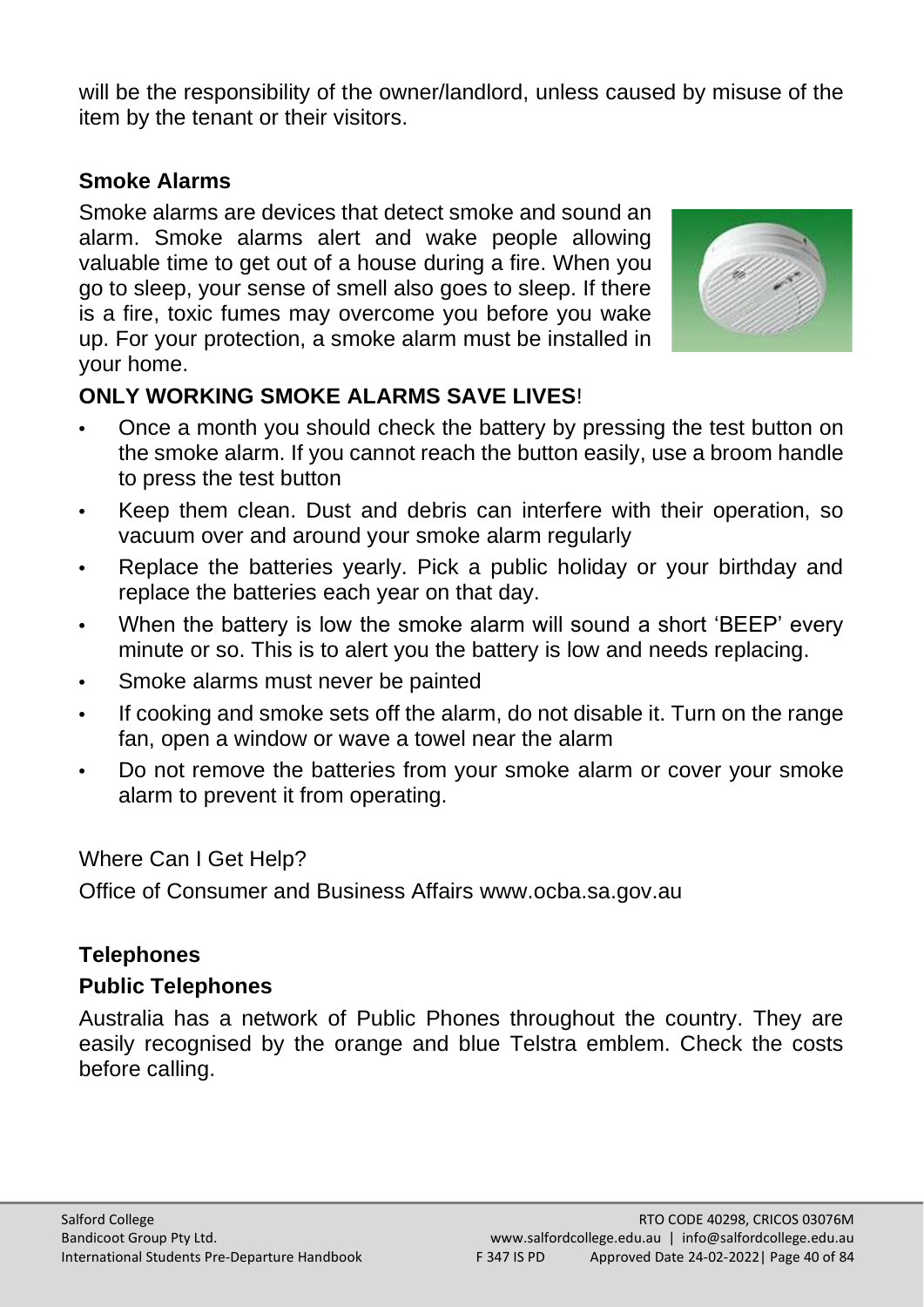# **Making Phone Calls within Australia**

To make international phone calls:

 $\hat{u}$  Dial – international access code (0011) + the country code + the area code (if required) + phone number (when adding a country code to a number, any leading 0 (zero) on the area code following it is NOT dialled)

To make domestic phone calls:

 $\mathbf{\mathcal{F}}$  Dial – the area code + phone number

| <b>Area Code</b> | <b>States</b> | Darwin                                                  |
|------------------|---------------|---------------------------------------------------------|
| (02)             | ACT, NSW      |                                                         |
| (03)             | VIC, TAS      | <b>NT</b><br>QLD                                        |
| (07)             | QLD           | <b>WA</b><br><b>Brisbane</b><br><b>SA</b><br><b>NSW</b> |
| (08)             | SA, WA, NT    | Perthe<br>Adalaide<br>Sydney<br><b>VIC</b><br>Melbourne |
|                  |               | <b>Hobart</b>                                           |

For directories of residential, commercial and government phone numbers in Australia; and for a list of country codes and area codes for international calls, visit

**[www.whitepages.com.au](http://www.whitepages.com.au/) or [www.yellowpages.com.au](http://www.yellowpages.com.au/)**

#### **Mobile/Cell Phones**

Before bringing your mobile phone to Australia check to see if your phone will be compatible to operate here. Some countries, such as Japan and the USA, use mobile phone networks that are not available in Australia. If not, you can buy your mobile phone in Australia. Australian telecommunications providers offer a wide range of services that provide a mobile phone within the cost of using that service. There are many differences to the services provided. You should understand what deal you are accepting before signing a contract with a provider.

<https://www.vodafone.com.au/>

<https://www.telstra.com.au/>

<https://www.optus.com.au/>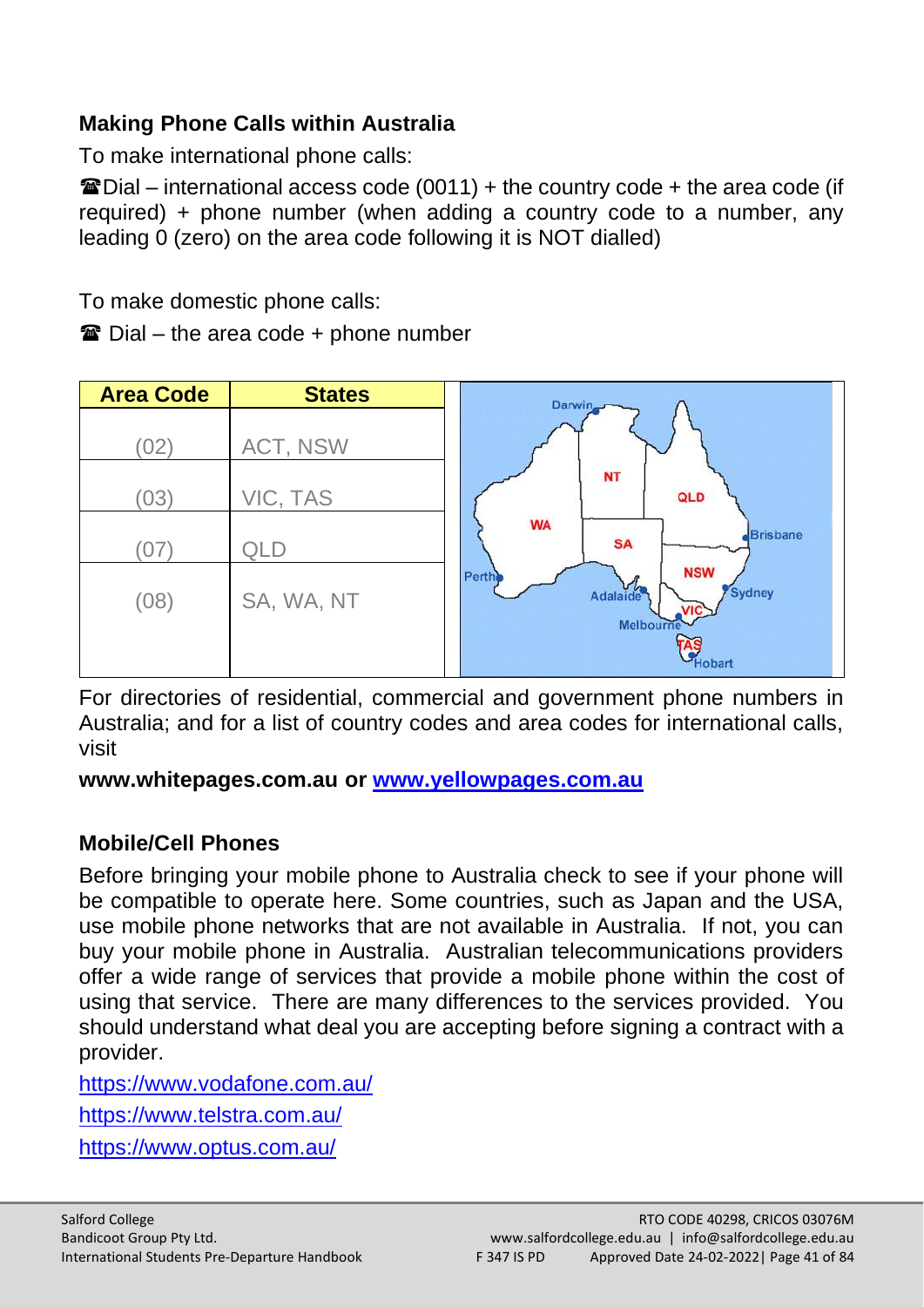#### **Computer & Internet Access**

Many of the above companies will also provide you with internet access. You may be able to make arrangements with a company where you can get cheaper rates if you have internet and mobile phone through the one service provider. In addition, with providers Telstra and Optus, you could get a packaged deal for your home phone, internet and mobile phone.

Students can access computer and internet facilities from within Salford College at 68 Grenfell Street Campus and 65 Hindley Street Campus, Adelaide

#### **Australia Post**

Australia Post is the largest communications, logistics and distribution business. It is committed to providing high quality mail and parcel services to all people within Australia.

#### **Small Letters**

The cost of posting a small letter for distribution in Australia is AU**\$1.** You use a **postage stamp** which you affix to the envelope.

A small letter has the following characteristics:

- **•** No larger than 130mm x 240mm
- **•** No thicker than 5mm
- **•** Maximum weight 250g.

#### **Envelope Layout**

Australia Post uses advanced letter sorting technology to read the address on each envelope electronically. These machines work best when address formats are structured in a consistent manner. That is why it is necessary to address your mail clearly and correctly. The information below demonstrates how.

#### [www.auspost.com.au](http://www.auspost.com.au/)

# $Mr5$  Tan 200 Broadway Av  $7024$ The bottom line should be in<br>CAPITALS and include only<br>the placename or post office<br>of delivery and the State or<br>Territory, in abbreviated form. Write the destination<br>postcode clearly in the<br>four squares postcode  $succ$ Do not use the squares when addressing letters for overseas - even if<br>the overseas postal<br>code can fit in the squares.

**Typical Hand Addressed Envelope**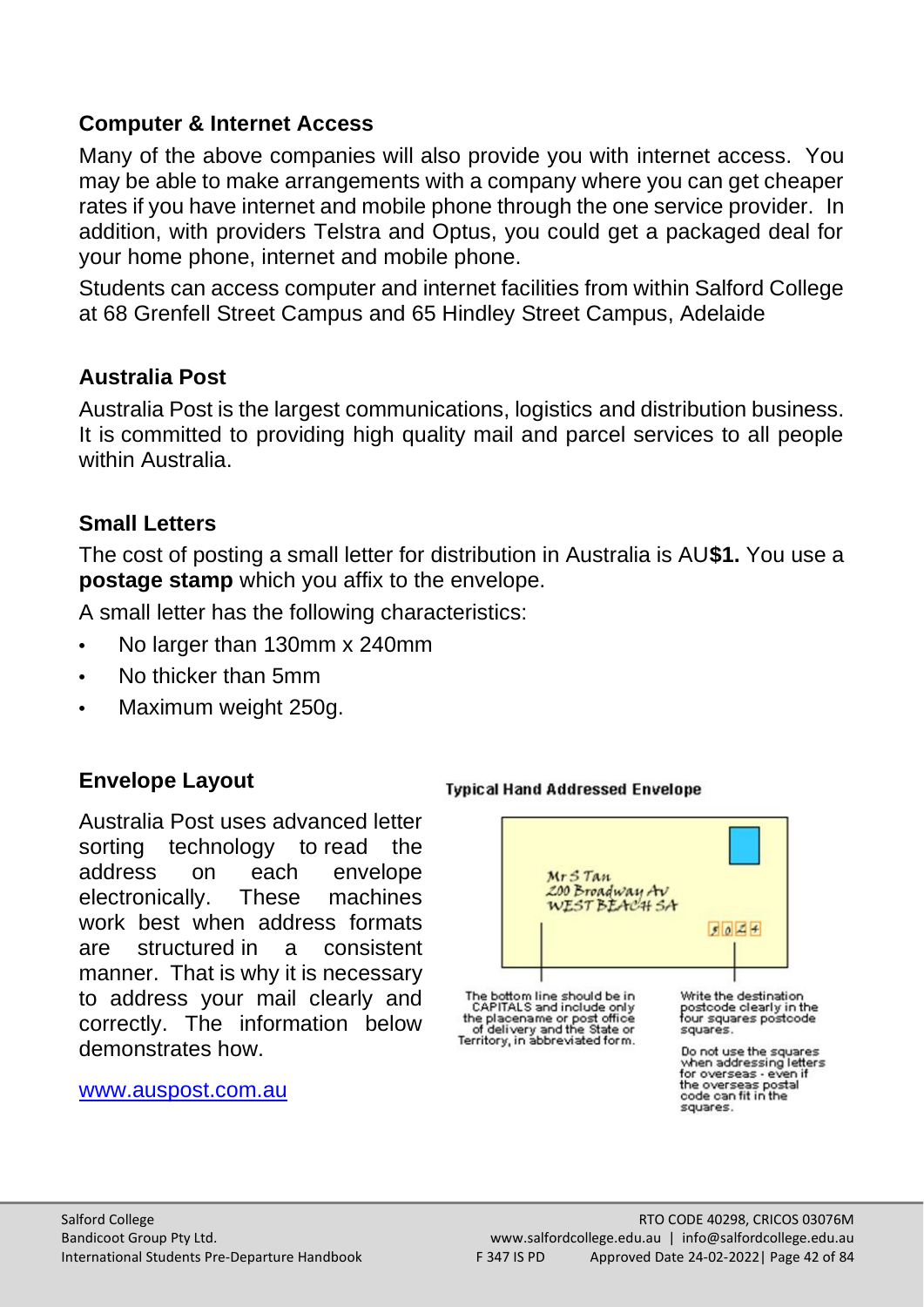#### **Getting Around**

With one of the highest standards of living in the world. Australia offers modern transport systems. Australia has an extensive public transport system that includes trains, buses, two major national airlines and a number of regional airlines. Metropolitan areas are divided into zones and your ticket type and cost depends on which zone you are going to travel in and for how long. Tickets can be bought at train stations, on buses and at news agencies.

Tourist students may drive in Australia on a valid overseas driver's license but if the document is not in the English language the visitor must carry a translation with the permit. An international driving license is not sufficient by itself.

Metered taxicabs operate in all major cities and towns. You will find taxi ranks at transport terminals, main hotels or shopping centers or you can hail taxis in the street. A light and sign on the roof indicates if a cab is vacant. There is a minimum charge on hiring and then a charge per kilometer travelled. Taxi drivers do not have to be tipped.

#### **Public Transport**

To find information about public transport visit:

#### **Adelaide Metro**

[www.adelaidemetro.com.au](http://www.adelaidemetro.com.au/)

**P:** 1800 182 160

# **Taxis**

| <b>Yellow Taxis</b>                 | P:132227 |
|-------------------------------------|----------|
| Suburban Taxis                      | P:131008 |
| Adelaide independent Taxis P:132211 |          |

#### **Driving**

Please visit here, to know about driving in Adelaide

[http://www.sa.gov.au](http://www.sa.gov.au/) 

#### **Bicycles**

Please visit here to know about cycling in Adelaide

[http://www.sa.gov.au](http://www.sa.gov.au/)

#### **Shopping**

The main shopping malls in Adelaide are Rundle Mall. This mall has wide range of specialty stores.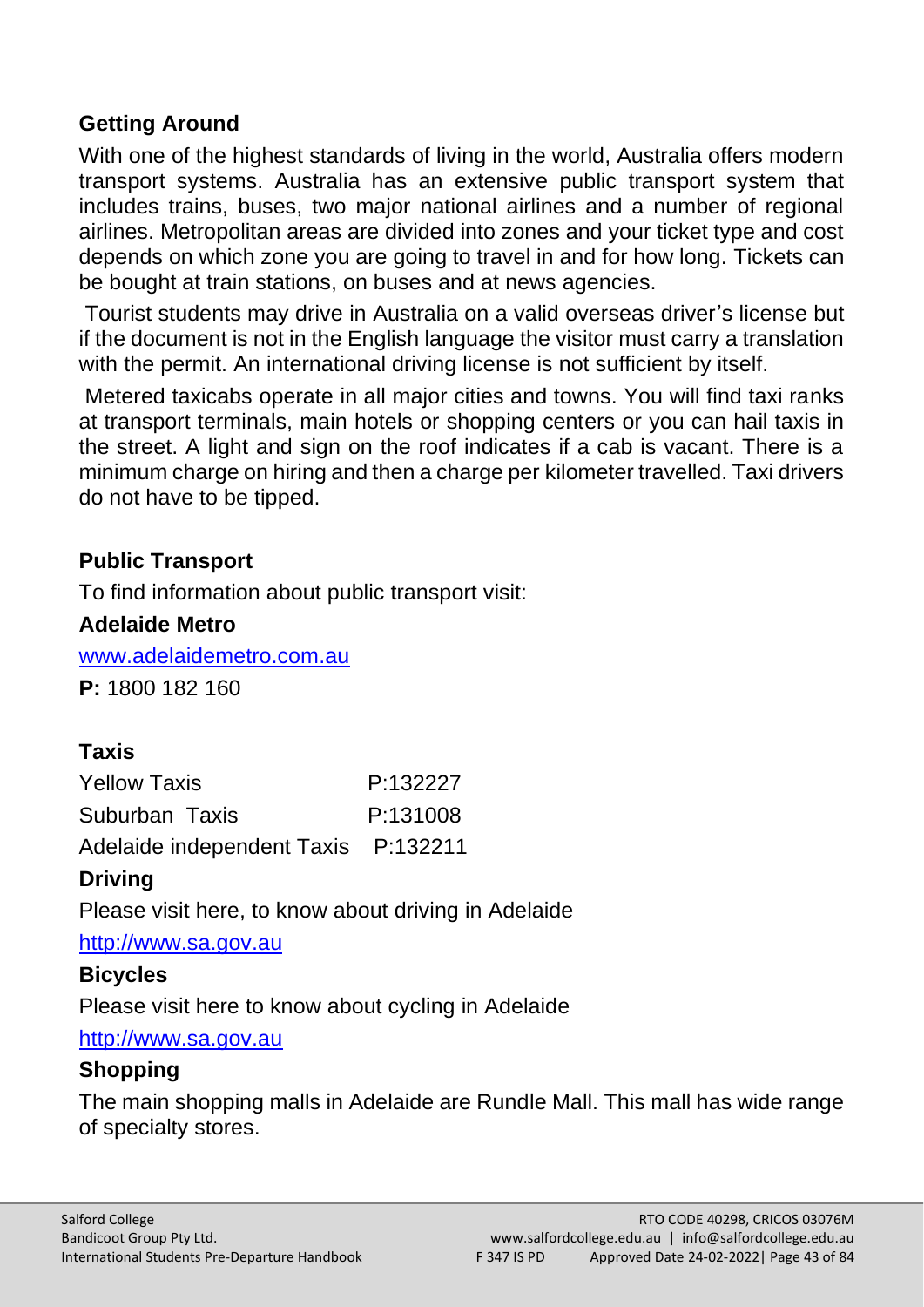The two main department stores in Adelaide are [Myer](http://www.myer.com.au/) and [David Jones.](http://www.davidjones.com.au/) Both these stores can also be found in the larger shopping centers in the suburbs. Myer is the largest department store in the city and is in Rundle Mall.

To find out more about shopping in Adelaide [www.southaustralia.com/AdelaideShoppingHubs.aspx](http://www.southaustralia.com/AdelaideShoppingHubs.aspx) 

#### **Bargaining/Haggling**

When shopping in Australia, you generally don't bargain or barter (also called haggling) for the price of an item. The displayed price for items is fixed and if Australian GST (Goods & Services Tax) is applicable it will already be included in the displayed price. However, there are exceptions to this rule. There are places and circumstances in which it is perfectly acceptable to barter for the best price possible. These may include: at garage sales, community markets, second hand dealerships, or at electrical goods' stores, furniture shops, or when purchasing a motor vehicle if you are offering to pay in cash, or have seen the item at a competitor store for a better price.

If you are paying by **CASH** and, if you are buying more than one item, you may have more **bargaining power**. Begin the bargaining process by asking:

#### *"What's the best price you can give me?"*

Or at a garage sale, you might pick up several items whose combined total is \$50 and say:

#### *"I'll offer you \$30 for all of these."*

#### **Purchasing an Item**

The most common methods of purchasing items are by cash or *EFTPOS*. EFTPOS (Electronic Funds Transfer at Point of Sale) allows you to use the card attached to your Australian bank account to make purchases and withdraw cash at the same time (at the retailer's discretion) from more than 103,000 merchants across Australia. Just swipe your card through the EFTPOS card reader, select your account type and enter your PIN number. EFTPOS is available at most supermarkets, petrol stations and retail outlets. Just look for the EFTPOS sign. You can choose to make the EFTPOS transaction from your savings account, cheque account or credit card. You receive a printed receipt after each purchase and the transaction appears on your statement.

#### **Yellow Pages**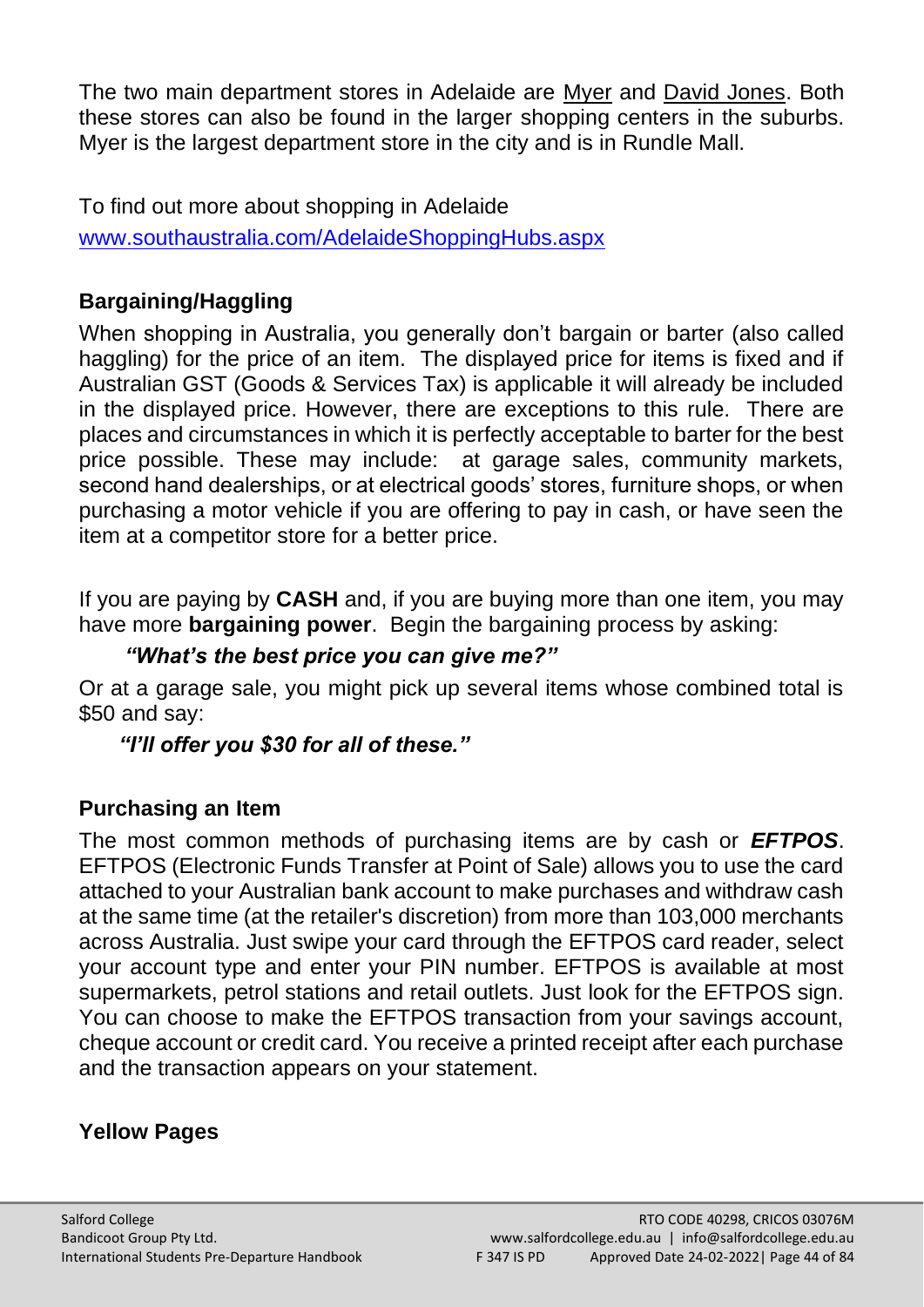The Yellow Pages are a telephone directory or section of a directory (usually printed on yellow paper) where business products and services are listed alphabetically. They are a **GREAT time-saver** and very useful when you are looking for specific products or services. *"Let your fingers do the walking!"* These books may be provided in rental properties and are available at Post Offices around Australia [www.yellowpages.com.au](http://www.yellowpages.com.au/) 

#### **Emergency Contacts**

#### **Emergencies – Dial 000**

The Triple Zero **(000)** service is the quickest way to get the right emergency service to help you. It should be used to contact Police, Fire or Ambulance services in **life threatening or emergency situations** only**.** Emergency 000 lines should not be used for general medical assistance.

#### **Police**

In Australia police protect people and properties, detect and prevent crime, and preserve peace for everyone. They are not connected to the military or politics. The police can help you feel safe. In a **non-emergency situation** you can contact the local police station directly on:

131444 Nearest Police Station

#### **Fire**

The fire brigade extinguishes fires, rescues people from fires in cars and buildings, and helps in situations where gas or chemicals become a danger. As soon as a fire starts call **000** no matter how small or large the fire may be.

#### **Ambulance**

Ambulances provide immediate medical attention and **emergency transportation to hospital**. Dial **000**

#### **State Emergency Service**

The State Emergency Service **(SES)** is an emergency and rescue service dedicated to providing assistance in natural disasters, rescues, road crashes and extreme weather conditions. It is made up almost entirely of volunteers and operates in all States and Territories in Australia. For emergency assistance in a **FLOOD** or **STORM** dial **132 500**.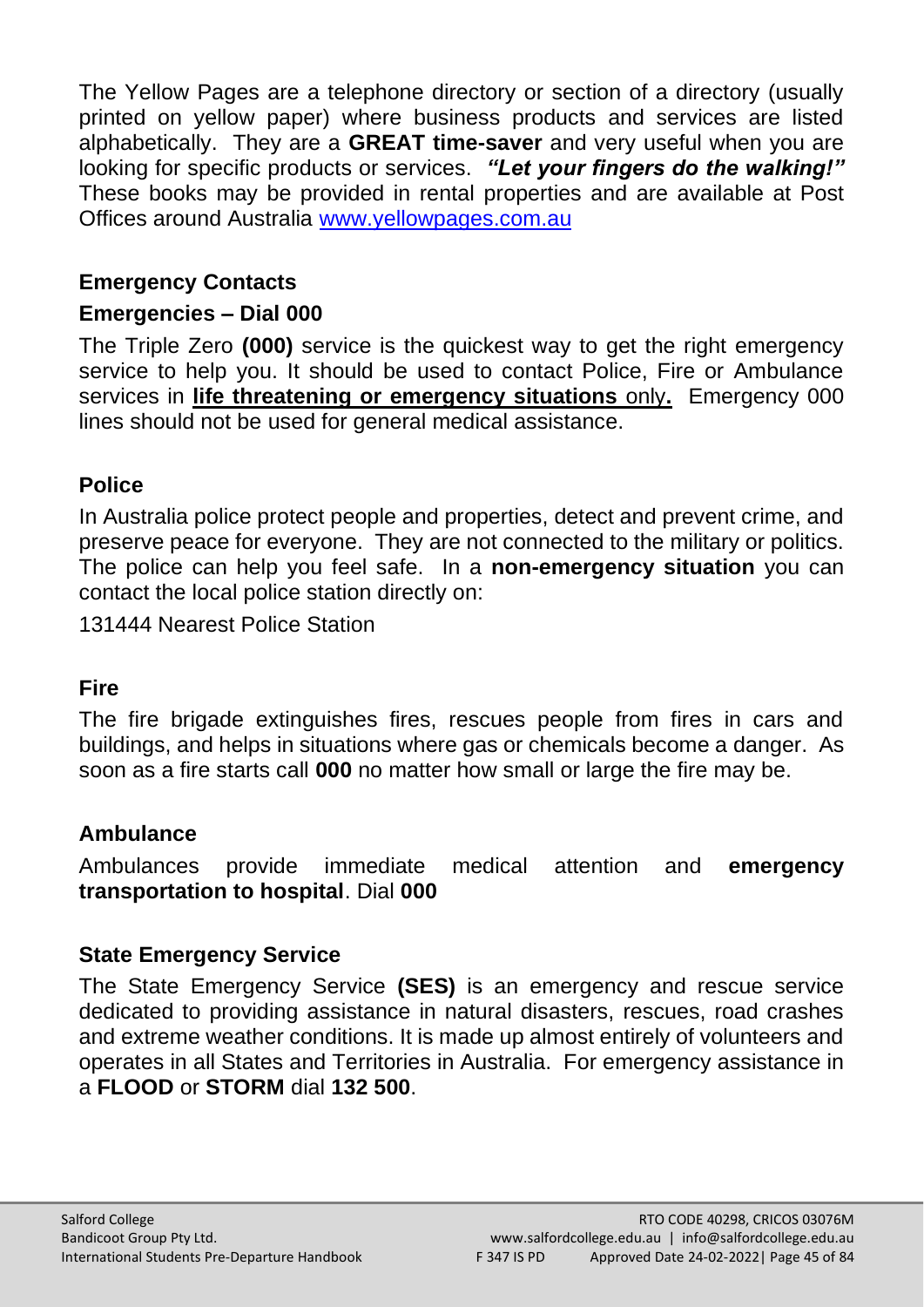# **Lifeline**

Lifeline's **13 11 14** service is staffed by trained volunteer telephone counsellors who are ready to take calls 24-hour a day, any day of the week from anywhere in Australia. These volunteers operate from Lifeline Centres in every State and Territory around Australia.

Anyone can call Lifeline. The service offers a counselling service that respects everyone's right to be heard, understood and cared for. They also provide information about other support services that are available in communities around Australia. Lifeline telephone counsellors are ready to talk and listen no matter how big or how small the problem might seem. They are trained to offer emotional support in times of crisis or when callers may be feeling low or in need of advice

#### Poisons Information Line

The poisons information line provides the public and health professionals with prompt, up-to-date and appropriate information, and advice to assist in the management of poisonings and suspected poisonings. The seriousness of a poisoning situation is assessed after a detailed history is obtained from the caller. Members of the public may be then given first aid instructions, information on possible symptoms, and advised on the need for assessment by a doctor or referral to hospital. The Australia-wide **Poisons Information Centers** have a common telephone number: **131 126**.

#### **Interpreting Services**

For interpreting services dial **13 14 50**

#### **Health**

#### **Overseas Student Health Cover (OSHC)**

Overseas student health cover (OSHC) is insurance that provides cover for the costs of medical and hospital care which international students may need while in Australia and is mandatory for international student visa holders. OSHC will also cover the cost of emergency ambulance transport and most prescription drugs.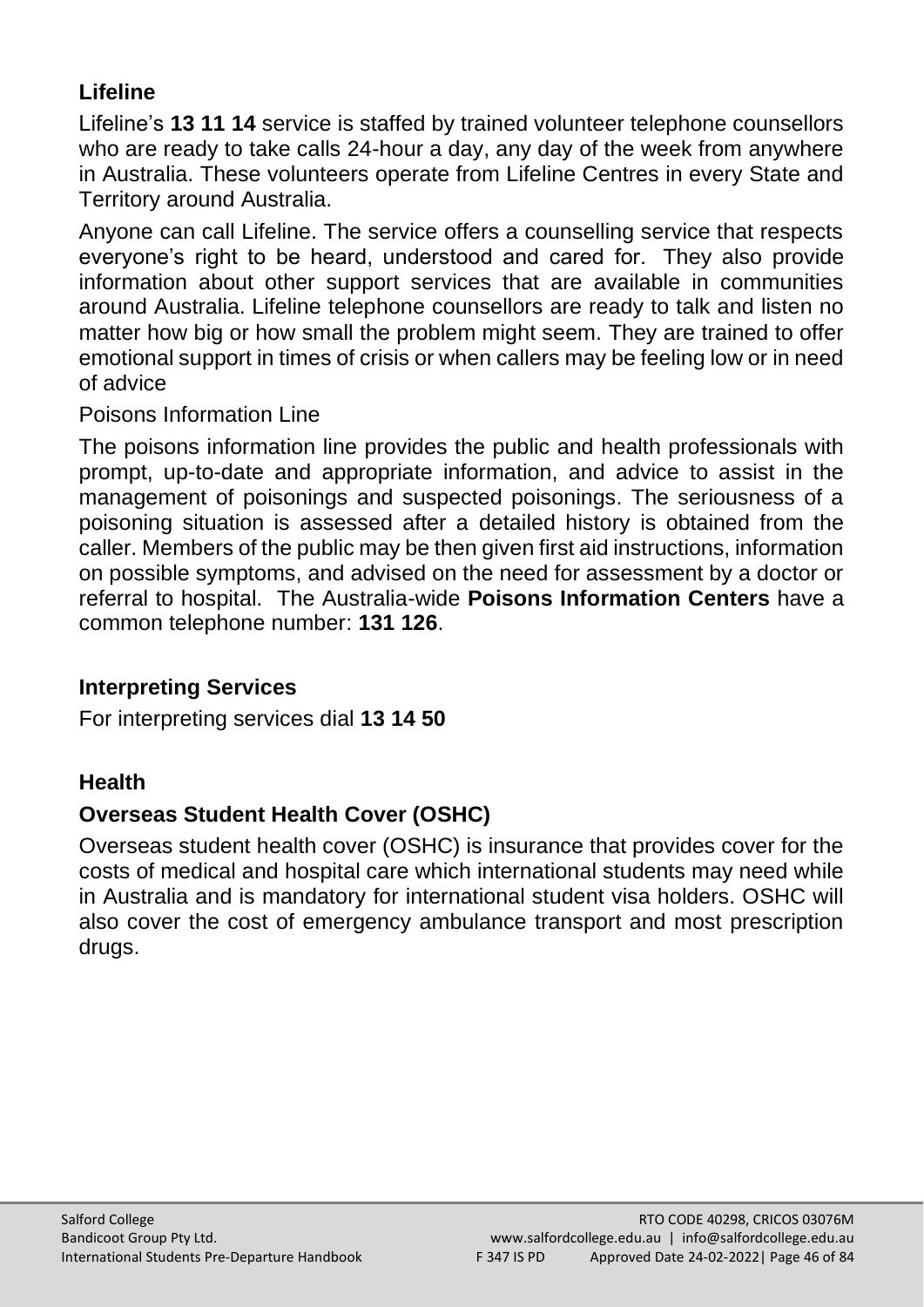# **How do I get OSHC?**

You may be or have been asked for an OSHC payment in the education offer package you receive from your chosen education provider, if they have a preferred provider agreement and don't need to complete a formal application form. If not, you may need to complete an Application for OSHC which is available from registered OSHC providers and most educational institutions. Your local education adviser can lodge your OSHC form and payment at time of processing your enrolment to study in Australia.

Only Australian health funds that have signed an agreement with the Australian Government can provide OSHC. Most Australian education institutions have a preferred OSHC provider. Depending on the institution you will be attending you will be required to join one of these four registered health funds. You may choose to change your health fund at any time, but will need to abide by the conditions of change of the health fund provider you are leaving.

Students may also take out additional cover in the form of Extra OSHC and students who could not previously access OSHC may now be able to access Optional OSHC. Some students may be exempt from enrolling in the OSHC such as students from countries whose Governments may have Reciprocal Health Agreements for students in Australia. Note: only some reciprocal health agreements cover students in Australia, some will only cover visitors. You should determine if you are eligible before you apply for your visa to come to Australia.

Further information on OSHC can be found at:

[http://www.health.gov.au/internet/main/publishing.nsf/Content/privatehealth](http://www.health.gov.au/internet/main/publishing.nsf/Content/privatehealth-consumers-overseascover.htm)[consumers-overseascover.htm](http://www.health.gov.au/internet/main/publishing.nsf/Content/privatehealth-consumers-overseascover.htm) 

If you come to Australia on a visa other than a student visa and undertake **a short course of study of three months duration or less** you will not be eligible for OSHC. It is wise to purchase travel or private medical insurance in this case.

#### **What am I covered for?**

OSHC provides a safety net for medical expenses for international students, similar to that provided to Australians through Medicare. Additionally, OSHC includes access to some private hospitals and day surgeries, ambulance cover and benefits for pharmaceuticals.

For more Please visit:<http://www.ahm.com.au/7323/oshc/oshc>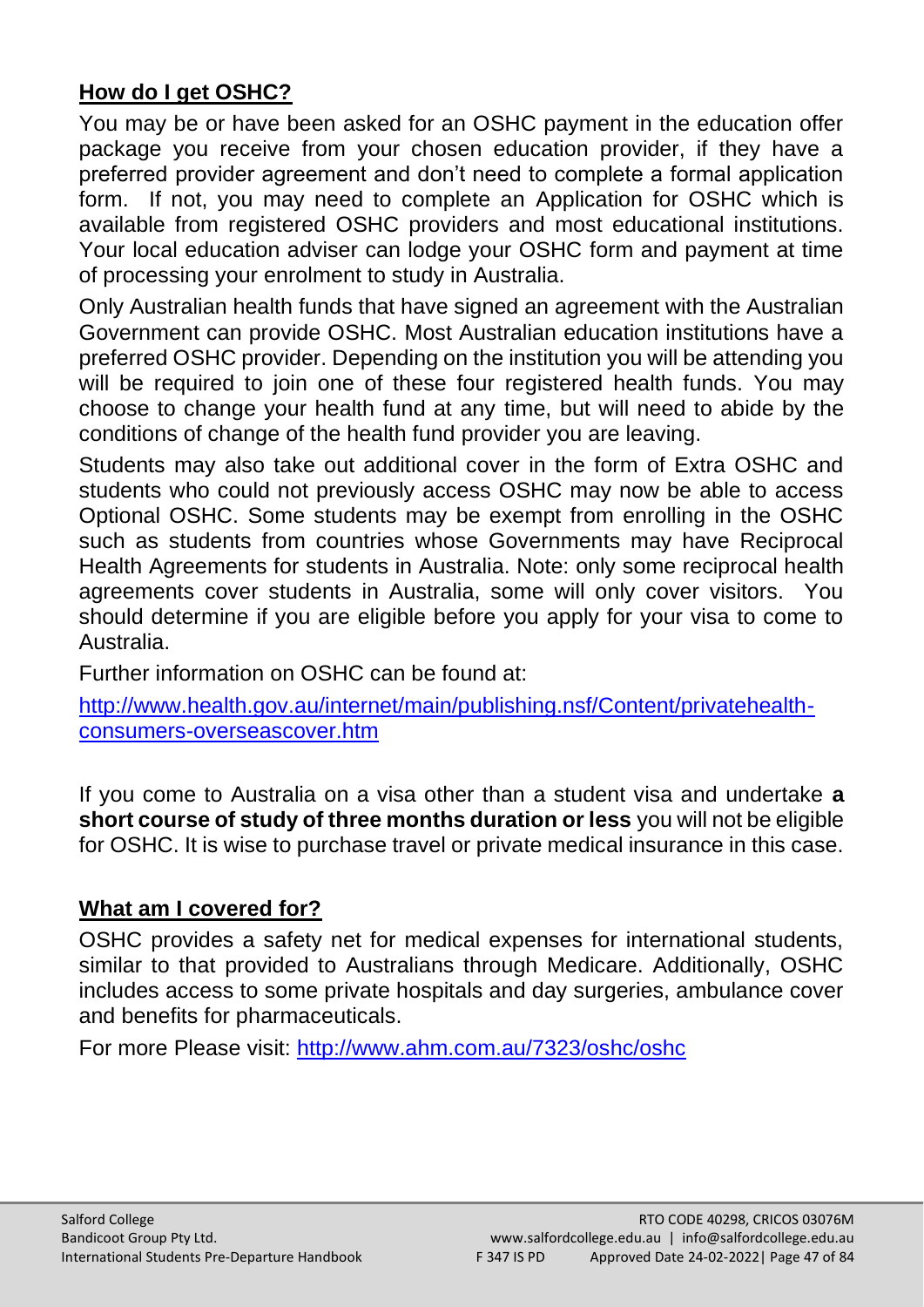#### **How do I use my OSHC card?**

If you need to visit a doctor or medical centre, show your card at the end of the visit. You will be charged the doctor's fee and the government fee component of that **may** be processed by the medical centre. If the medical centre is not able to process the government fee, pay the total amount, keep the receipt and you can claim the government fee back from your OSHC provider.

#### **How do I make a claim?**

For more information please visit: [www.bupa.com.au,](http://www.bupa.com.au/) [www.medibank.com.au,](http://www.medibank.com.au/) [www.ahm.com.au](http://www.ahm.com.au/)

#### **Renewal information**

For more information please visit: [www.bupa.com.au,](http://www.bupa.com.au/) [www.medibank.com.au,](http://www.medibank.com.au/) [www.ahm.com.au](http://www.ahm.com.au/)

# **Types of Health Care in Australia**

The Australian healthcare system is mixed. Responsibilities for healthcare are divided between the Federal and State governments, and both the public and the private sectors play a role. Government programs underpin the key aspects of healthcare. Medicare, which is funded out of general tax revenue, pays for hospital and medical services. Medicare covers all Australian citizens, pays the entire cost of treatment in a public hospital, and reimburses for visits to doctors.

#### **Public Health System - Medicare**

The major provider of healthcare services in Australia is the Public Health System (Medicare). The Public Health System provides a comprehensive freeof-charge healthcare service for all Australian citizens covering both hospitalbased and community-based medical services. Public hospitals are owned by the State. One of the problems with such a system is that **waiting times in public hospitals can be extensive** due to a shortage of healthcare professionals and facilities.

See also: Attending an Australian hospital.

# **Private Health System**

Private hospitals provide about a quarter of all hospital beds in Australia. Private medical practitioners provide most non-bed medical services and perform a large proportion of hospital services alongside salaried doctors. Most dental services are provided by private practitioners. For Australians who take out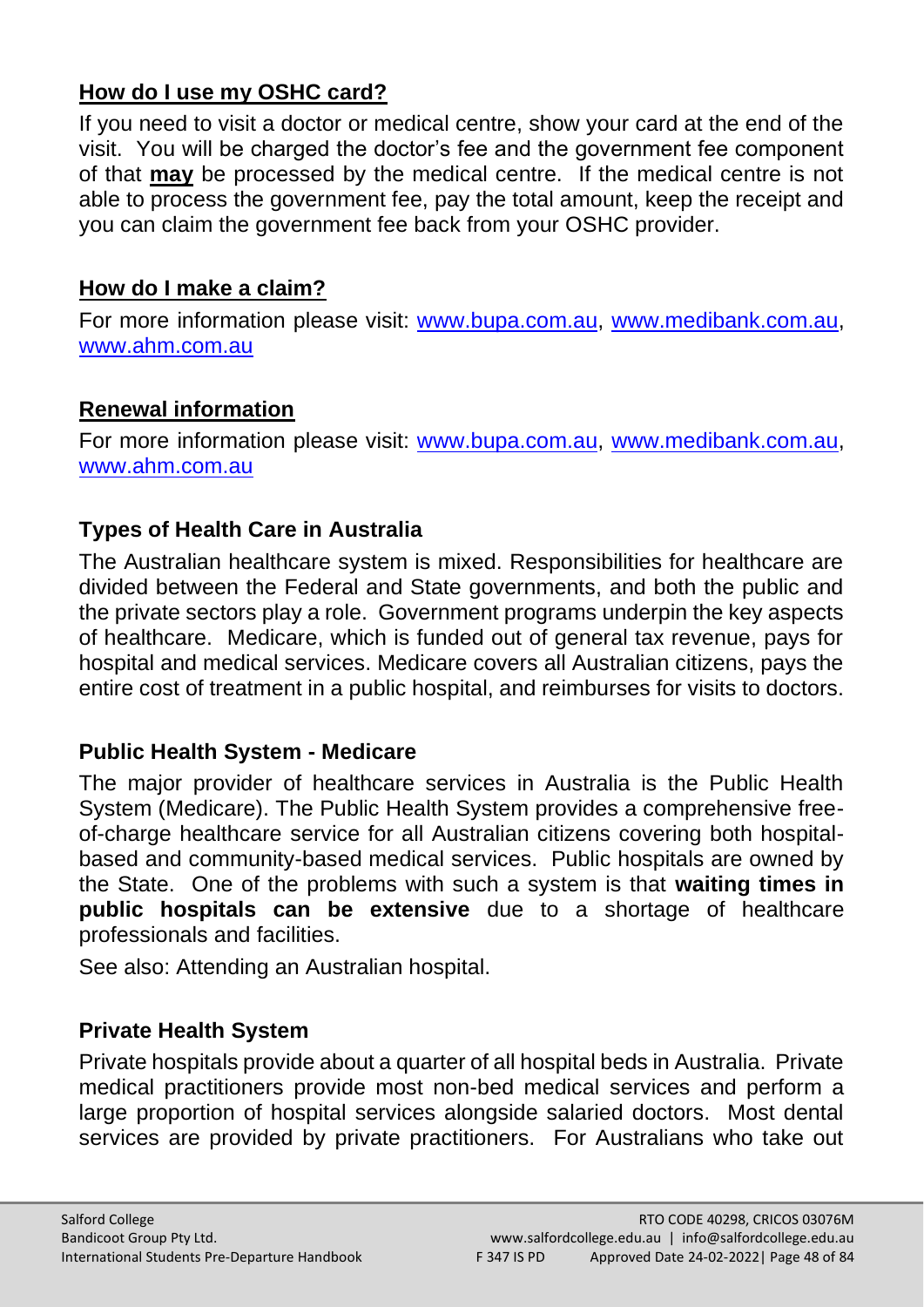private health insurance a range of services can be covered, such as access to your own Doctor in a private hospital, and extra services such as dental, optical and physiotherapy.

# **Attending an Australian Hospital**

Few private hospitals have emergency departments, so, in an emergency, most Australians rely on the public hospital system. If you attend an Emergency Department in a hospital you will be attended to immediately by a triage nurse for information about you, your cover, and your current health condition. The triage nurse will determine the urgency of your condition in comparison to others in need in the emergency room and it is likely that you will remain at the emergency room for several hours. Whether you are seen immediately by a Doctor, or have to wait, it is customary to keep you in the emergency room for several hours to monitor your condition before releasing you to go home, or admitting you to hospital in more severe cases.

There are **extensive waiting times for elective surgeries at public hospitals**, e.g. for orthopaedic surgery. One of the attractions of health insurance is the ability to bypass public hospital waiting lists and go through the private system.

Private hospitals are very expensive for treatment and hospitalisation. Your OSHC will cover some of the cost of some private hospitals but you will have to pay the difference.

Your health insurance (OSHC) covers the total cost of accommodation in a shared ward of a public hospital. It also pays for the 'schedule fee' for the doctor but you will have to pay the difference if the doctor's fee is higher than the 'schedule fee'.

See also: Public hospital waiting times.

# **General Practitioners (GPs)**

In Australia you do not have to go to a hospital to see a doctor. You can see a doctor (also known as a **GP – General Practitioner**) in their private practice or medical centre, with part or the entire doctor's fee being covered by Medicare or OSHC. **You must make an appointment to see a GP**. It is important to note that some GP surgeries will request full payment from you at the time of consultation and you will need to present the receipt to claim the rebate back from your health cover provider.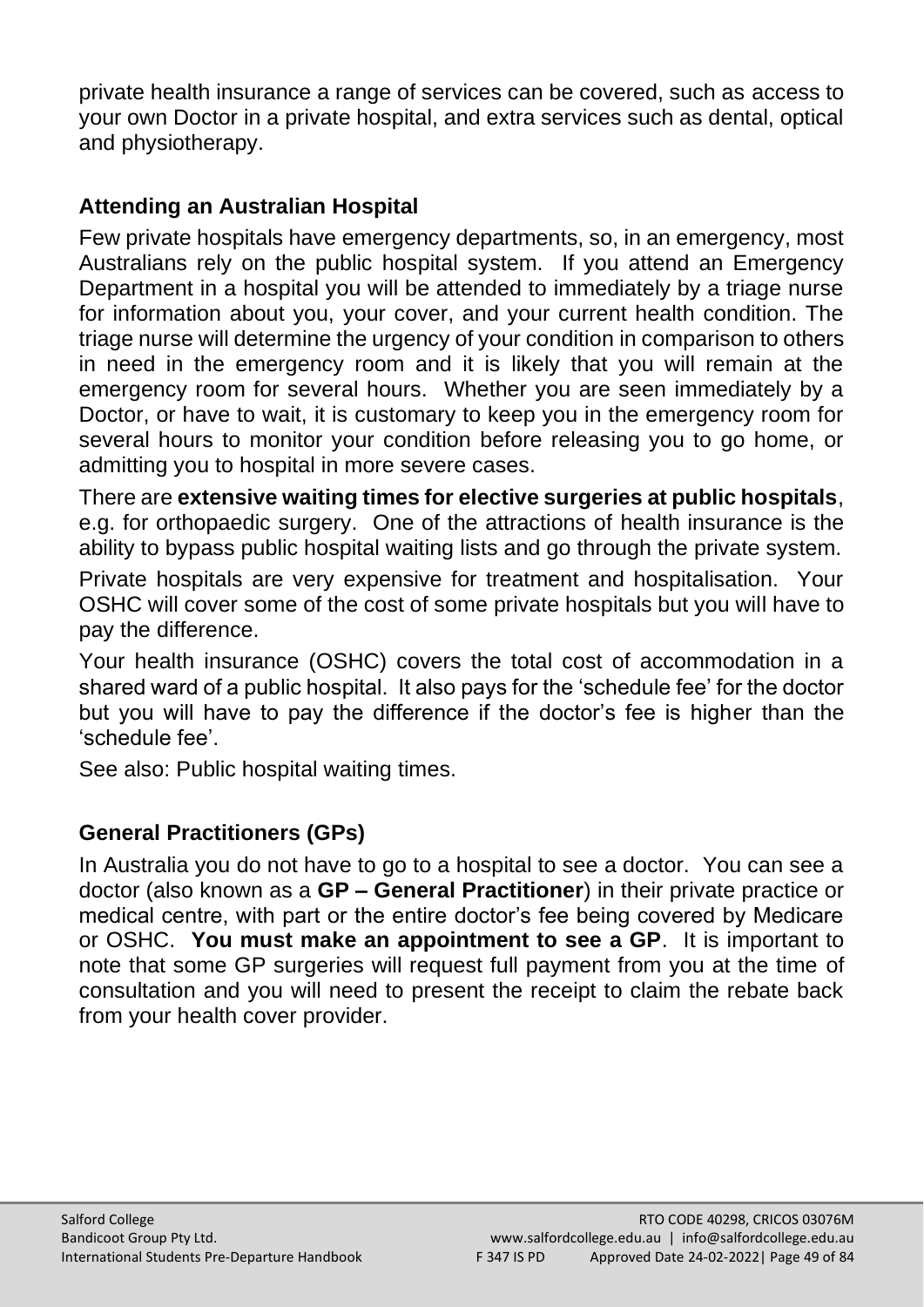# **Medical Services**

#### **What do I do if I'm sick?**

Choose a doctor from the list of medical facilities in this handbook or use the Yellow Pages and phone the GP's surgery or medical centre to make an appointment. If you have woken in the morning feeling unwell and would like to see a doctor that day, you will need to phone the doctor's surgery early in the morning (8:00am – 8:30am) for an appointment. Please note however, that it may not be possible to get an appointment on the same day - you may have to wait one or two days before you can see a doctor (in some regional areas of Australia it may be a week or two before you can get an appointment).

#### **Seeing a Doctor**

When you attend your appointment, the doctor will ask you questions about your health and may give you a brief physical examination, such as checking your breathing, your throat, ears etc. The doctor will then give you some advice regarding management of your illness, and may give you a prescription for some medication. If you have had, or need to take time off studies you will need to get a medical certificate from the doctor to provide to your education provider. If your illness is more serious or the doctor is unsure of a diagnosis she or he may refer you for further tests eg: blood tests or x-rays, or to see a specialist Doctor. It is important to note that if you are dissatisfied with the diagnosis or service of the Doctor you see, you have the right to obtain an opinion from another Doctor.

#### **Public Hospital Waiting Times**

If you cannot get an appointment with a GP and want to go to a public hospital to see a doctor, you may find a public hospital which has a general practice clinic attached. If not, and you attend an emergency room to see a Doctor, be prepared to wait for a very long time. It is common to wait for more than 3 hours, and at some hospitals you could wait as long as 5 to 6 hours to see a doctor. It is a common practice for doctors and nurses to make an initial assessment of your condition when you arrive to prioritise the emergency in the hospital. You will be seen as soon as the most urgent patient have been attended to. It is also common to remain in the emergency room for some time after a doctor has attended to you before you can leave. Emergency department rules may include keeping you a little longer to observe your condition and it is safe to send you home with recommended treatment. It is the same for all patients.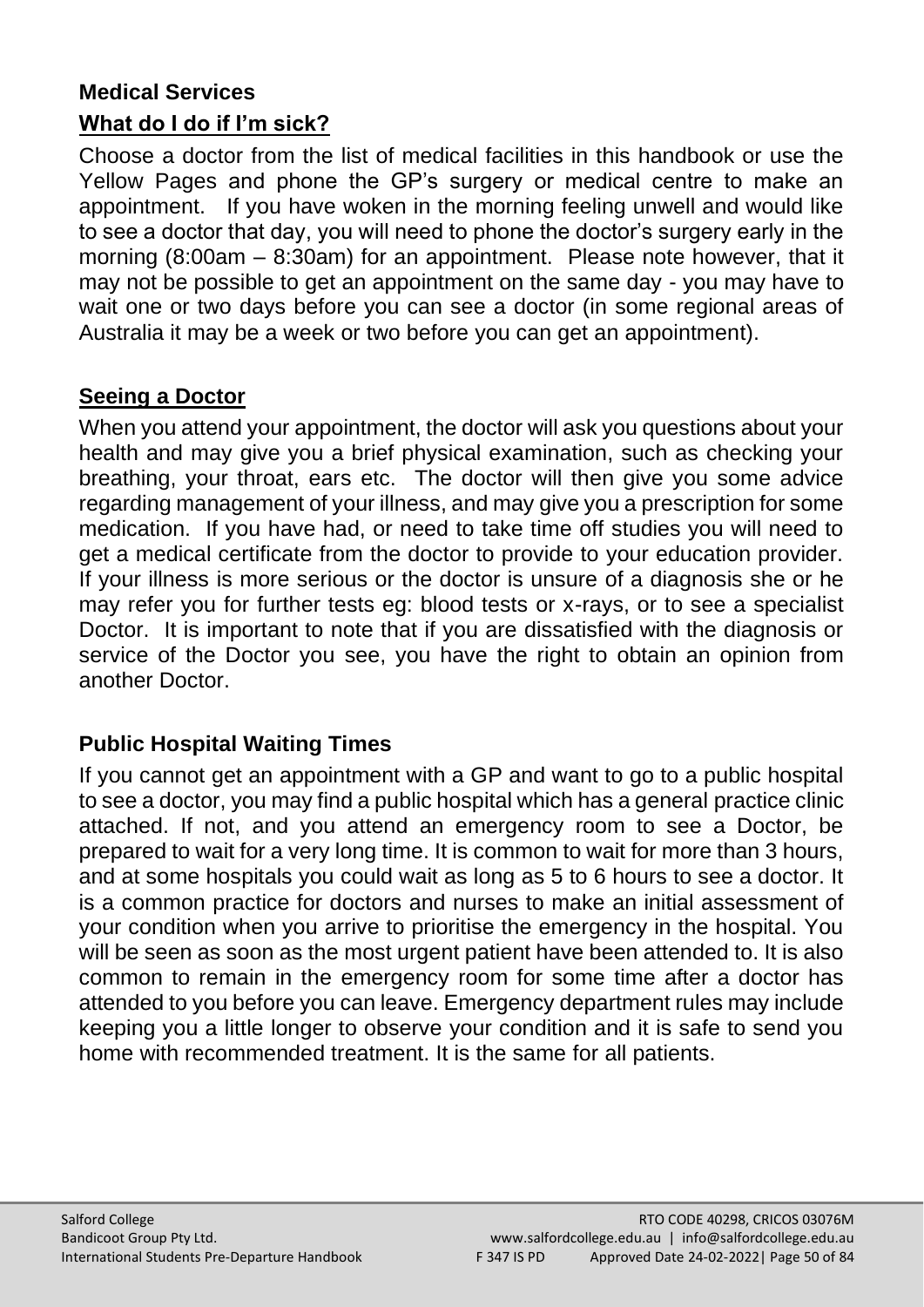#### **Pharmacies**

GP surgeries do not have medications to dispense to you. You must take the prescription given to you by the doctor to a Pharmacy or Chemist to obtain the medication. You will need to provide the pharmacy with your OSHC card, your full name and address. You are able to walk in off the street to any pharmacy/chemist/drug store in Australia and will only have to wait a short while for your prescription medicine to be prepared.

# **Prescription Medication**

Medication prescribed by your doctor is not free. You must pay the pharmacy. If the cost is more than \*AU\$30.70 you can claim the difference back from your OSHC provider. Many pharmacists will offer you the option of having a "generic" brand of medicine. If the prescription medicine the Doctor has prescribed is also made available by a company which produces generic brands at cheaper prices, this option will be offered to you. This is ONLY offered if the content of the medicine is exactly the same as that prescribed by your Doctor. It will, however, assist you to pay less for your medicine.

# **Over-the-Counter Medication**

Pharmacies/chemists also provide a variety of over-the-counter medications useful for treating colds, headaches, allergies and the like which do not require a prescription. Ask the pharmacist on duty for advice regarding the best medication for your symptoms. Ensure that you advise the pharmacist of any other medications you may be taking.

# **Dental and Optical**

Dental and optical health services are **not covered by your OSHC** unless you take out extra cover. If you need to see a dentist or optometrist you will need to make an appointment (see the Yellow Pages) and pay the full fee of this service.

# **Interpreter Services**

We are lucky in Australia to have a variety of healthcare professionals from many different cultural backgrounds, so you may be able to see a doctor who speaks your first language. However, if you have difficulties communicating with your doctor, the **Translation and Interpreter Service (TIS)** can be used. For more information visit [www.homeaffairs.gov.au](http://www.homeaffairs.gov.au/) or phone **131 450**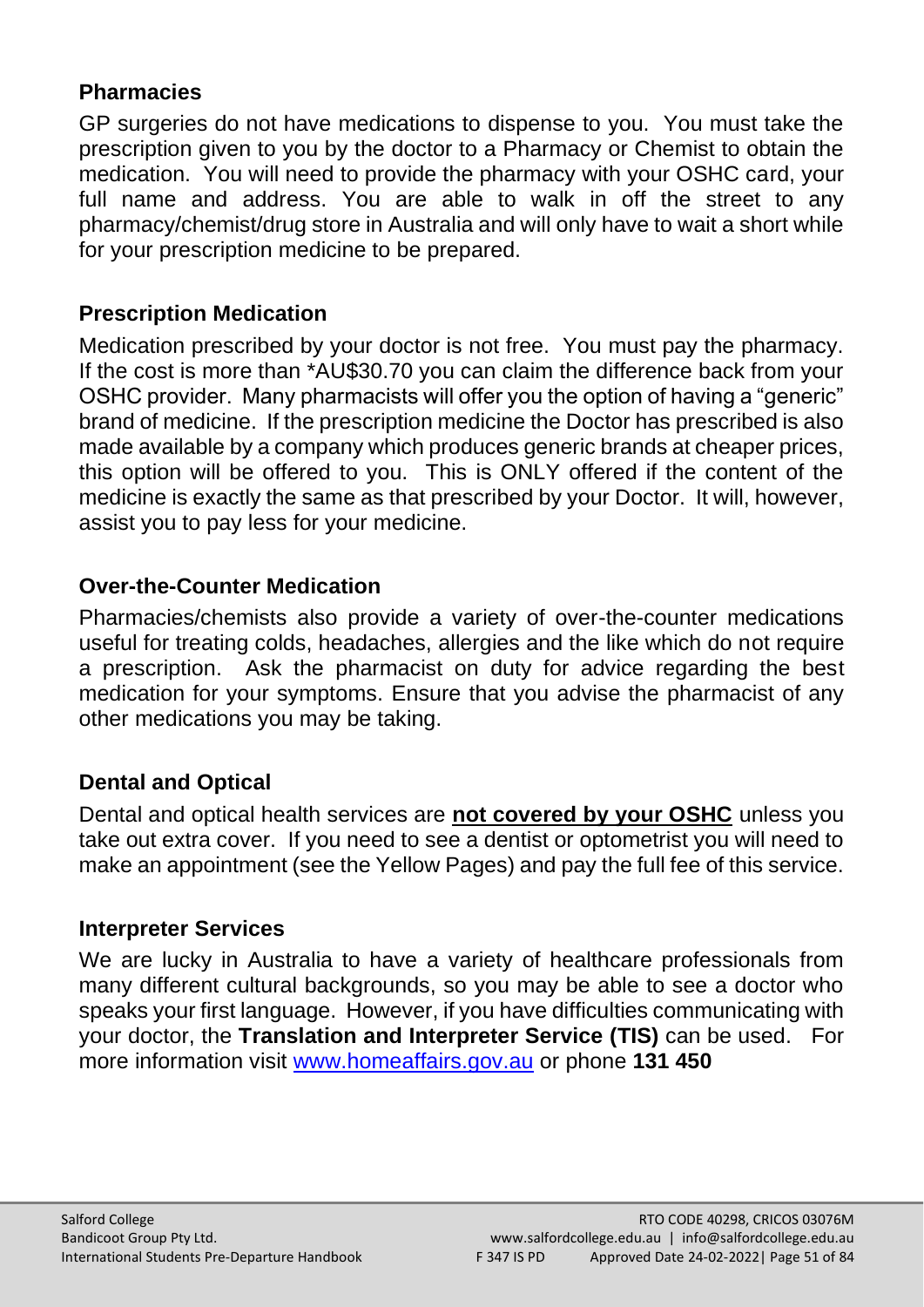#### **Health Issues**

#### **General Health**

Maintaining good health is of vital importance when studying abroad.

While living in another environment it is a good way to change a daily routine, it is important for students who are experiencing difficulties in their own country (relationship, health, emotional, substance abuse, etc.) to realize those problems come with you.

Going abroad **is not** a "geographic cure" for concerns and problems at home. Do not think that you can solve your personal dilemmas by moving from one place to another. Sometimes students feel that a change of venue will help them to move past their current problems. However, living and studying in a foreign environment frequently creates **unexpected physical and emotional stress, which can exacerbate otherwise mild disorders**.

It is important that all students are able to adjust to potentially dramatic changes in climate, diet, living, and study conditions that may seriously disrupt accustomed patterns of behavior. In particular, if students are concerned about their use of alcohol and other controlled drugs or if they have an emotional or physical health concern, they should address it honestly before making plans to travel and study abroad.(Source: Education Abroad Program, UCLA).

#### **Mental Health**

Doctors in most local medical centers can help with regard to mental health issues for example: homesickness, grief, bullying, stress, anxiety, relationships, etc.

You could also speak to the Student Support Officer at Salford College

#### **Physical Health**

A big part of staying healthy involves eating healthy foods, and getting enough exercise for fitness and relaxation. Nutrition Australia provides some great information about healthy eating, exercise and lifestyle on its website [www.nutritionaustralia.org](http://www.nutritionaustralia.org/) 

**Exercise -** do at least 30mins of moderate exercise a day

- **Sleep -** get at least 8-9 hours of sleep a night
- **Nutrition -** keep a balanced diet remembering to eat lots of vegetables and fruit everyday

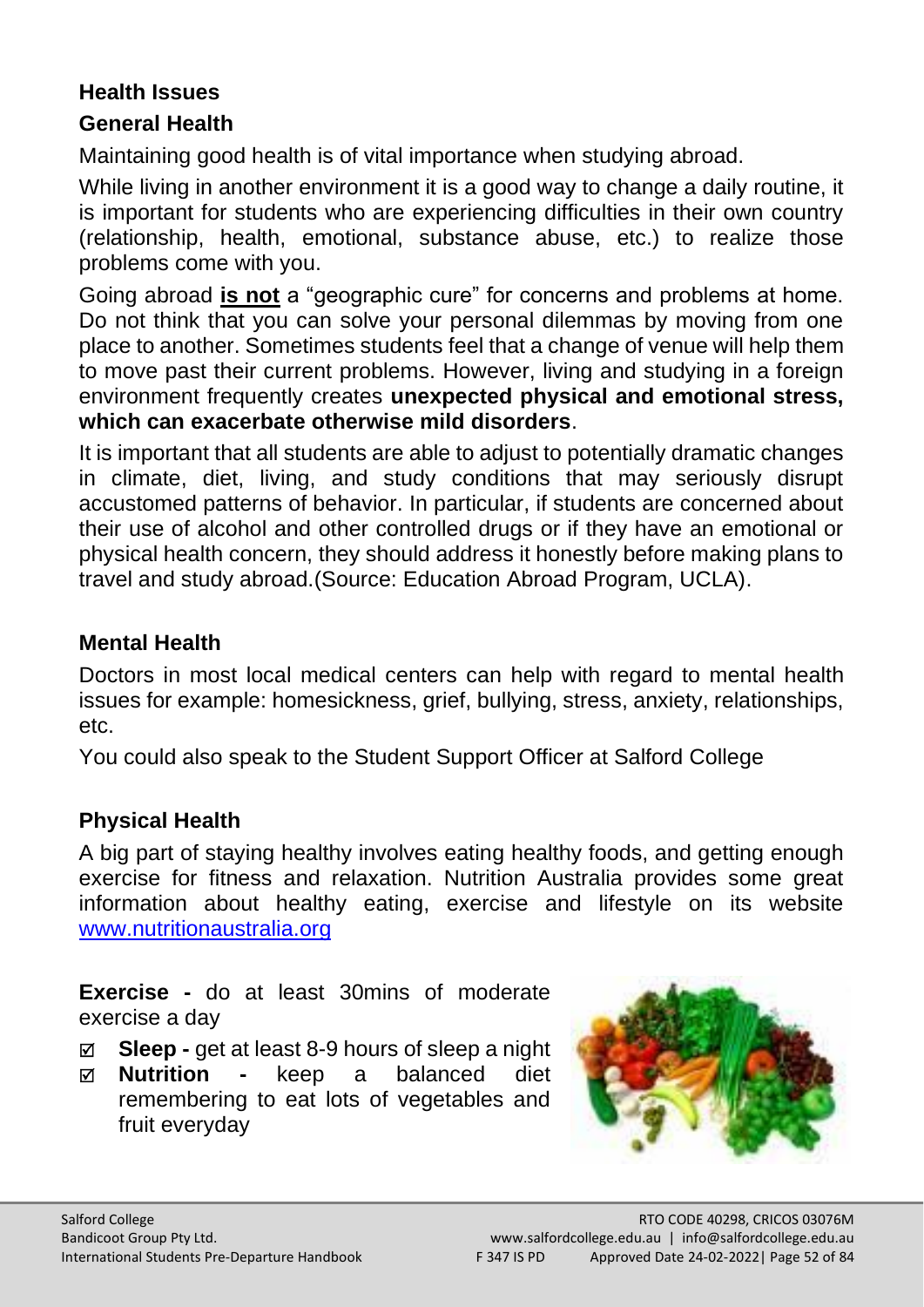**Binge drinking -** limit your consumption of alcohol and avoid binge drinking. Binge drinking describes the habit of drinking to excess when you do drink, with little or no understanding of your limits to accommodate the amount of alcohol in your blood.

#### **Sexual Health**

Taking care of your sexual health means more than being free from sexually transmissible infections or diseases (STIs or STDs); it also means taking responsibility for your body, your health, your partner's health and your decisions about sex. Talk freely to your partner to ensure you are both ready for sex. **Always use condoms** as condoms are the only form of contraception that protects against STIs (Sexually Transmitted Infections) and unplanned pregnancy. But girls should also consider a form of contraception to ensure safety against an unplanned pregnancy. If you have any sexual health concerns consult your GP.

# **Managing Finances**

#### **Initial Expenses**

This is an example of some of the expenses you might encounter when you first come to Australia: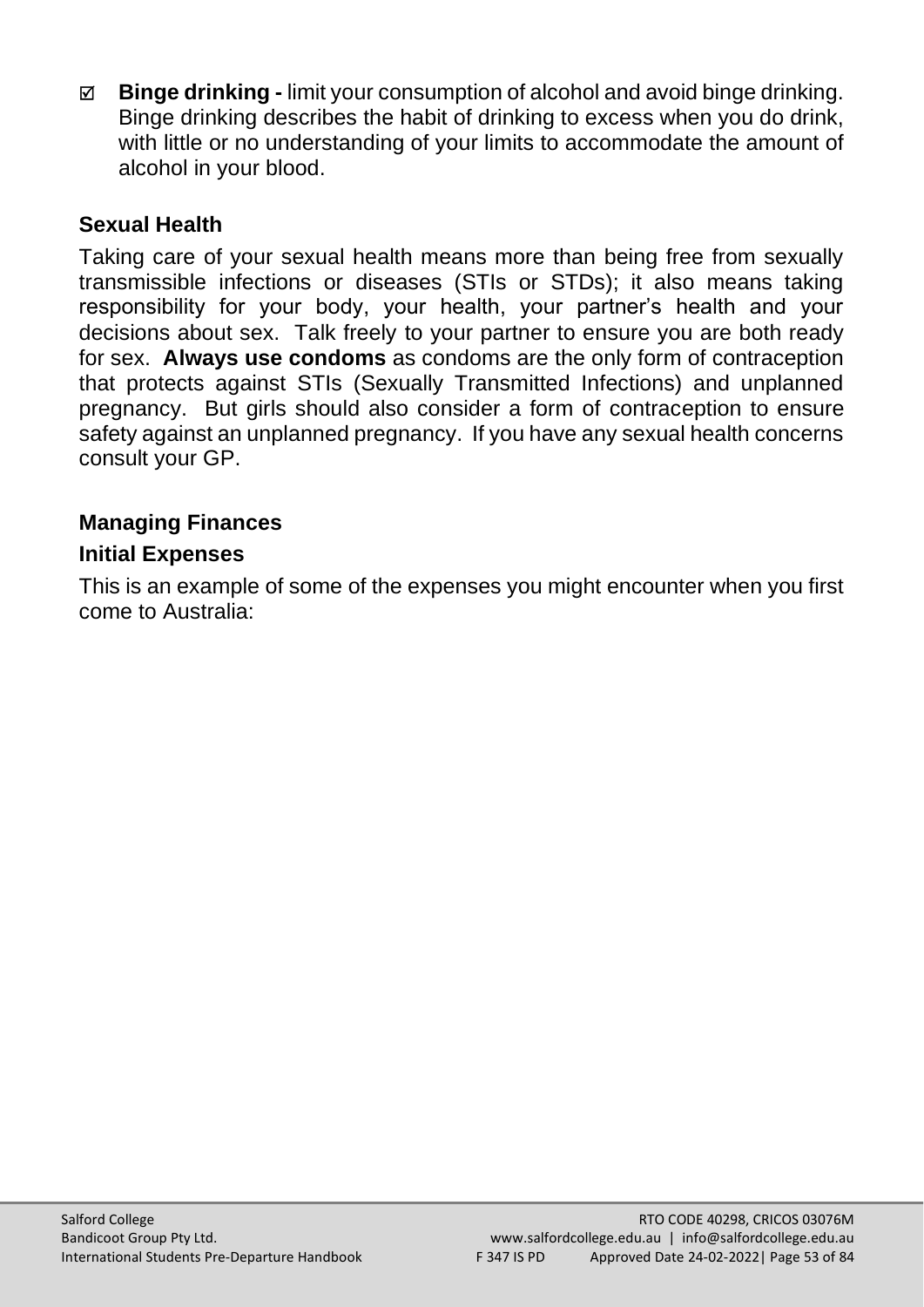| <b>Expense</b>                                       | <b>Estimated Cost</b>                   |
|------------------------------------------------------|-----------------------------------------|
| Temporary accommodation                              | \$350 - \$500 /week                     |
| Rental bond (four weeks rent @ \$150-<br>\$200/week) | $$600 - $1,000$                         |
| Advance rent (two weeks @ \$150-\$200/week)          | $$300 - $400$                           |
| <b>Electricity connection</b>                        | Normally free with 2 year<br>agreement* |
| Telephone connection                                 | Normally free with 2 year<br>agreement* |
| Gas connection                                       | Normally free with 2 year<br>agreement* |
| Internet connection                                  | Normally free with 2 year<br>agreement* |
| Mobile phone and/or network sim card                 | Normally free with 2 year<br>agreement* |
| Household items, e.g. furniture, crockery, etc.      | \$100-\$500                             |
| Transportation                                       | \$100 - \$150/ month                    |
| <b>Textbooks &amp; Educational Expenses</b>          | $$50 - $200$                            |
| Incidentals                                          |                                         |
| Insurance - house, car, health                       | Depends                                 |
| <b>Estimated Total:</b>                              | $$1,500 - $3,000$                       |

# **Ongoing Expenses**

Once you have established yourself in accommodation, you will need to budget for ongoing costs. This is an example of monthly expenses you may have if you live in **SINGLE accommodation** (costs will reduce if you are in shared accommodation):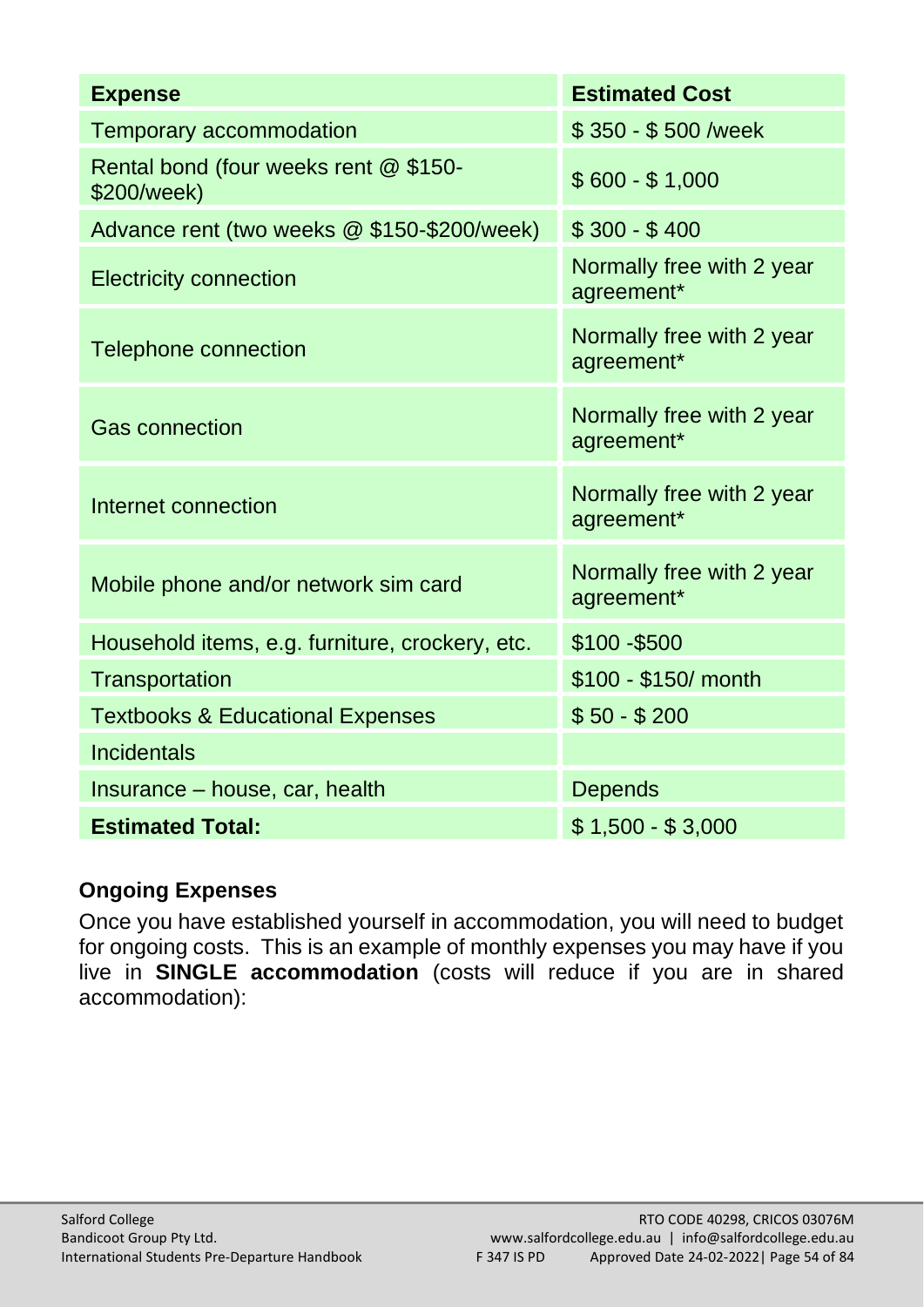| <b>Monthly Expense</b>               | <b>Estimated Cost</b> |
|--------------------------------------|-----------------------|
| Rent (four weeks rent @ \$ 150/week) | \$600                 |
| Food (four weeks @ \$100-150/week)   | \$400                 |
| Electricity                          | \$50                  |
| Gas                                  | \$50                  |
| Telephone                            | \$50                  |
| Internet                             | \$50                  |
| <b>Mobile Phone</b>                  | \$50                  |
| Transportation                       | \$100                 |
| Entertainment                        | \$200                 |
| Educational                          | \$200                 |
| Insurance - health, house, car       | \$50                  |
| Unexpected                           |                       |
| <b>Estimated Total:</b>              | \$1800                |

# **Setting up a Bank Account**

You can choose to open an account in any **Bank, Credit Union or Building Society** in Australia. Do your research to get the best deal.

# **To open a bank account you will need:**

- Your passport (with arrival date stamped by Australian immigration)
- Student ID card
- Money to deposit into the account

Anyone who wishes to open a bank account in Australia must show several pieces of personal identification which are allotted a points system. 100 points of identification is required to establish your identity as the person who will be named in the account. Your passport and proof of your arrival date in Australia will be acceptable as 100 points IF you open an account **within six weeks** of arrival in Australia. After this time you will be required to produce additional documentation. As a student you will be able to open an account with special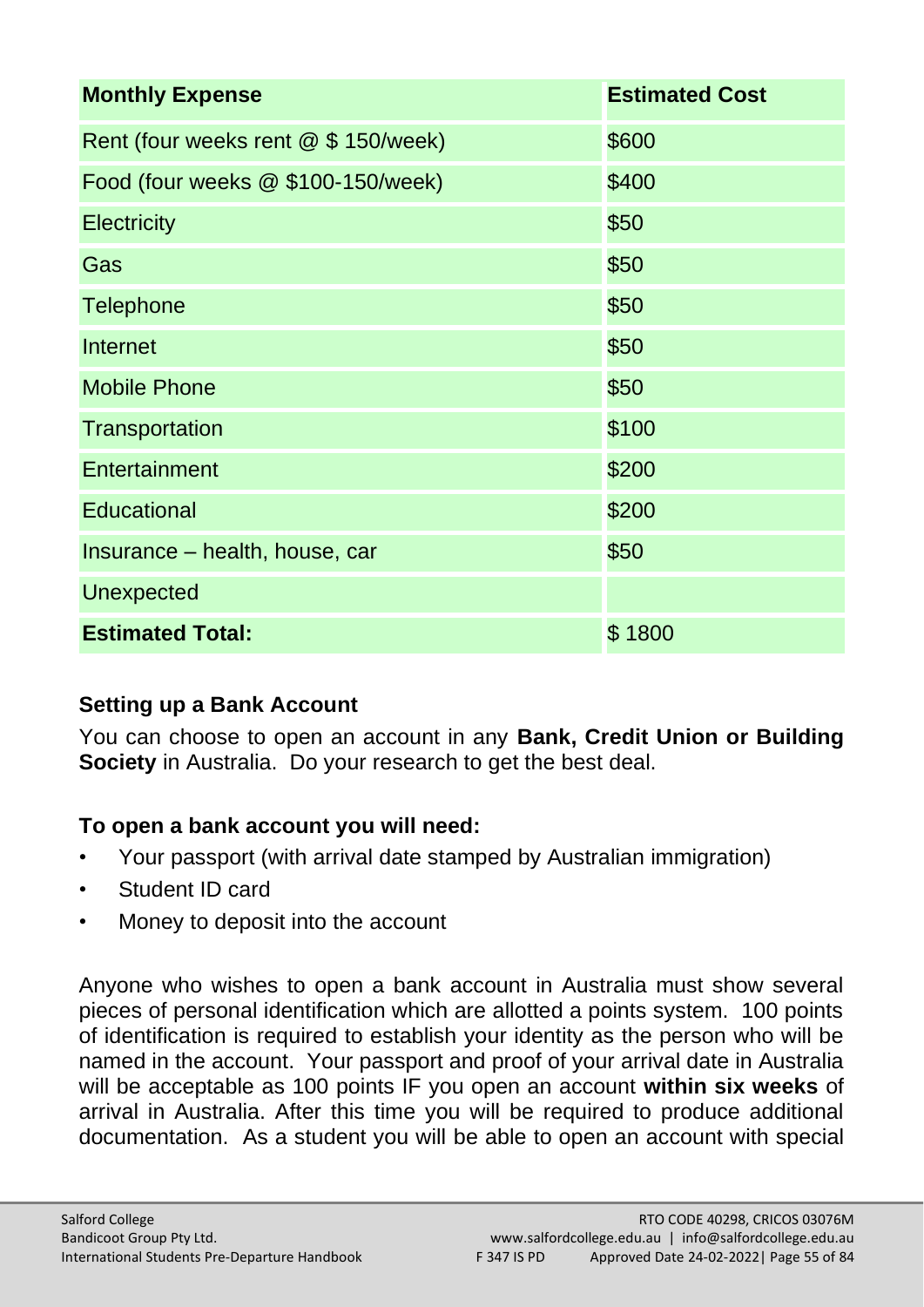student benefits. Many banks have 'Student Accounts' which contain no or minimal fees for transactions that might normally be attached to regular savings accounts. You will also require the student ID card from your institution to prove you are a student and should have access to the benefits offered by a student bank account. For a comparison of accounts in banks throughout Australia see:

<http://www.banks.com.au/personal/accounts/>

Most people in Australia enjoy the convenience of **Internet banking** and/or **Telephone banking**, which enables them to manage their money, pay bills etc. from home. At the time you are setting up your account you can request these services from your bank.

# **Banks**

| <b>BANK</b>                 | <b>WEBSITE</b>      |
|-----------------------------|---------------------|
| National Australia<br>Bank  | www.nab.com.au      |
| <b>ANZ</b>                  | www.anz.com.au      |
| Commonwealth<br><b>Bank</b> | www.commbank.com.au |
| <b>Westpac Bank</b>         | www.westpac.com.au  |

# **Banking Hours**

Most bank branches are open from **Monday to Friday, 9:00am to 4:00pm** (except on public holidays). Some branches have extended trading hours during the week and may be open Saturdays (check with your individual bank). **ATMs remain open 24 hours a day.** However, you should be aware of your personal safety if accessing cash from an ATM at night in quiet areas where there are not a lot of people around.

# **Bank Fees**

Bank fees are **the price you pay for the products and services that banks offer**. Different banks charge different fees for different products and services, and the best way to find out what fees apply is simply to ask your bank. Any fees that apply to your accounts are fully disclosed in information leaflets and terms and conditions that your bank can provide before you open your account. **Some banks waive some fees if you are a full-time student.** The way you do your banking may also affect the fees that apply for example: internet banking rather than walking into a branch.

If you don't understand any fee that has been charged, contact your bank.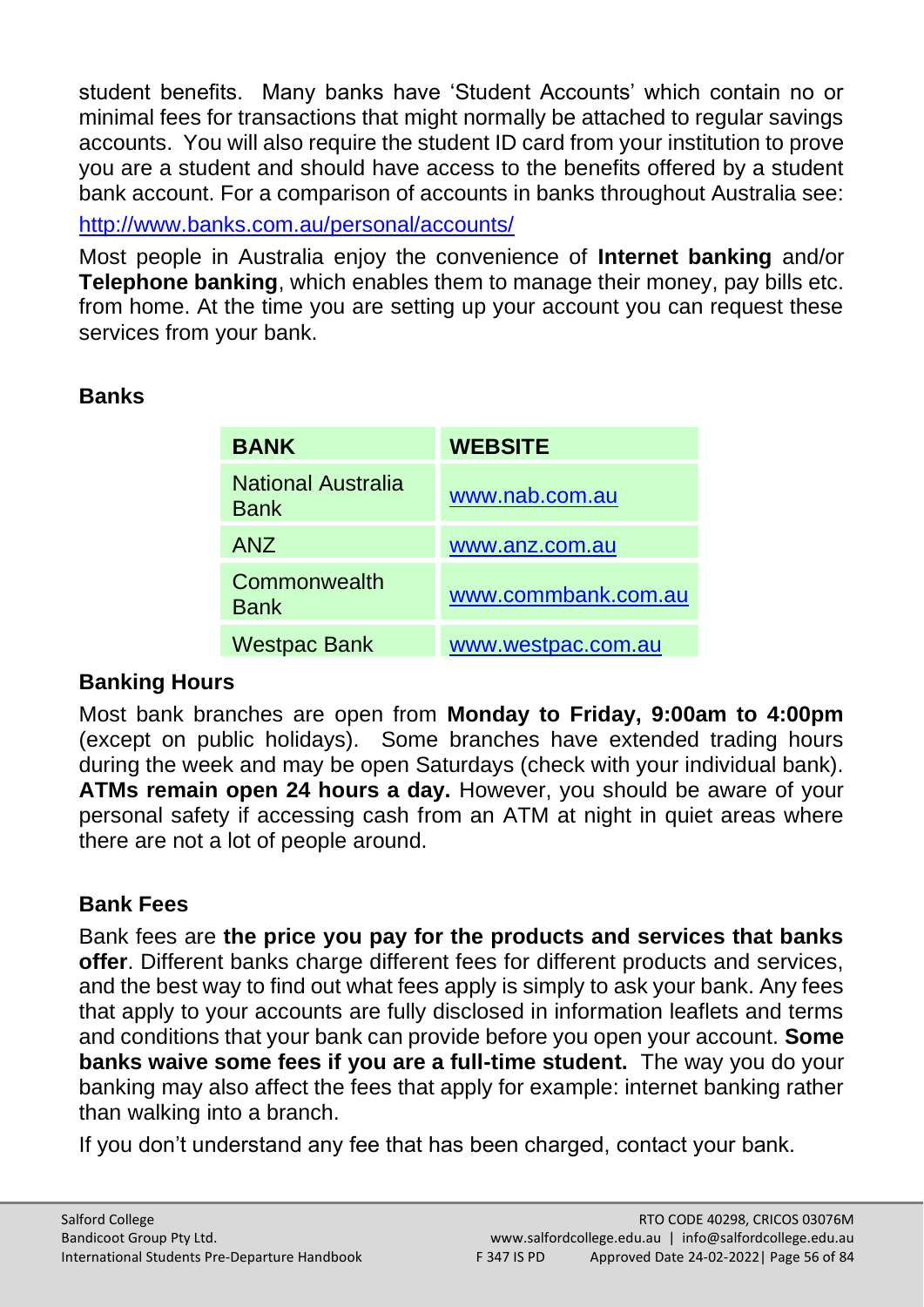#### **Account Statements**

Most banks will provide regular statements for your accounts (just how regular can depend on the type of account). On request, banks will provide statements on a deposit account at more frequent intervals, but this may attract a fee. Bank statements are your record of everything that has happened in your account over a given period – the withdrawals, deposits and transfers that were made, and any bank fees and government taxes you were charged. Telephone and Internet banking can make it easy to check your statements, and some banks even offer 'mini statements' through their own ATMs.

Check your statements regularly to make sure you've got enough money in your account to cover your expenses and keep track of your spending, as well as make sure that all transactions made in your account are legitimate. Refer to your statements to see what fees you are paying on your bank accounts and why, and to see whether a few simple changes to your banking habits could help you to reduce the fees you pay (for example, using your own bank's ATMs instead of other banks' ATMs).

(Source: Australian Bankers' Association Inc.)

# **Accessing Money from My Account**

Bank accounts offer lots of options for accessing your money. Some of the most popular options are described below.

# **Credit Cards**

All major international credit cards are accepted in Australia but you must remember that **repayments** to many of these cards can only be made in the country where they were issued. Do not rely on being able to get a credit card once you arrive in Australia because this is very difficult due to credit and identification laws.

# **ATMs (Automatic Telling Machines)**

ATMs can be used to withdraw cash from an account by using the ATM card which is available with most bank accounts. You can also use ATMs to get an account balance and transfer money into other accounts. Some ATMs also allow you to deposit cash and cheques into your account. Using the ATMs of your bank will generally cost less money than if you use another bank's ATMs. Fees for using ATMs can vary between banks and between accounts.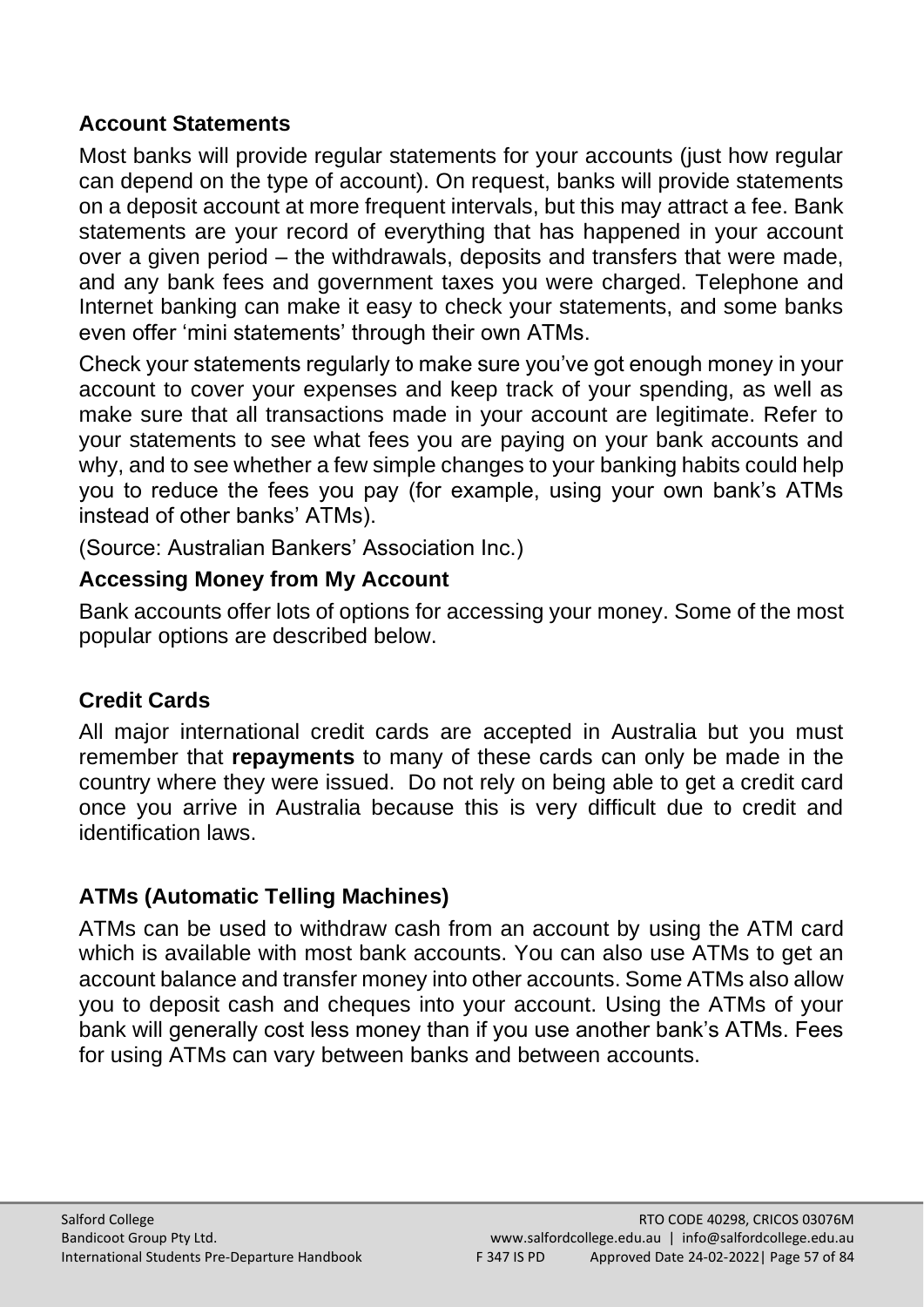# **Using an ATM**

You will be given a PIN (Personal Identification Number) which you will enter into the ATM to access your account. It is the key to your account and it is important that you never tell anyone your PIN. A bank or reputable business will never ask you for your PIN. If anyone does, be suspicious, don't hand it over and report the incident to the bank and the police. Be careful no-one is looking over your shoulder when you enter your PIN.

These general rules should be followed for **ATM safety**, especially at night:

- Minimise your time at the ATM by having your card ready when you approach the machine;
- Take a look around as you approach the ATM and if there's anything suspicious, don't use the machine at that time (report any suspicions to the police);
- If you don't feel comfortable using a particular ATM, consider continuing on to another branch or using off-street ATMs;
- Do remember that EFTPOS can be used to withdraw cash at many other places, like supermarkets and service stations;
- If you simply want to check your account balance or transfer funds between accounts, telephone or Internet banking can be used instead of an ATM.

If your ATM or credit card is lost or stolen (or if your PIN has been revealed to another person), notify your bank immediately. This will enable your bank to put a stop on your card immediately so that no one else can use it and get access to your money. Most banks have a 24-hour telephone number for reporting lost cards – it's a good idea to keep a record of this number handy at all times, just in case. If you don't know the number, ask your bank.

(Source: Australian Bankers' Association Inc.)

# **Safety When Carrying Money**

The first and fundamental rule of safety when carry money is:

# **"Don't carry large amounts of cash!"**

Second:

# **"Don't advertise the fact that you are carrying money!"**

- Divide your cash into different locations on your person (front pocket, coat pocket, shoes, etc.).
- Keep your wallet in one of your front pockets at all times.
- Do not carry cash in a backpack or back pocket.
- Sew a small money pocket into the cuff of a trouser, sleeve of a shirt or even a bra.
- Divide your bank/credit cards and keep them in separate locations.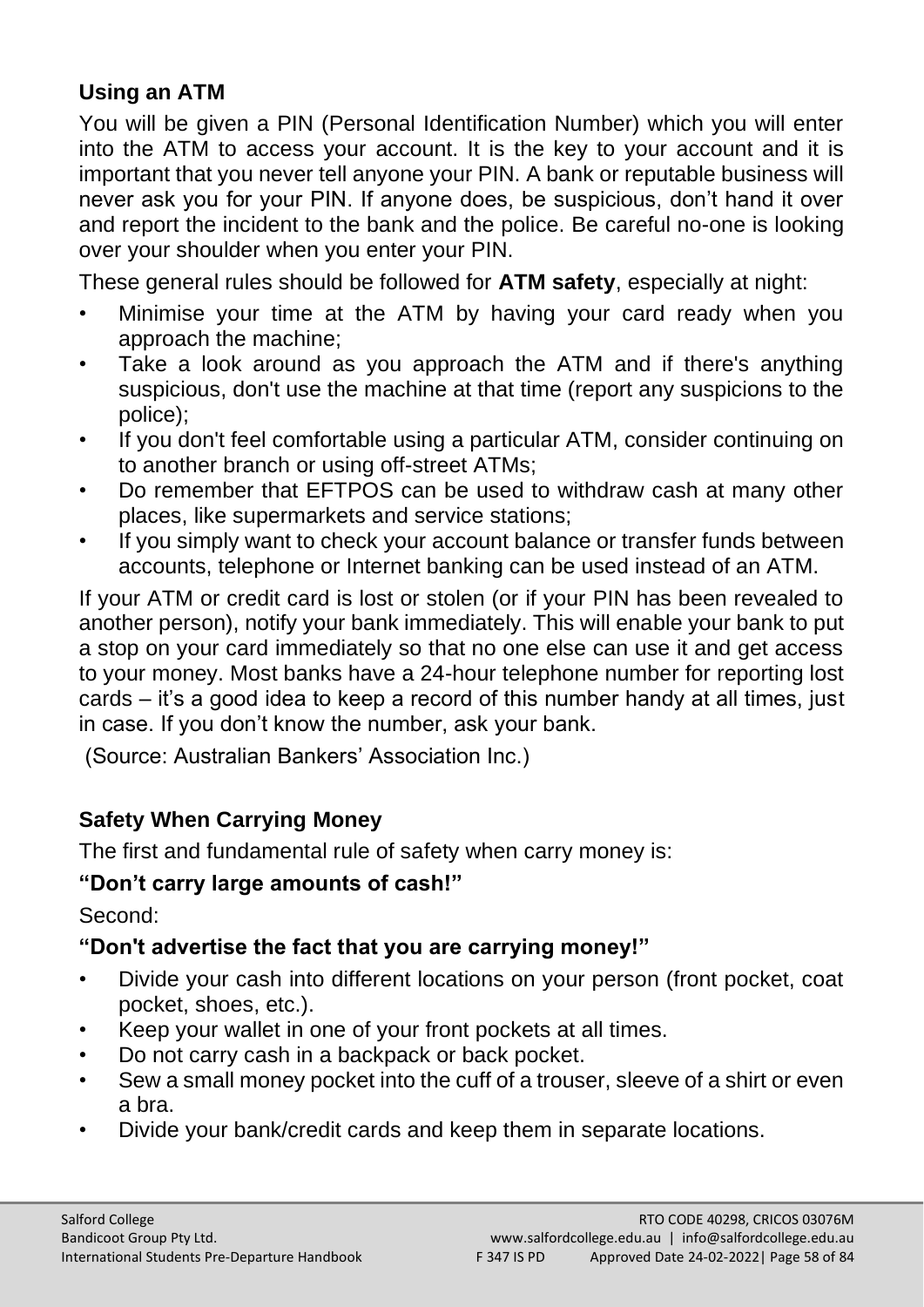- Do not place money or valuables in lockers.
- Be very careful how you carry your handbag, and never leave it open for someone to slip their hand inside.

# **EFTPOS**

Short for 'Electronic Funds Transfer at Point Of Sale', EFTPOS terminals can be found where goods or services are sold, for example, supermarkets, service stations, restaurants, doctors' surgeries and gymnasiums. You can pay for goods and make payments through EFTPOS using your ATM card, rather than paying with cash. At some stores, when you use EFTPOS you can also withdraw cash from your account at the same time. You should be aware that there are some retailers who put limits on how much cash can be withdrawn which may be dependent on the amount that is spent in the store.

When paying by EFTPOS, you also use your PIN to access your account. The same rules apply about keeping the PIN confidential and never handing it over to anyone. Be careful no-one is looking over your shoulder when you enter your PIN. See: Using an ATM.

# **Telephone Banking**

You can use telephone banking to transfer payments to and from accounts, get your account balances, get recent transaction information and pay bills. You will need to register to use telephone banking and will then be given a password or an identification number that allows you to access your accounts over the phone. It's important never to give your password to anyone else.

# **Electronic Transfers**

Internet banking allows you to view and check your accounts, review recent transactions, apply for loans and credit cards, or transfer money and pay bills – all on-line. Most banks offer Internet banking facilities, but you will need to register with your bank to gain access. You will then be given a password that allows you to use your accounts on-line. Never give this password to anyone else.

There are security issues that need to be considered when using Internet banking. It is recommended that you install and keep up-to-date anti-virus software and a firewall, update security patches and be suspicious of emails requesting you to hand over confidential information such as your Internet banking logon password. Your bank will never ask you for this information, especially in an email. In addition, many banks publish security guides on their websites and this provides important information on precautions that you can take to protect your information on-line. If you are unsure about any approach that appears to be from your bank to provide personal information. Refuse to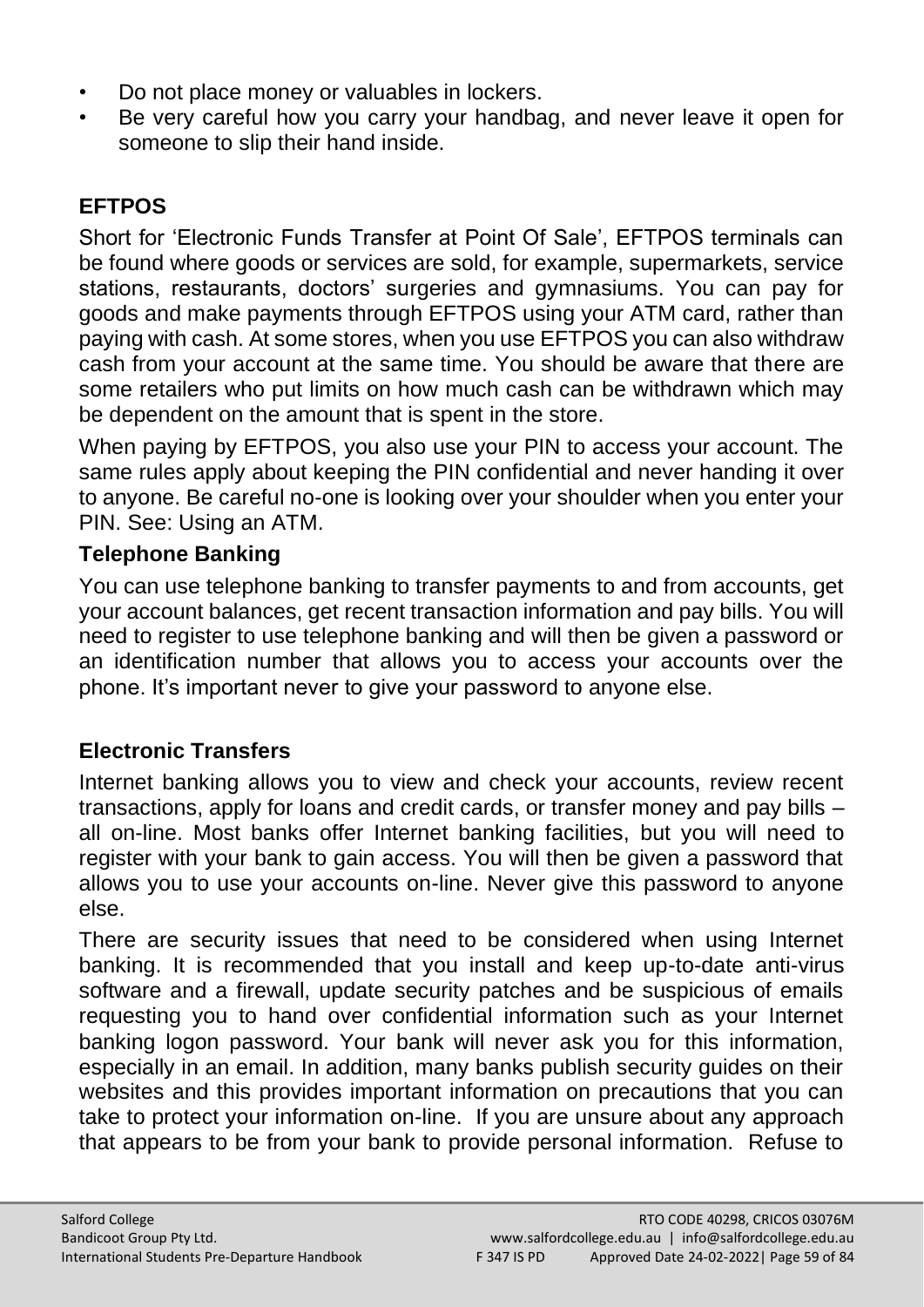provide that information until you can attend your nearest branch to discuss the request over the counter with bank staff. There is no charge for discussing your banking options at a branch.

#### **Over-the-Counter Service**

You can also go into a branch of your bank and, with the assistance of bank staff, conduct transactions including withdrawals, deposits, transfers, and account balance checks. If you do not have a branch close by, you may be able to visit an agency of your branch, such as an Australia Post outlet, to conduct certain transactions. Bear in mind that over-the-counter transactions usually incur higher fees than electronic transactions.

# **Paying Bills**

Most bank accounts offer lots of easy options for paying bills. Transaction accounts with cheque book facilities allow you to pay bills by cheque, and most transaction accounts and savings accounts allow you to pay bills electronically (e.g., using facilities such as telephone banking, Internet banking) and using direct debits.

A note of caution on direct debits – they are a convenient way to pay everyday bills, but always make sure you've got enough money in your account to cover the cost of the debit. If your pay or allowance goes into your account on a certain date, make sure your direct debit payments are scheduled to come out of your account after your pay goes in, or you might end up with an overdrawn account or a dishonoured payment – both can cost you money.

#### **Working in Australia**

#### **Permission to Work**

As of 26 April 2008, people granted student visas will automatically receive permission to work with their visa grant. Most student visa holders will no longer need to apply separately in Australia for permission to work. Please note that you will NOT be able to work in Australia until the first official day of classes when the education provider confirms your study commencement. Your education provider may do this automatically on the first official day of classes, or you may need to request it from them.

# **Working while Studying**

• You are not permitted to start work until you have commenced your course of study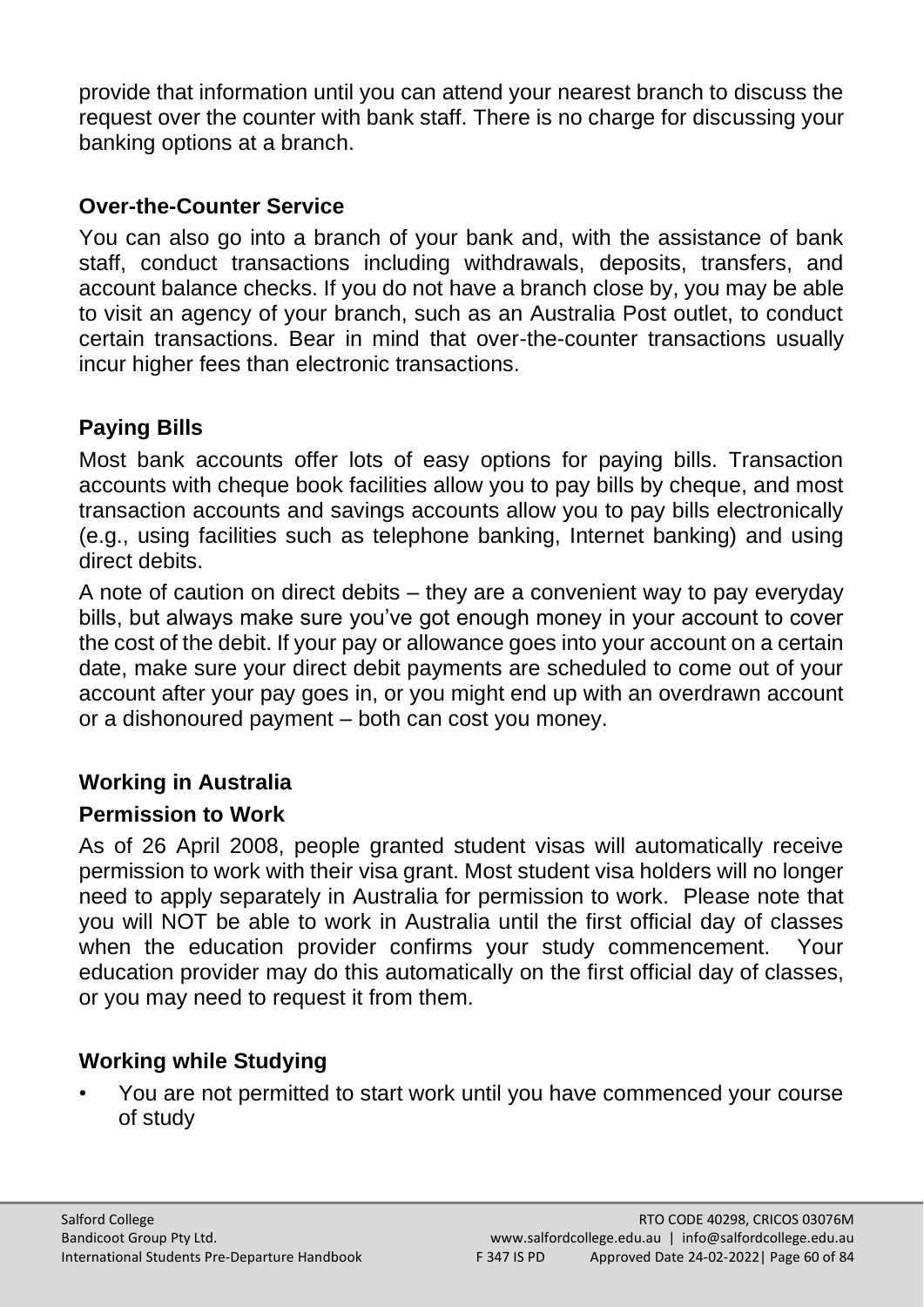• You can work a maximum of 40 hours per fortnight during the term and unlimited hours when your course is not in session.

Department of Home Affairs (DHA) considers your course to be 'in session':

- For the duration of the advertised semesters (including periods when exams are being held)
- If you have completed your studies and your Confirmation of Enrolment is still in effect
- If you are undertaking another course, during a break from your main course and the points will be credited to your main course.

(Source: Department of Home Affairs)

# **Finding Work**

You may find it difficult to find work in Australia as you will be joining the general Australian population in your search; therefore you should not rely on income from employment when budgeting to pay for living expenses. There is no guarantee that employment companies will find work for you.

There are many different ways to find a job in Australia:

- **Newspapers**
- **Salford College Notice Board**
- **Online** try these online companies:

[www.seek.com.au](http://www.seek.com.au/)  [www.careerone.com.au](http://www.careerone.com.au/)

# **Earning an Income**

Taxes are managed through the **Australian Taxation Office (ATO)**. The tax you pay depends on how much you earn.

# **Getting a Tax File Number**

You must obtain a Tax File Number to be able to work in Australia. A tax file number (TFN) is your unique reference number to our tax system. When you start work, your employer will ask you to complete a tax file number declaration form. If you do not provide a TFN your employment will be taxed at the highest personal income tax rate, which will mean less money in your wages each week.

**You can apply for your TFN online at** [www.ato.gov.au](http://www.ato.gov.au/) or phone **13 28 61**, 8am to 6pm Monday to Friday.

For the ATO translating and interpreter service phone: **13 14 50**.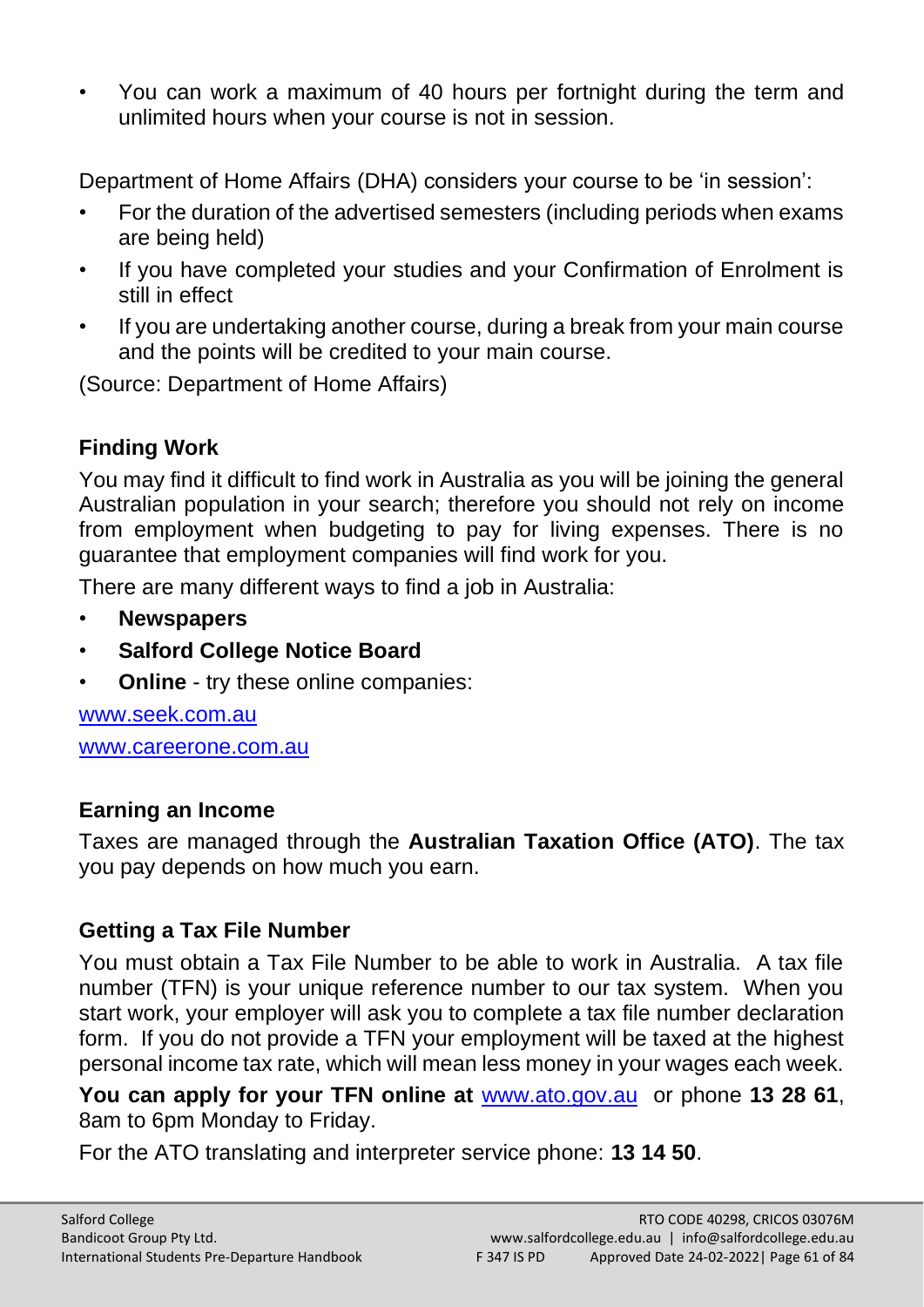# **Taxation Returns**

If you pay too much tax you are entitled to a refund. To get a refund you will need to lodge a tax return. You can lodge online using **e-tax** (free), by mailing a **paper tax return**, or by paying a **registered tax agent** to complete and lodge the return for you. If you lodge by e-tax your refund will normally be issued within 14 days.

- Lodge online using e-tax at [www.ato.gov.au](http://www.ato.gov.au/)
- For a registered tax agent visit [www.tabd.gov.au](http://www.tabd.gov.au/)
- Tax returns are lodged at the end of the Australian tax year (1 July to 30 June).

# **Superannuation**

If your monthly wage is more than AU\$450, your employer must contribute an additional sum equal to 9% of your wage into a superannuation (pension) account for you. In most cases, you can access your contributions when you leave Australia permanently, although the contributions will be taxed.

Check your eligibility to claim superannuation and to apply for your payment, visit: [www.ato.gov.au](http://www.ato.gov.au/)

You will need to provide the details of your superannuation fund.

(Source: Australian Taxation Office)

# **Laws and Safety in Australia**

# **Obeying the Law**

One of the reasons we have such a wonderful lifestyle in Australia is due to our representative democracy, the separation of powers, and our respect for the rule of law. We have a lot of laws in Australia and as a result, society runs smoothly.

In being granted a visa to study in Australia, you signed a document (Australian Values Statement Temporary) agreeing to **respect Australian values** and **obey the laws of Australia** for the duration of your stay. Failure to comply with the laws of this land (including State and Territory laws) could result in a fine or the cancellation of your visa and possible deportation back home. If you are convicted of a serious crime, it could result in imprisonment. Nobody wants this to happen!

You can find a comprehensive outline of Australian law and the legal system at: [www.australia.gov.au](http://www.australia.gov.au/)

# **Legal Services & Advice**

If you do break the law are arrested and need to attend a court appearance you will need legal representation to negotiate Australia's complex legal system.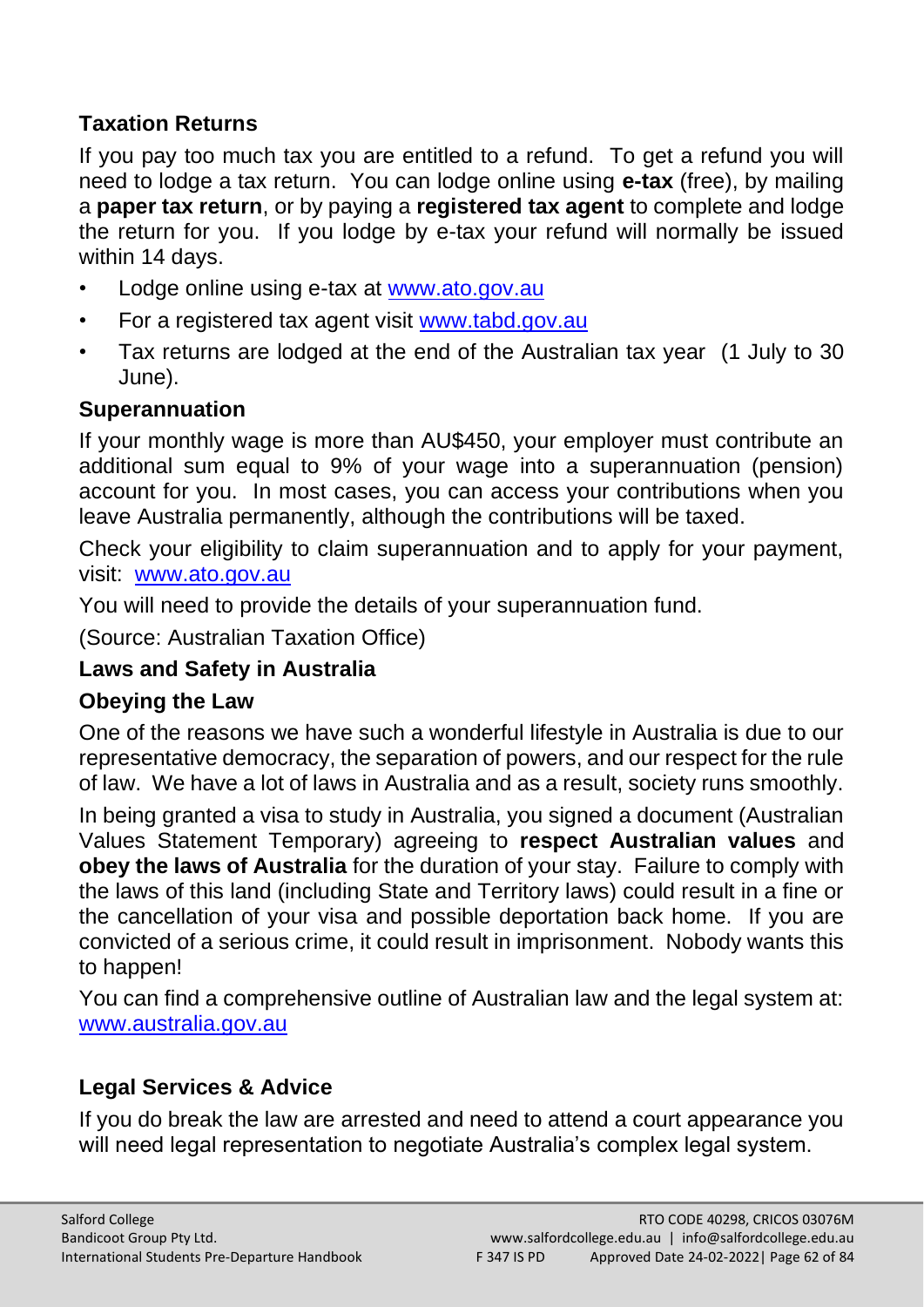#### Please visit here to find more

<http://www.lsc.sa.gov.au/>

#### **Child Protection Laws**

Please visit here to find more <http://www.kidsindistress.org.au/index.php>

#### **Security**

#### **Home Security**

House-breaking is one of the most common crimes. Most house break-ins appear to be crimes of opportunity with entry gained through an open or unlocked window or door. Most intruders are looking for (and often find) a house **left open or unlocked** where they can get what they want with ease and make a quick getaway.

#### **Some General Security Tips**

- Your house number should be clearly visible from the street in case of an emergency.
- Keep your front door locked when you are at the back of the house.
- Do not leave messages on the front door. It lets people know you are not home.
- Avoid having parcels left on the door step.
- If you have to have something delivered while you are out have the neighbours collect it.
- When out, leave a radio or television on or a light in the evening to give the impression you are home.
- Keep cash and valuables out of sight.

Home Security is an issue for you to consider when you are deciding on a place to live. Windows and doors should preferably have security screens or locks; doors should have dead-bolts, a security chain and a peep hole; and if the property has an alarm system – that would also make it an excellent choice.

#### **Insurance**

It is recommended that if you are in a rental property that you obtain **Contents Insurance** for your belongings. This is a form of house insurance that insures the contents of the house. Landlords will usually have House Insurance but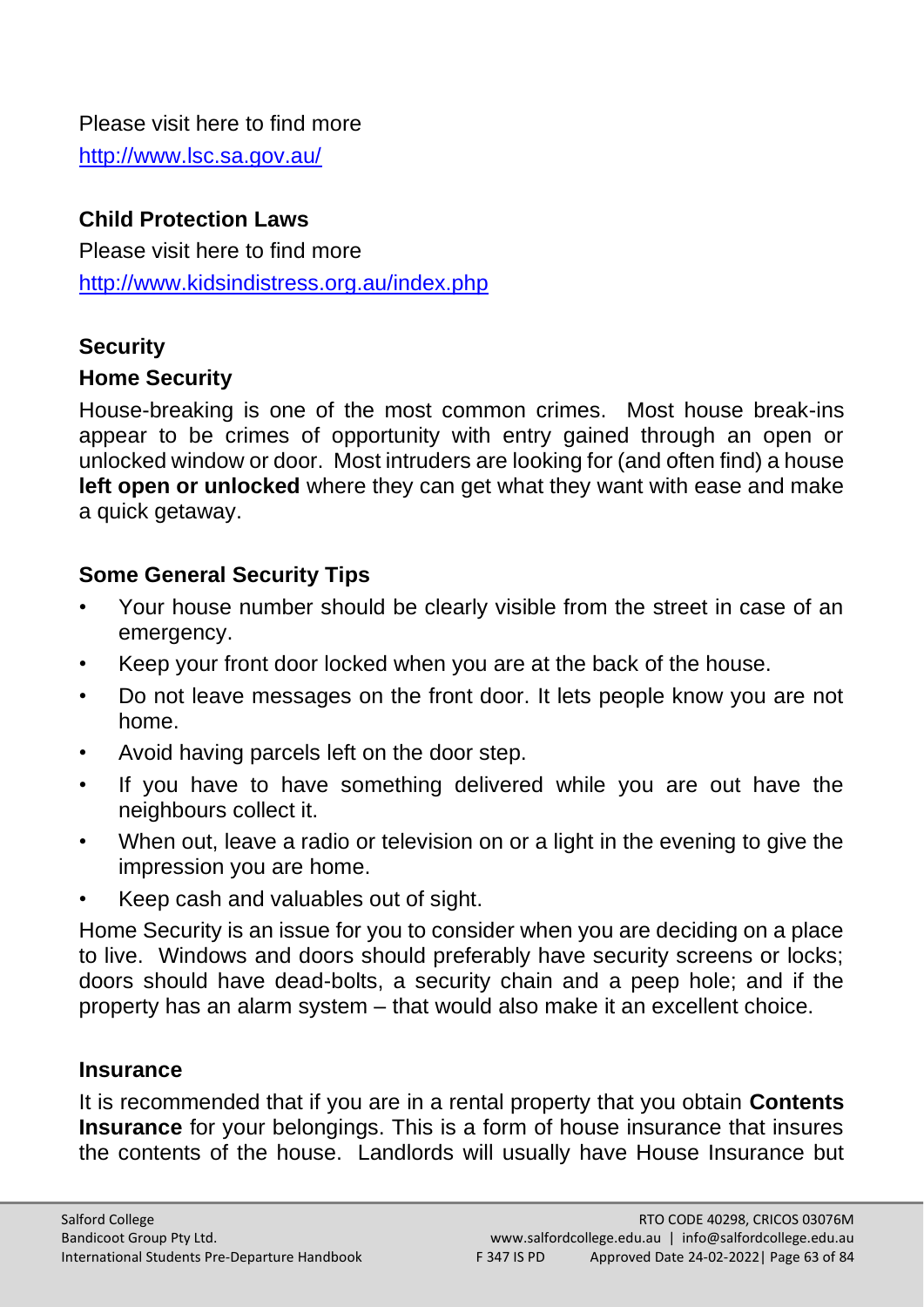your belongings will not be covered. Contents insurance will replace your belongings if your house is robbed and your belongings are damaged or stolen, or you have a house fire and your belongings are destroyed or damaged. This may cost you up to \$200 per year depending on the value of your belongings.

# **Internet Safety & Security**

#### **Internet Access on Arrival**

Internet cafes are located in most major cities, or book a computer at a community library.

You can use also internet at State library South Australia, For more please visit :

#### [http://www.slsa.sa.gov.au](http://www.slsa.sa.gov.au/)

The Internet has now become an essential business, social, entertainment and educational resource for most Australians. The increasing level of economic transactions on the Internet is making it the focus of criminal activities.

It is important that Internet users protect themselves from falling prey to these activities. The following tips list some simple precautions you can take to minimise the chances of becoming a victim of online criminals

- **Install anti-virus and other security software,** such as anti-spyware and anti-spam software. Use and update this software regularly.
- **Regularly download and install the latest security patches for your computer software,** including your web-browser. Use automatic software security updates where possible.
- **Use a firewall** and make sure it is turned on. Firewalls help prevent unauthorised access to, and communications from, your computer.
- **Delete suspect emails immediately.** Don't open these emails.
- **Don't click on links in suspect emails.** Visiting websites through clicking on links in suspect emails may result in malware (malicious software), such as a 'trojan', being downloaded to your computer. This is a commonly used and effective means of compromising your computer.
- **Only open an attachment to an email where the sender and the contents of the attachment are known to you.**
- **Don't download files or applications from suspect websites.** The file or application could be malware. Sometimes the malware may even be falsely represented as e-security software designed to protect you.
- **Use long and random passwords** for any application that provides access to your personal identity information, including logging onto your computer. Don't use dictionary words as a password. Ideally, the password should be eight or more characters in length. Change passwords regularly.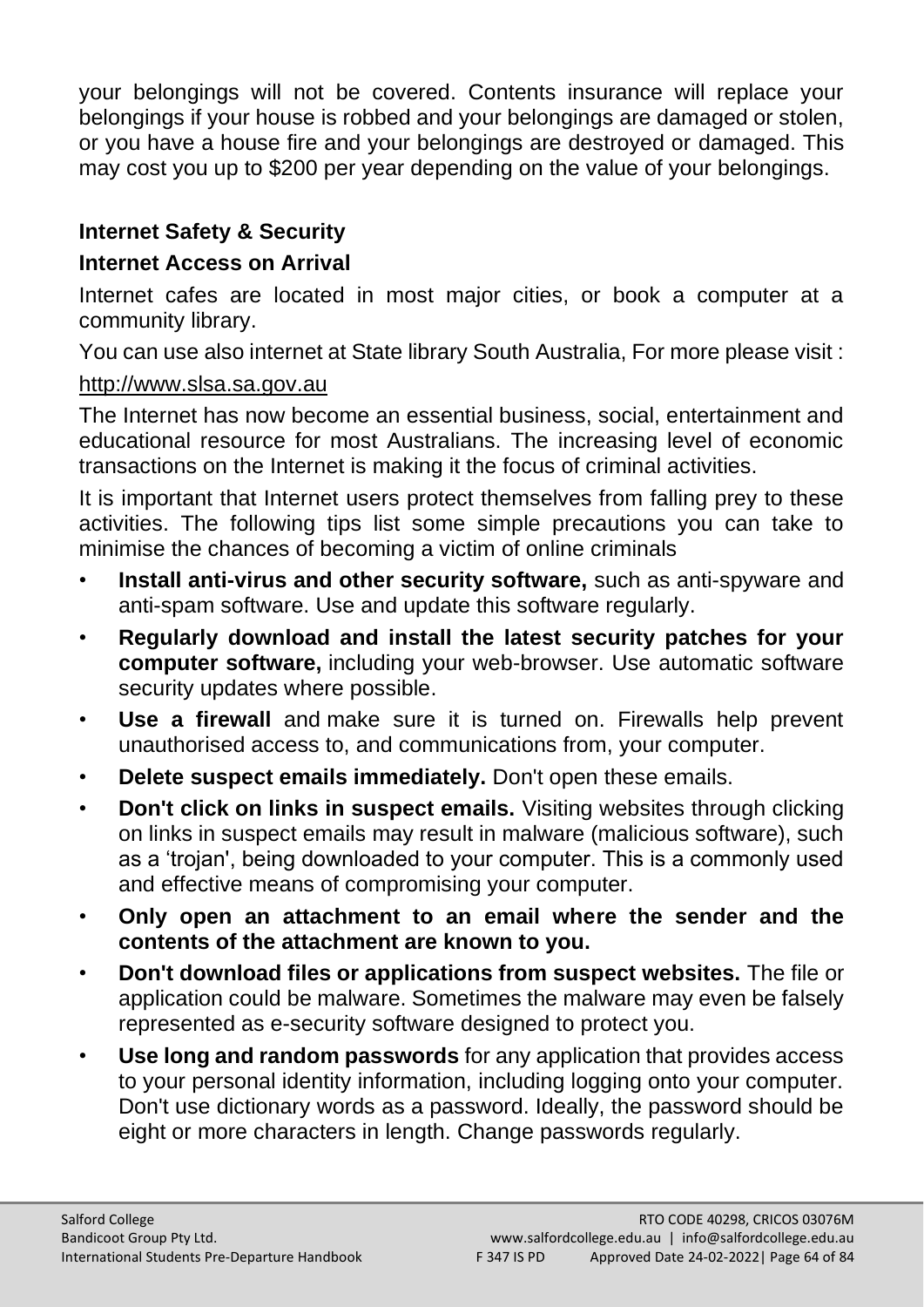• **Use a limited permission account for browsing the web, creating documents, reading email, and playing games.** If your operating system allows you to create a limited permission account, this can prevent malicious code from being installed onto your computer. A 'limited permission' account is an account that does not have 'Administrator' status.

(Source: Australian Communications and Media Authority)

# **Personal Safety**

When you are out and about it is important to be alert and aware of your personal safety.

If you are **going out at night** remember:

- Think ahead consider how you are going to get home what about prebooking a taxi or arranging transport with a friend or family member?
- Never hitch-hike.
- Make sure that you stay with your party and that someone knows where you are at all times.
- Make sure you have enough money to get home or to phone.
- Keep away from trouble if you see any trouble or suspect that it might be about to start - move away from the scene if you can. The best thing you can do is to alert the police and keep away.
- Walk purposely and try to appear confident. Be wary of casual requests from strangers, like someone asking for a cigarette or change - they could have ulterior motives.
- Try not to carry your wallet in your back trouser pocket where it is vulnerable and in clear view.
- If you are socialising in a public place never leave your drink unattended. Read about Drink Spiking under 'Alcohol, Smoking and Drugs'.
- If you are **out and about**:
- Be alert to your surroundings and the people around you, especially if you are alone or it is dark
- Whenever possible, travel with a friend or as part of a group
- Stay in well-lit areas as much as possible
- Walk confidently and at a steady pace
- Make eye contact with people when walking let them know that you have noticed their presence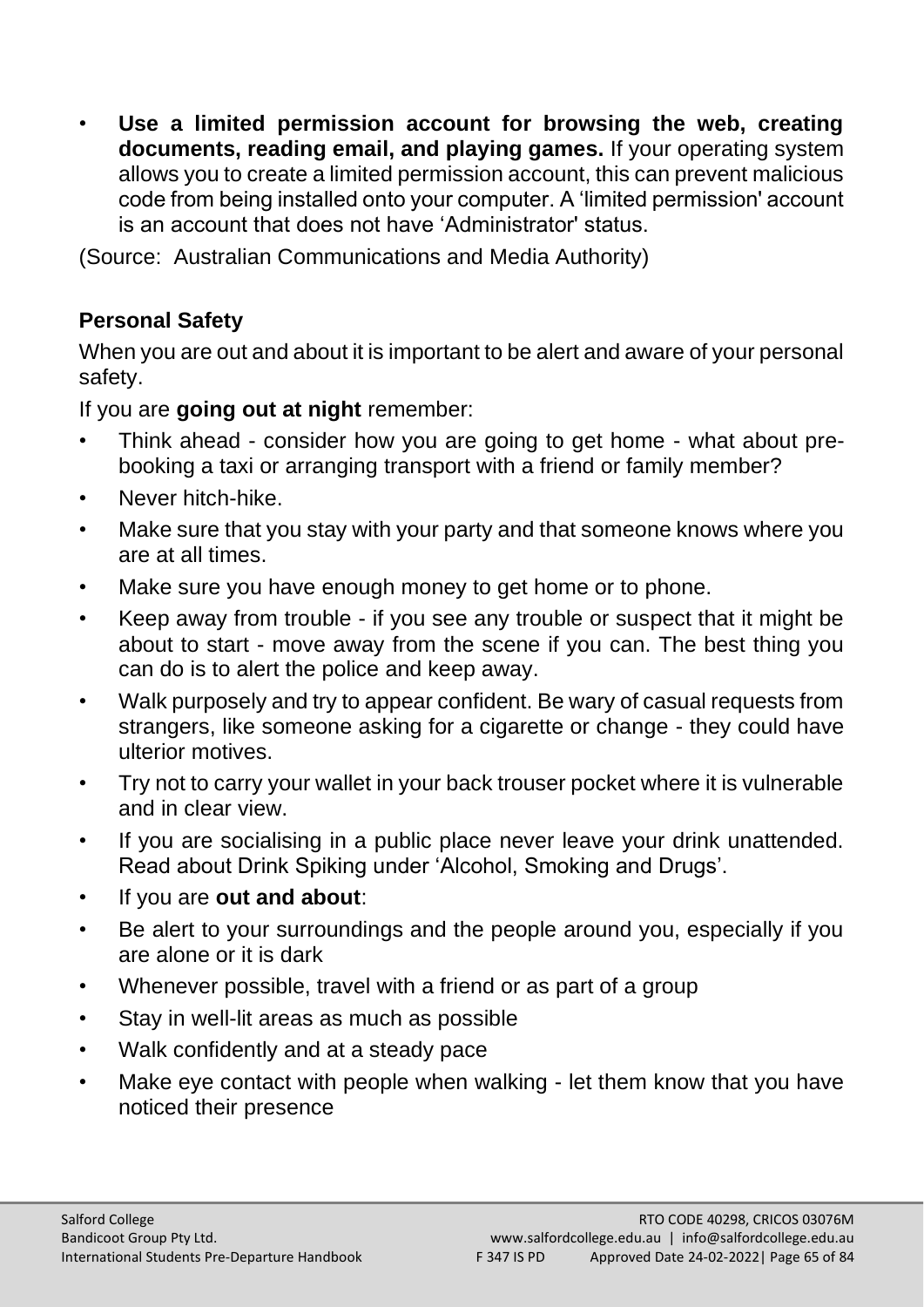- Do not respond to conversation from strangers on the street or in a car continue walking
- Be aware of your surroundings, and avoid using personal stereos or radios - you might not hear trouble approaching
- always keep your briefcase or bag in view and close to your body
- Be discrete with your cash or mobile phones
- When going to your car or home, have your keys in your hand and easily accessible
- Consider carrying a personal attack alarm
- If you do not have a mobile phone, make sure that you have a phone card or change to make a phone call, but remember - emergency 000 calls are free of charge.

(Source: Australian Federal Police)

# **Hitchhiking**

A person who waves at unknown drivers from the side of the road to request a ride with a driver further along the road is called a Hitchhiker. Some travel companies promote hitchhiking as an inexpensive means of travelling around Australia.

HOWEVER: Many crimes have been committed against innocent hitchhikers including violent personal crimes and abductions. You do not know anything about the person whose car you get into.

Our advice to you is: **DON'T HITCHHIKE**! It simply is not worth the risk.

# **Public Transport Safety**

Travelling on public transport should be a safe and comfortable experience. Numerous security measures have been adopted to maximise the safety of travellers including: security officers, police, guards, help points, good lighting and security cameras. Most drivers also have two-way radios and can call for assistance.

# **Buses**

Waiting for a bus:

- Avoid isolated bus stops
- Stand away from the curb until the bus arrives
- Don't open your purse or wallet while boarding the bus have your money/pass already in hand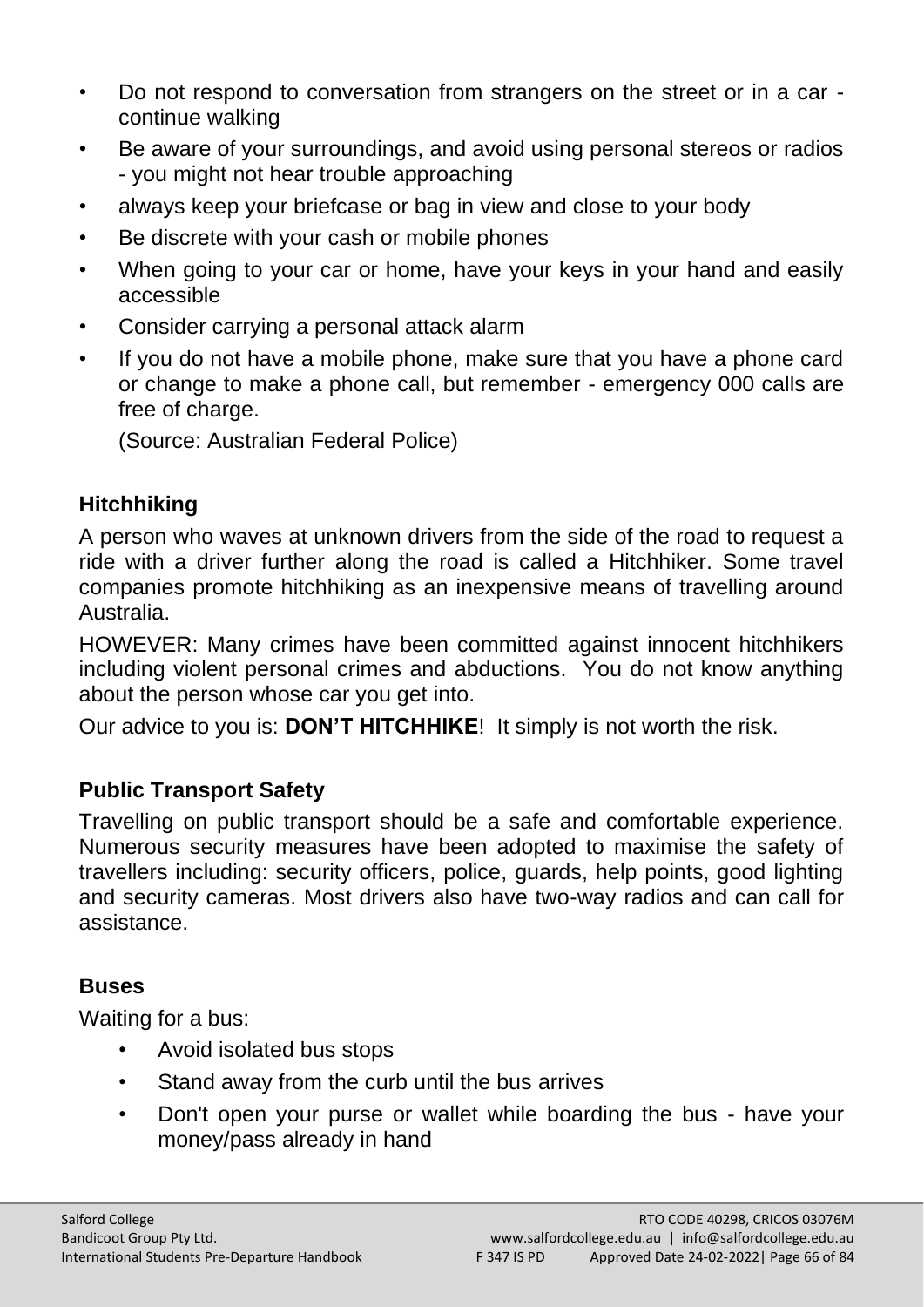- At night, wait in well-lit areas and near other people
- Check timetables to avoid long waits.

#### **Riding on the bus:**

- Sit as close to the bus driver as possible
- Stay alert and be aware of the people around you
- If someone bothers you, change seats and tell the driver
- Keep your purse/packages close by your side. Keep your wallet inside a front coat pocket
- Check your purse/wallet if someone is jostling, crowding or pushing you
- If you see any suspicious activity, inform the driver

# **Trains**

Many of the same safety tips when travelling by bus apply for trains. In addition:

- Most suburban trains have security cameras installed or emergency alarms that will activate the cameras
- Carriages nearest the drivers are always left open and lit
- Try not to become isolated. If you find yourself left in a carriage on your own or with only one other person you may feel more comfortable to move to another carriage with other people or closer to the driver.

# **Taxis**

Travelling by taxi is generally quite a safe method of public transport. To increase your confidence when travelling by taxi, consider the following suggestions:

- Phone for a taxi in preference to hailing one on the street. A record is kept by taxi companies of all bookings made
- You are entitled to choose the taxi/taxi driver of your preference. If a driver makes you feel uncomfortable you are within your rights to select another taxi
- Sit wherever you feel most comfortable. This may mean travelling in the back seat of the taxi;
- Specify to the driver the route you wish to take to reach your destination. Speak up if the driver takes a different route to the one you have specified or are familiar with
- Take note of the Taxi Company and fleet number. This will help in identifying the taxi if required. If you are walking a friend to catch a taxi, consider letting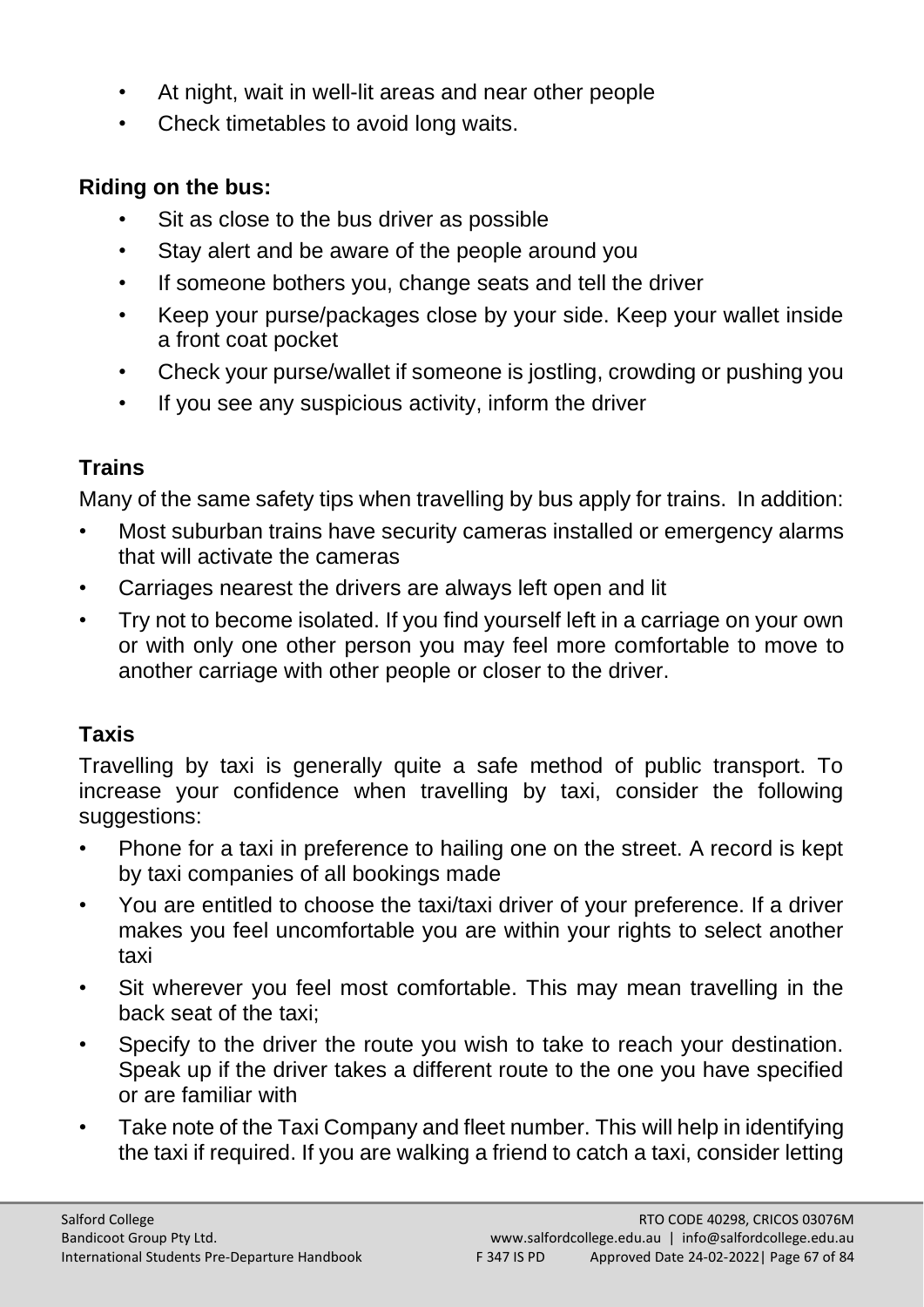the driver know that you have noted these details e.g., "Look after my friend, Mr/Ms Yellow Cab No.436"

- Stay alert to your surroundings and limit your conversation to general topics
- If you don't want your home address known, stop a few houses away from your destination

If the driver harasses you when travelling in a taxi your options include:

- Ask the driver to stop. You may choose to make up an excuse to do so;
- Leave the taxi when it stops at a traffic sign or lights
- Call out to someone on the street to attract attention and seek assistance. This may also cause the driver to stop
- Read out the fleet number and advise the driver you will report him/her if they don't stop

# **Owning a Car**

#### **Registration**

Any motor vehicle you own must be registered before you drive it on the road. You must register it in your name and provide the Department of Transport your driver's licence details and your residential address in Australia.

#### **Insurance**

It is recommended to have car insurance if you own a car, car insurance will protect you if you have an accident that is your fault. It will help pay for any damage you may have caused to your car or another car.

#### **Road Rules**

If you are going to drive in Australia, no matter whether you are an experienced driver and have an international drivers' licence or not, **YOU MUST KNOW THE ROAD RULES** before you attempt to drive (even 10metres)! Many lives are lost on Australian roads every year and international visitors are at high risk! If you come from a country where you drive on the opposite side of the road to Australia it is sometimes helpful to have a companion drive with you to ensure you both take note of traffic conditions and signs until you are more familiar with driving on the left side of the road. A handy tip is not to think of it as the other side of the road, but to think that the "white line" (or centre dividing line on the road) is on your side as the driver, just as it is in all countries. It is recommended that you take one or two driving lessons in Australia before you begin to drive here on your own.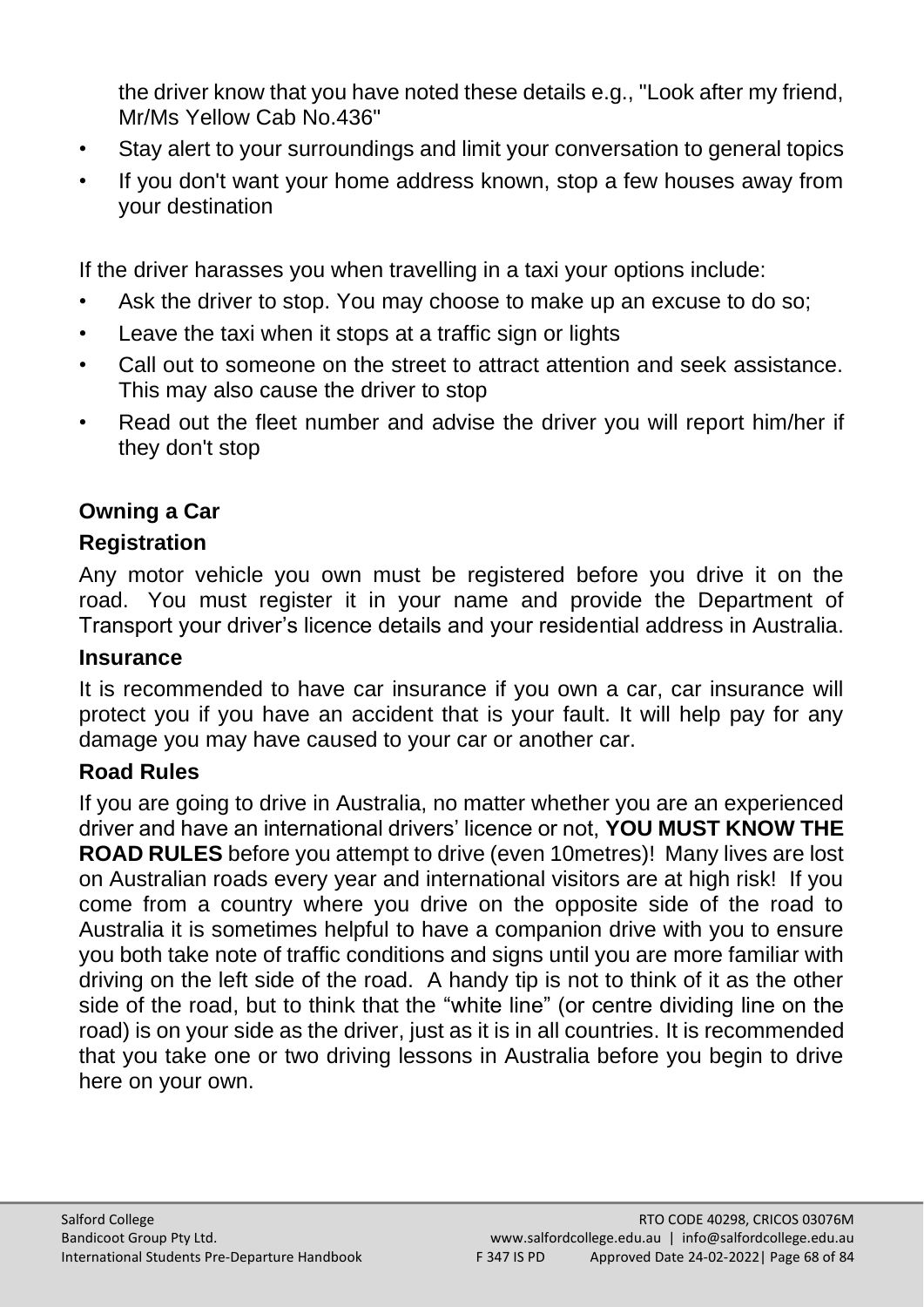#### **Demerit Points Scheme**

The Demerit Points Scheme is a national program that allocates penalty points (demerits) for a range of driving offences. The scheme is designed to encourage safe and responsible driving. The police issue fines and loss of demerit points when you are caught breaking the law.

Offences have a different number of demerit points, depending on the severity. For more information go to: [www.transport.sa.gov.au](http://www.transport.sa.gov.au/)

#### **Speed**

There are very obvious reasons for having speeding and traffic rules. The risk of being involved in an accident increases with the speed a vehicle is being driven. **Speed kills**.

# **Mobile Phones and Driving**

The use of **mobile phones** when driving is against the law unless you are using a hands free kit. Sending text while driving is also against the law. Operating a mobile phone while driving makes you **nine times more likely to be involved** in a collision. Police issue fines if you are caught. Fines are considerable and demerit point penalties apply.

# **Licence Requirements**

If you hold a current driver license from another country, you are allowed to drive on your overseas license as long as:

- You remain a temporary overseas visitor
- Your overseas licence remains current
- You have not been disqualified from driving in that State or elsewhere and
- You have not had your licence suspended or cancelled or your visiting driver privileges withdrawn.
- To find more information about driving and getting driving licence in South Australia, please visit: [www.transport.sa.gov.au](http://www.transport.sa.gov.au/)

Most overseas visitors are not required to obtain an Australian license.

**Note:** If you are a license holder from New Zealand, you must obtain an Australian driver license within three months of residing in Australia or you must stop driving.

When driving in SA you must carry your overseas driver license. Your license must be written in English or, if the license is not in English, you must either carry an English translation or an International Driving Permit. An International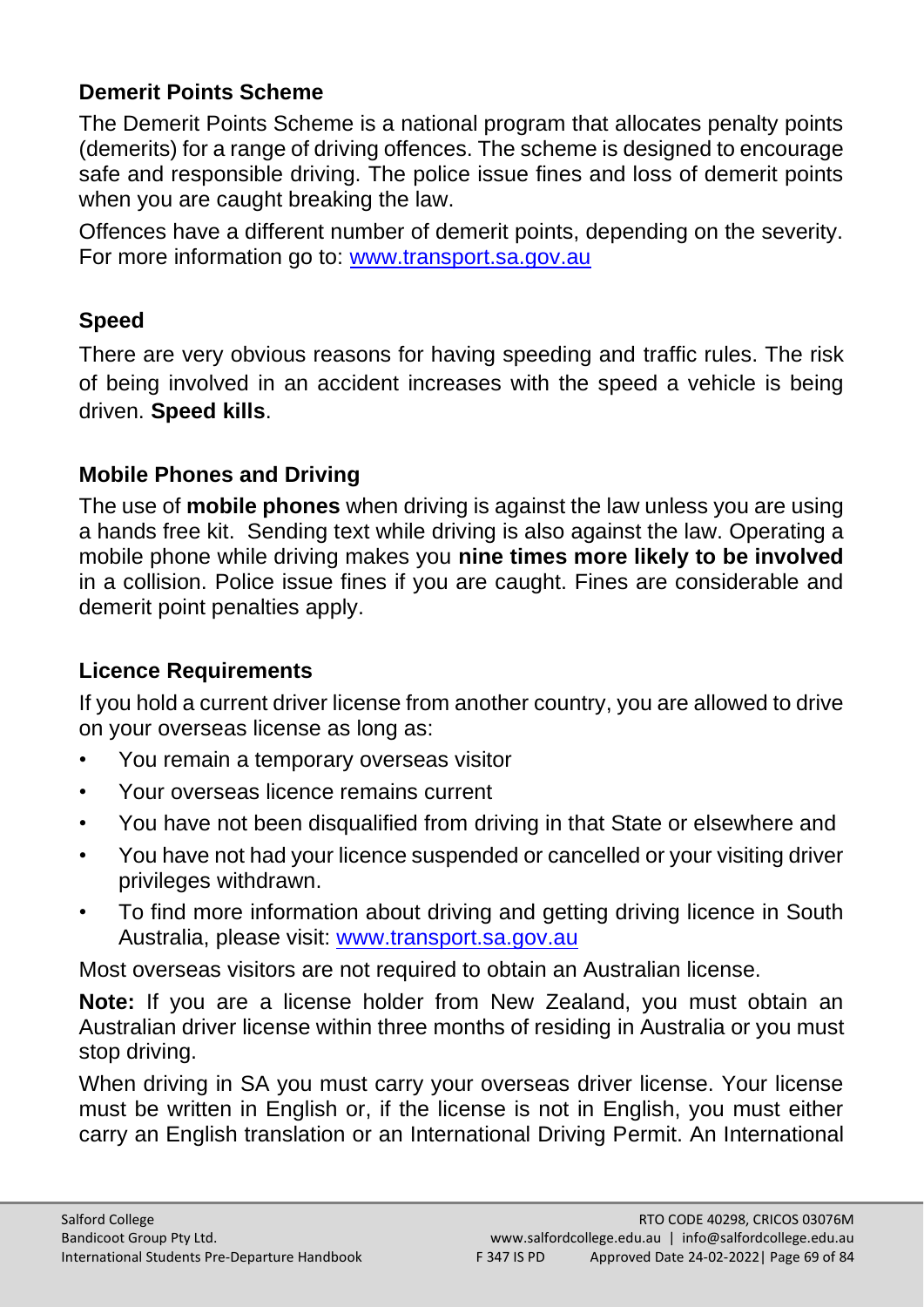Driving Permit is not a license to drive, you also need to carry a current driving license. If you are a temporary overseas visitor and you wish to obtain an Australian license seek advice from your local Police Station. (Source: Roads and Traffic Authority, NSW)

# **Drink Driving**

If you are going to drink alcohol, don't drive. If you are going to drive, don't drink alcohol. Alcohol has been found to be a cause in about one-third of all serious motor vehicle accidents. As the level of alcohol increases in your body, you have more risk of being involved in an accident. Driving with blood-alcohol content above the legal limit is dangerous to others as well as yourself and severe legal penalties apply.

# **Blood Alcohol Concentration (BAC) Levels**

The blood alcohol concentration (BAC) is the amount of alcohol in the bloodstream. A BAC of 0.05 means you have 0.05 grams of alcohol in every 100ml of your blood. As the liver metabolises alcohol at around one standard drink per hour, the BAC level drops unless more alcohol is consumed. BAC is measured with a breathalyser, or by analysing a sample of blood.

# **Legal BAC Limits**

There are legal limits as to the BAC level permissible if you are driving:

*For excess 0.05 Blood Alcohol Content ("BAC") - you will be fined and lose demerit points*

To find more information. Please visit: [http://www.lsc.sa.gov.au](http://www.lsc.sa.gov.au/)

# **Factors Affecting your BAC**:

The more you drink, the higher your BAC. But two people who drink the same amount might register quite different BACs. There are many factors that will affect this, including:

- **Body size:**A smaller person will have a higher BAC than a larger person because the alcohol is concentrated in a smaller body mass.
- **Empty stomach:**Someone with an empty stomach will reach a higher BAC sooner than someone who has just eaten a meal. Food in the stomach slows down the rate at which alcohol passes into the bloodstream.
- **Body fat:**People with a lot of body fat tend to have higher BACs because alcohol is not absorbed into fatty tissue, so alcohol is concentrated in a smaller body mass.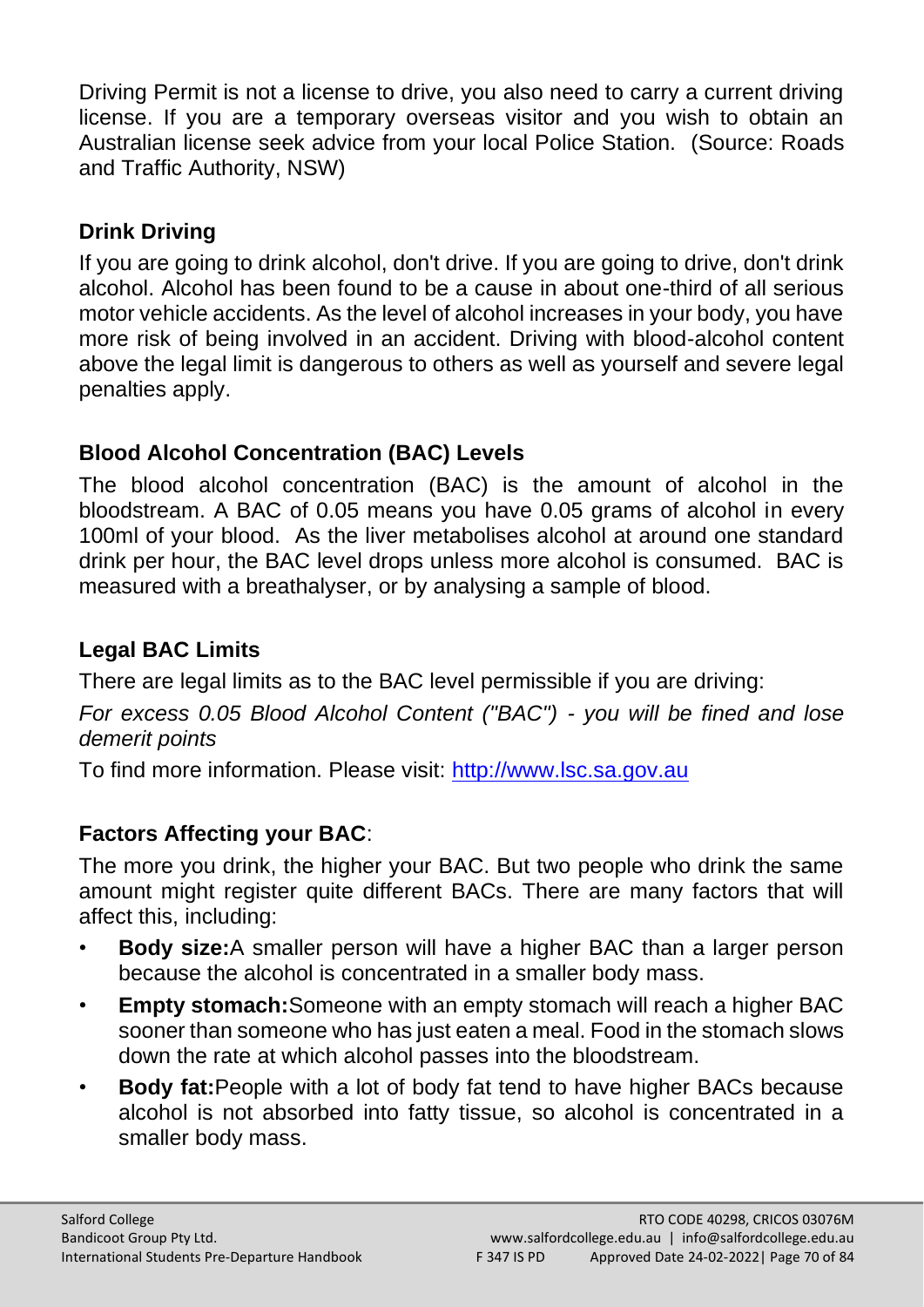• **Women:**After drinking the same amount of alcohol, a woman will almost always have a higher BAC than a male.

Because of all these variable factors, counting the number of standard drinks you consume can only give a rough guide to your BAC. For more detailed information about alcohol and how it affects you, please see the Australian Drug Foundation website: [www.druginfo.adf.org.au](http://www.druginfo.adf.org.au/)

# **Drinking Limits Advice**

To stay below 0.05 BAC, drivers are advised to limit their drinking to:

- **For men:** No more than two standard drinks in the first hour and no more than one standard drink every hour after that.
- **For women:** No more than one standard drink in the first hour and no more than one every hour after that.

Random Breath Testing (RBT) Random breath testing of drivers for blood alcohol levels and drug use is common at any time of the day or night. Police officers have the right to stop any vehicle at any time and require the driver to supply samples for screening. Any person driving a motor vehicle is required by law to have less than a specified amount of alcohol in their blood. If a driver exceeds the level which applies to them the driver has committed an offence.

It is safest not to drink alcohol at all if you are going to drive. The more alcohol you have in your body, the more risk you have of being involved in an accident.

- At 0.05% Blood Alcohol Content (BAC), your risk of being involved in a road accident is double that of a 0.00% reading.
- At 0.1% BAC your risk is more than seven times as high of being involved in a road accident, than at 0.00%.

At 0.15% your risk increases to 25 times that of driving at 0.00%.

# **DON'T DRINK AND DRIVE**

(Source: Australian Federal Police)

# **Alcohol, Smoking, & Drugs**

# **Alcohol**

Alcohol use is legal for those aged 18 years or over. There are laws governing how alcohol may be used in each State and Territory of Australia.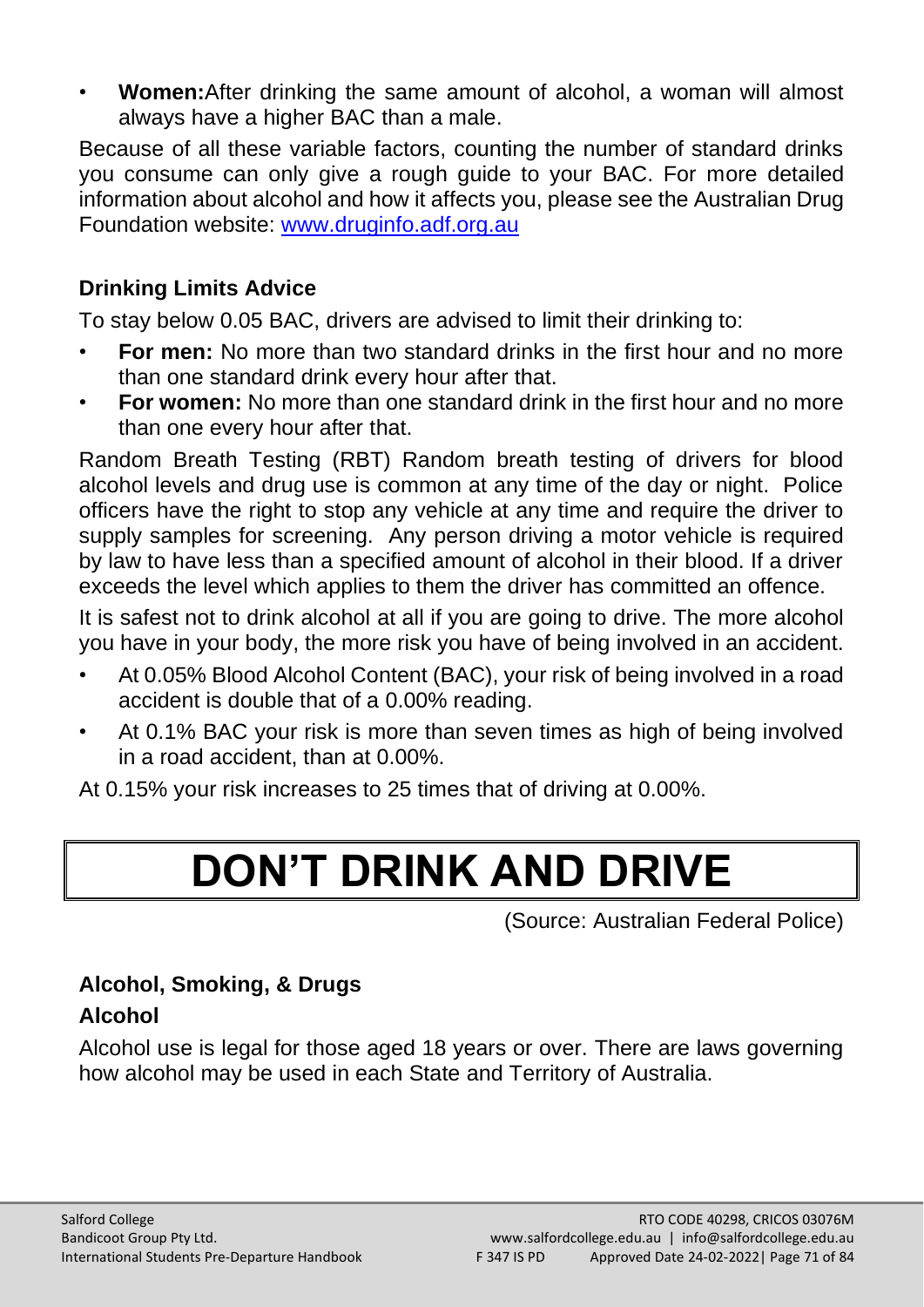# **Standard Drinks**

The use of standard drinks can help people to monitor their alcohol consumption and exercise control over the amount they drink.

Different types of alcoholic drinks contain different amounts of pure alcohol. A standard drink is defined as one that contains 10 grams of pure alcohol.

These are all equal to approximately one standard drink:

A middy of beer (285ml) = a nip (30ml) of spirits = a small glass (100ml) of wine = a small glass (60ml) of fortified wine such as sherry.

Please keep in mind:

- Some hotels don't serve standard drinks they might be bigger. Large wine glasses can hold two standard drinks - or even more!
- Drinks served at home often contain more alcohol than a standard drink.
- Cocktails can contain as many as five or six standard drinks, depending on the recipe.
- Pre mixed bottled drinks often contain more alcohol than a standard drink.

# **Smoking**

Australian law makes it an offence to sell or supply tobacco products to a person under the age of 18 years. There are laws regulating and restricting the advertising, promotion and packaging of tobacco products. Regulations have been introduced to restrict smoking in public areas such as shopping centres, hotels, restaurants and dining areas, and workplaces. <http://www.tobaccolaws.sa.gov.au/>

# **Drugs**

Each State and Territory has laws governing the manufacture, possession, distribution and use of drugs, both legal and illegal. Drug laws in Australia distinguish between those who use drugs and those who supply or traffic drugs. The Federal Customs Act covers the importing of drugs, while each State has laws governing the manufacture, possession, distribution and use of drugs, both legal and illegal.

**DANGER: Drink Spiking**, whether you are drinking alcohol or not, keep your drink close to you and watch it at all times. Drink spiking (putting extra alcohol or other drugs into a person's drink without their knowledge) is an unfortunate risk to people who are out trying to have a good time. Drink spiking can happen to anyone: male or female, young or old whether they are drinking alcohol or not. Never accept an open container of drink if you did not see it being poured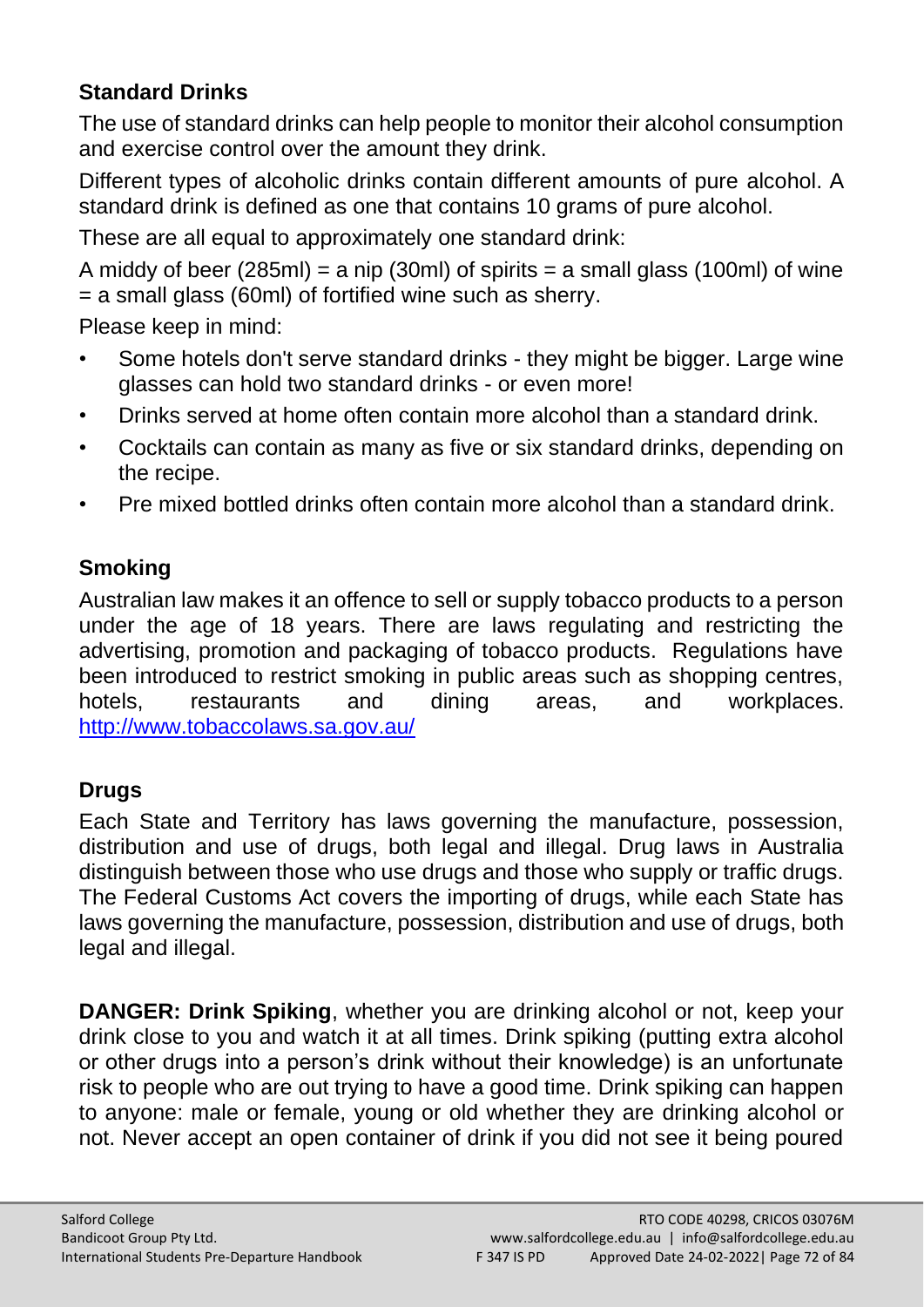and if you suspect you or your friends have had a drink spiked, **call 000**  immediately to report it and get help.

(Source: Australian Drug Foundation)

## **Avoiding Dangerous Areas and Activities**

It is important to always be alert and aware of your surroundings and to avoid dangerous areas and activities, particularly at night.

**A public place can vary through the course of the day.** It may be used by different groups of people at different times. It may be busy at certain times and isolated at others. It may be different during the day than it is at night. These differences can have a very different impact on the way you feel when you are in them. For example:

The street outside a hotel in the morning is likely to be used by people going to and from work or shopping. At night however, the people most likely to be on the street are hotel patrons. **Alcohol consumption** has now become a factor in these places, and for many (particularly for women), **some areas may become less safe**.

A shopping mall during the day has lots of different people using it. Once it closes, it is often isolated and usually dark. A school between the hours of 8 am and 5 pm is usually lively and active. After 5 pm or during school holidays however, it may be isolated or dominated by particular groups of people. **Being in a place when it is busy is very different from when the place is isolated**. There is often no reason to be afraid, But – be alert, be aware, and be careful.

## **Making New Friends**

There is no magic trick to making friends. And if you are in a foreign culture it can seem more difficult than usual to find people who you really "get along" with. **Be kind to yourself - remember that making friends takes time.** If you make the most of social opportunities during your life in Australia, just as you would back home, it will be quicker and easier for you to fit in, make friends and feel at home.

However you meet people, **remember to be careful**. When you meet someone new, be cautious until you get to know the person better and feel you can trust him or her. If a stranger starts talking to you, they are probably just being friendly. But be safe, and don't give them any of your personal details like your full name, your phone number or your address. **With people you don't know well; always arrange to meet them in a public place**, like a café or a park, instead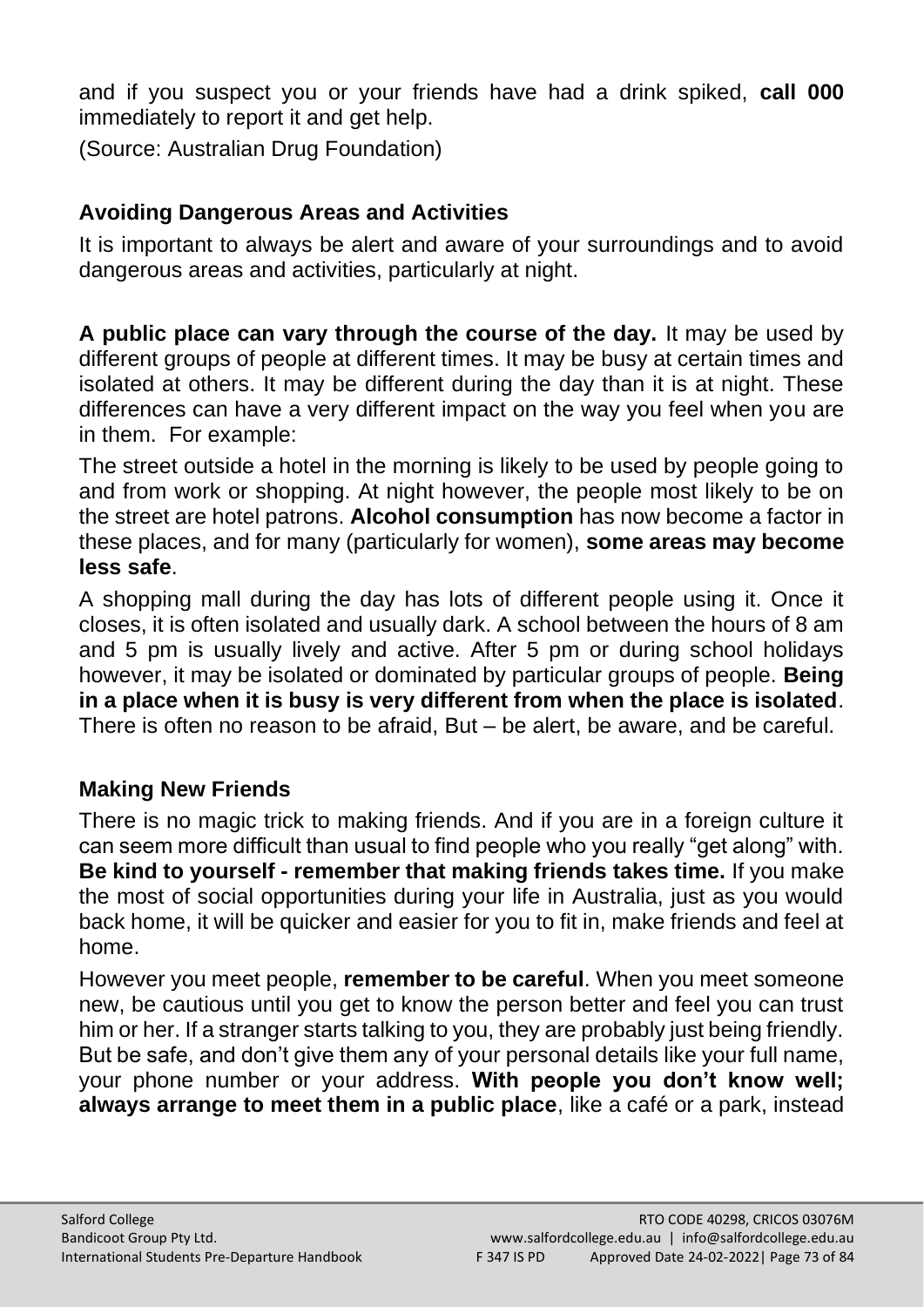of inviting them to your home or going to theirs, until you feel you have built a relationship with them, know more about them and feel comfortable with them.

Many international students spend time socialising with other students and people from their own country and culture while they're in Australia. These people can make you feel accepted and you may be able to communicate much more easily with them than you can with the locals, particularly when you have just arrived. When everything around you is new and different, it can feel like a big relief to find people from your own country and cultural background. But remember, **you need to be careful at first**, until you get to know them better, just as you should with anyone else. Even though you may feel like you have a lot in common, **remain cautious until you feel you know them reasonably well and can trust them.** Crimes against international students are sometimes committed by people from their own culture. If you have any concerns or questions about someone you have met, or want to talk to someone about Australian mannerisms and communication "norms" (widely acceptable behaviour), make an appointment to talk it over with your **International Student Advisor**.

## **Sexual Assault**

Sexual assault is a **criminal offence**. It includes sexual harassment, unwanted touching, indecent assault and penetration of any kind. It is important to remember that it can happen to anyone and at any time. Certain **precautions** may make it more difficult for a possible perpetrator:

- When socialising, be smart. Drink in a way that leaves you in control. Leaving drinks unattended leaves them open to being spiked quite easily.
- Walk with confidence and purpose.
- Avoid lonely or dark places.
- Be wary of strangers, whether they are on foot, in cars or at parties.
- Be aware of the people around you.
- Respect your intuition.
- If placed in a situation where you feel uncomfortable say **"No!"** loudly and with conviction

## **What do I do if I am assaulted?**

It is very difficult to tell someone that you have been sexually assaulted. It is important to remember that sexual assault is a serious crime and can happen to people regardless of their gender or sexuality. Your first point of contact, should be the Police or your closest Sexual Assault Service at SA Sexual Assault Services – 131 444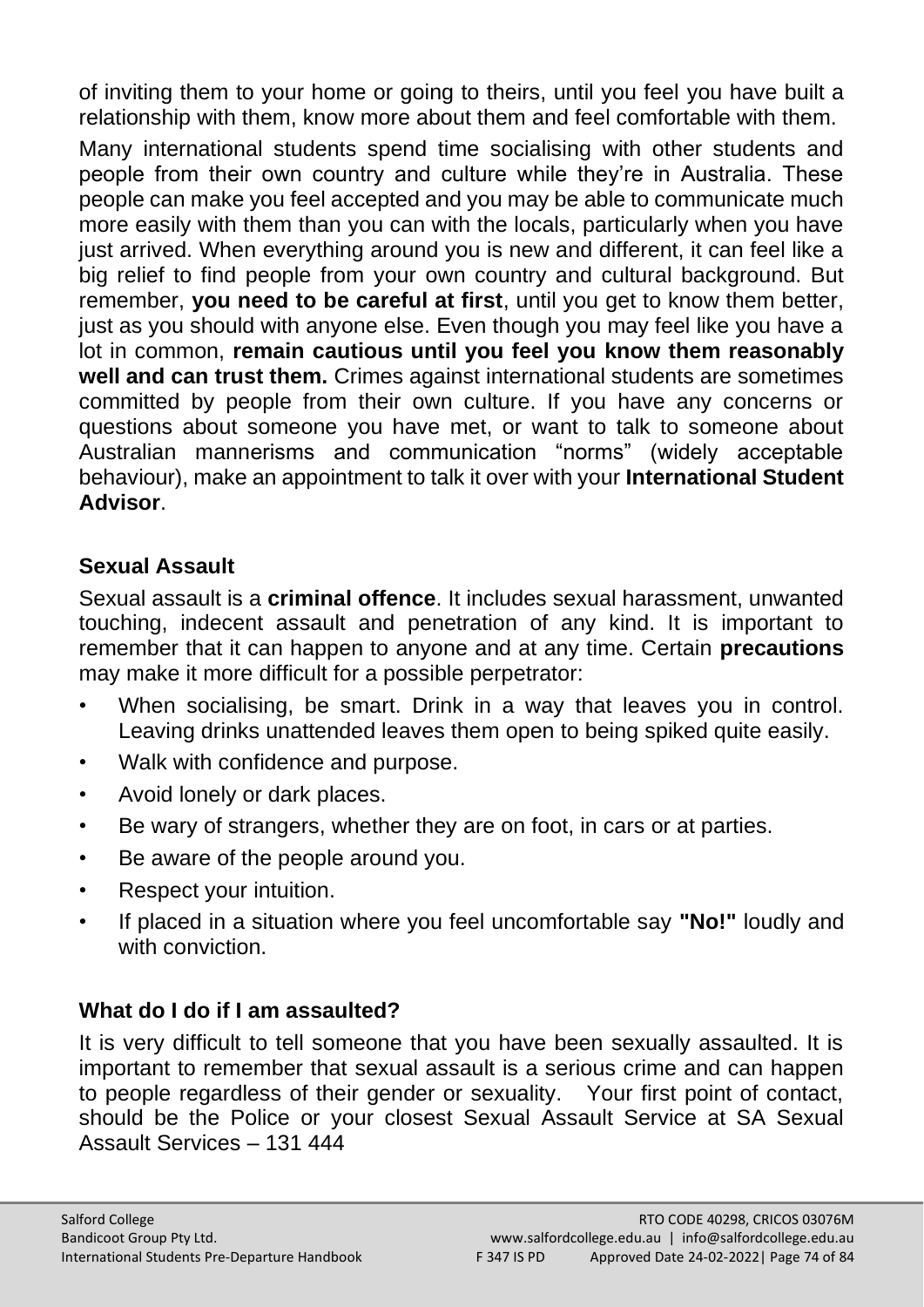- From a **public phone or mobile phone**, ring the police on **000.**
- Do not wash, shower, change clothes or clean up in any way until after talking to the police and going to the hospital. You could destroy vital evidence.

Don't drink alcohol or take tranquillisers or other drugs as you will have to give a clear account of what has happened. Try to remember everything you can about your attacker.

• Remember, **you are the victim**. You have nothing to feel guilty or ashamed about.

Police officers are aware that a person, who has been assaulted, sexually or otherwise, is likely to be suffering from emotional shock. They will do all they can to make things as easy as possible for you. It is likely they will provide a female police officer for a female victim. If not, you have the right to request one. You can also ask the police to contact a friend, family member, interpreter or religious adviser to be in attendance with you when you are dealing with the circumstances surrounding the report of assault.

## **Outdoor Safety**

## **Sun Safety**

Australia has the highest rate of skin cancer in the world. In fact, one in every two Australians will be diagnosed with skin cancer at some point during their lifetime. The good news is, it can be prevented. By minimising your exposure to the sun's damaging ultraviolet radiation (UVR), you can protect your skin and prevent the development of skin cancer.

## **Sun Protection**

Skin cancer and skin damage are caused by being exposed to the sun's harmful ultraviolet radiation (UVR). The key to preventing skin cancer is to protect your skin from the sun by practising sun safe behaviours.

There are **six simple steps** you can follow to reduce your risk of skin cancer and protect your skin:

- 1. Minimise your time in the sun between 10am and 3pm
- 2. Seek shade
- 3. Wear suitable clothing that provides good sun protection
- 4. Choose a broad brim, legionnaire-style or bucket-style hat that will protect your face, neck and ears
- 5. Wear UV protective sunglasses
- 6. Apply SPF 30+ broad spectrum, water-resistant sunscreen 20 minutes before you go out into the sun.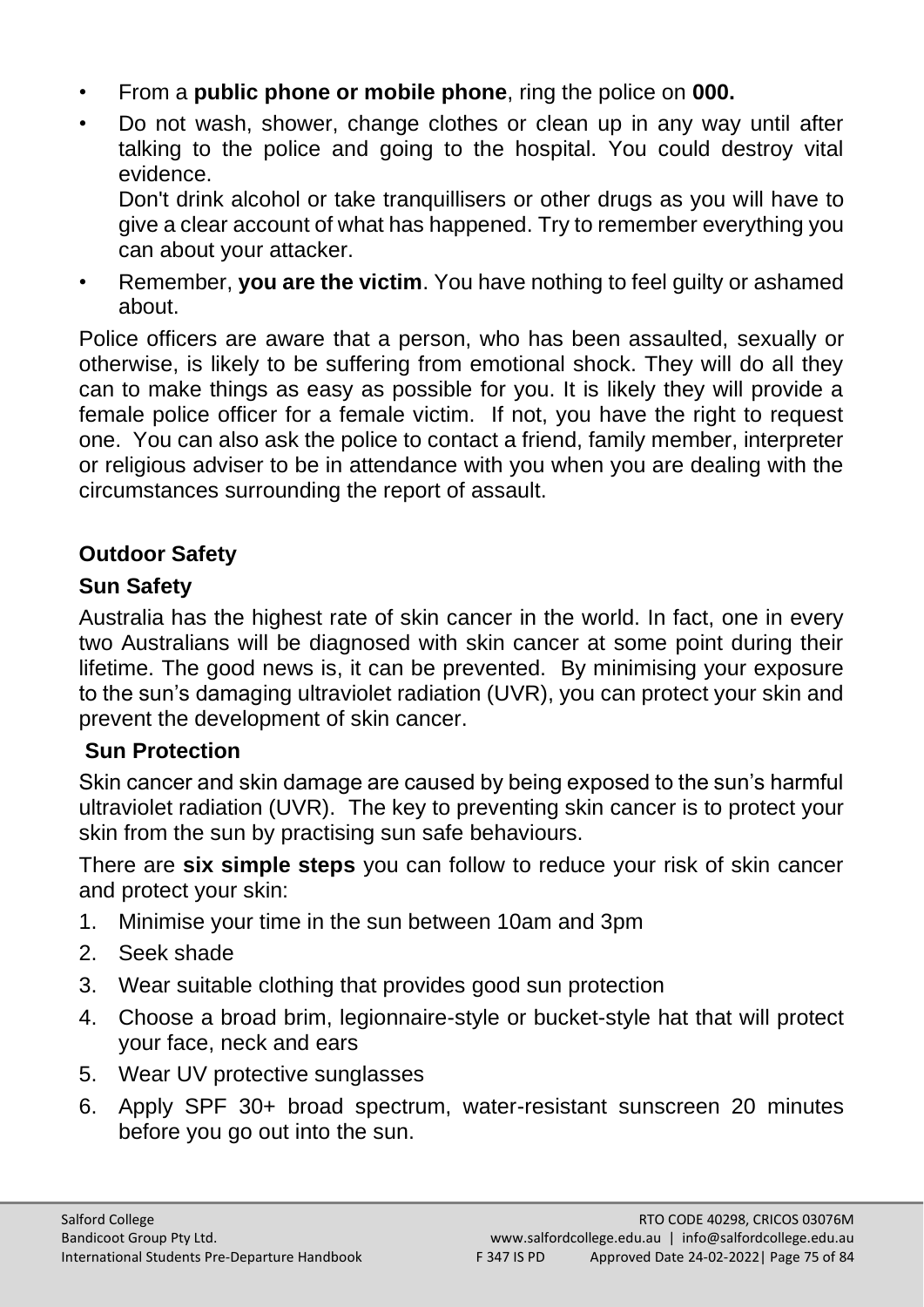#### **Beach Safety**

Understanding the ocean is very important - the more you know about how waves, wind and tides affect conditions in the water, the better able you are to keep yourself safe, or even rescue others, from danger. Recognising danger signs and awareness of surf conditions is an essential part of lifesaving.

#### **Remember the F-L-A-G-S and Stay Safe**

- **F** Find the flags and swim between them the red and yellow flags mark the safest place to swim at the beach.
- **L** Look at the safety signs they help you identify potential dangers and daily conditions at the beach.
- **A** Ask a surf lifesaver for some good advice surf conditions can change quickly so talk to a surf lifesaver or lifeguard before entering the water.



- **G** Get a friend to swim with you so you can look out for each other's safety and get help if needed. Children should always be supervised by an adult.
- **S** Stick your hand up for help if you get into trouble in the water, stay calm, and raise your arm to signal for help. Float with a current or rip - don't try and swim against it.

#### And remember – **NEVER**

**Never** swim at unpatrolled beaches **Never** swim at night **Never** swim under the influence of alcohol **Never** run and dive into the water **Never** swim directly after a meal

#### **The Surf Environment**

#### **Rips**

A rip is a strong current running out to sea. Rips are the cause of most rescues performed at beaches. A rip usually occurs when a channel forms between the shore and a sandbar, and large waves have built up water which then returns to sea, causing a drag effect. The larger the surf the stronger the rip. Rips are dangerous as they can carry a weak or tired swimmer out into deep water.

## **Identifying a Rip**

The following features will alert you to the presence of a rip: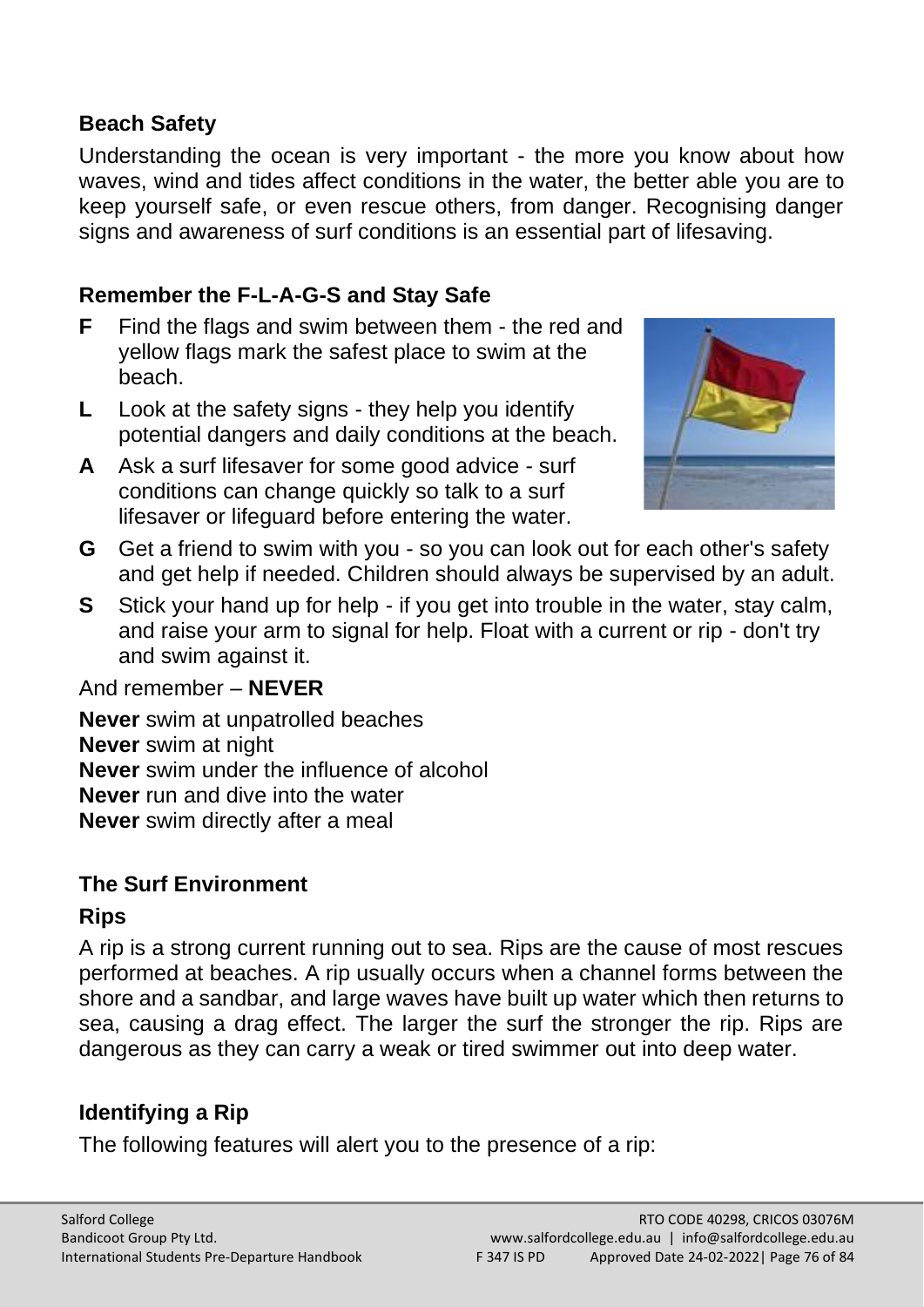- Darker colour, indicating deeper water
- Murky brown water caused by sand stirred up off the bottom
- smoother surface with much smaller waves, alongside white water (broken waves)
- Waves breaking further out to sea on both sides of the rip
- Debris floating out to sea
- A rippled look, when the water around is generally calm

# **Escaping From a Rip**

If you are caught in a rip:

- Don't Panic stay calm
- If you are a strong swimmer, swim at a 45 degree angle across the rip and in the same direction as the current until you reach the breaking wave zone, then return to shore
- If you are a weak or tired swimmer, float with the current, don't fight it. Swim parallel to the shore for about 30 - 40m until you reach the breaking wave zone, then swim back to shore or signal for help.
- Remember to stay calm and conserve your energy.

## **Negotiating the Surf**

Before entering the surf, always make note of a landmark such as a building or headland that can be seen from the water and used as a guide for maintaining a fixed position. Also check the depth of any gutter and the height of any sandbank before diving under waves – this will help prevent spinal injury.

When going out through the surf, negotiate the shallows by a high hurdle type of stride until the breakers reach your waist or until your progress is slowed.

Waves of any size and force should not be fought against and should be negotiated by diving underneath, giving you time to reach the bottom and lie as flat as possible on the sand while the wave passes over.

Your hands can be dug into the sand in front at arm's length for stability and as a pull forward when ready to surface.

If the water is deep enough, bring your knees up under your body so you can get a good push off the bottom, like an uncoiling spring. This gives added force to your next dive. Repeat this process until in chest-deep water, then start swimming.

If a broken wave approaches when the water is not too deep, dive down and run or crawl along the bottom. In deep water, do not use extra energy trying to reach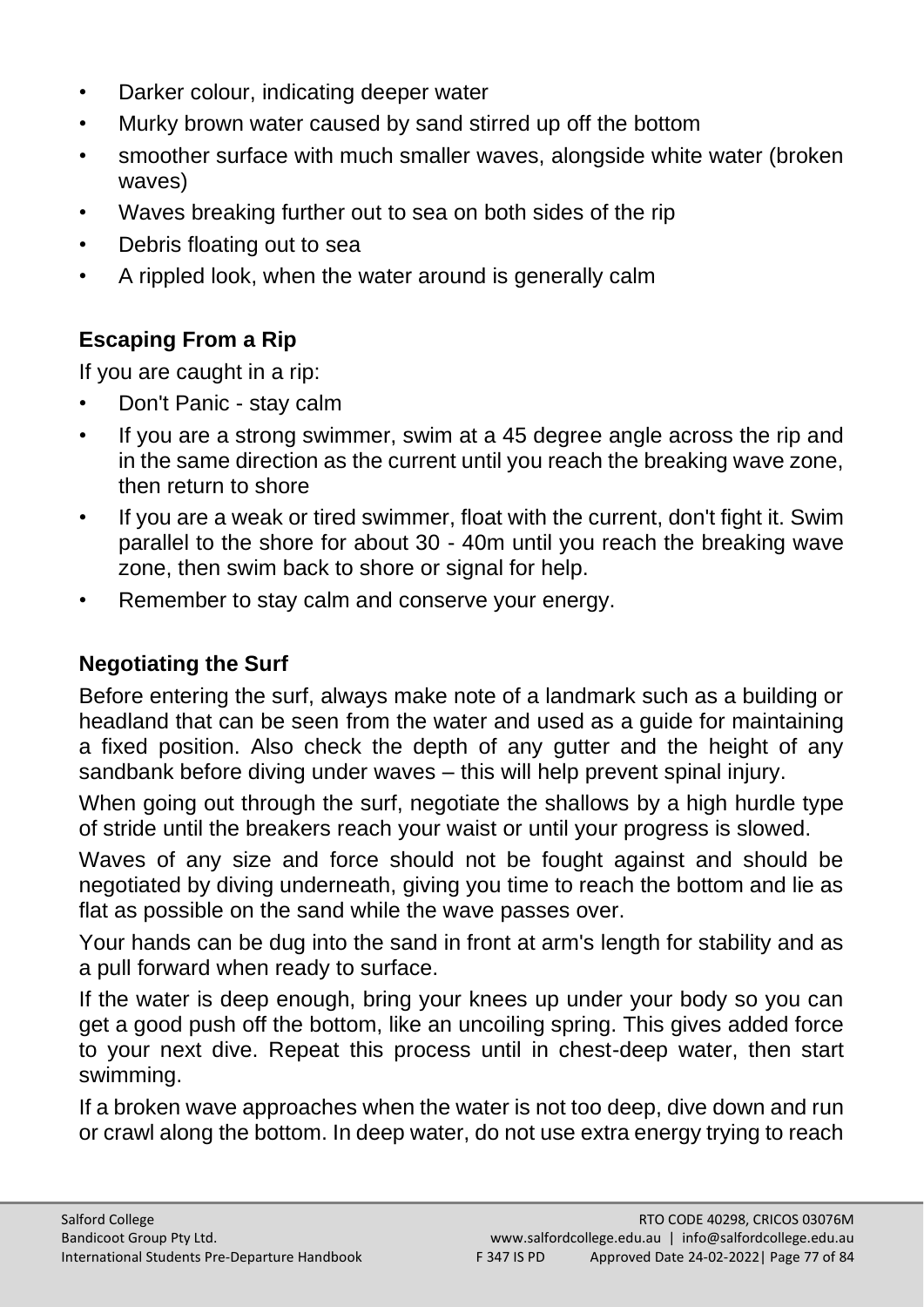the bottom; instead duck dive to just below the turbulence. Wait for the wash to pass and then push or kick to the surface (off the bottom, if possible).

Stick to your predetermined path on the swim out.

Check your position by occasionally raising your head for a quick look when swimming on top of a swell.

(Source: Surf Lifesaving Australia)

## **Bush & Outback Safety**

Australia has many extraordinary and beautiful places to explore. If you are going on a trip, travel with other people, make sure someone knows where you are at all times and stay on a road or a walking track.

## **In the Bush**

Be prepared if you plan some time in our bushland. Plan your hike. Always tell someone where you are going and what time you expect to return. Let them know when you return safely.

- Check the weather forecast and be prepared for unexpected changes in weather.
- Check the length and degree of difficulty of your planned walk. Consider using a local guide when taking long or difficult walks.
- When walking or exploring outdoors drink plenty of water (allow at least one litre of water per hour of walking). Wear sturdy shoes and socks, a hat, sunscreen lotion, comfortable clothing and insect repellent. Other handy items for long bushwalks include food, warm clothing, first aid supplies, a torch and a map.
- **Never walk alone**. Read maps and signs carefully. Stay on the track and stay behind safety barriers.
- **Never dive** into a rock-pool, creek, lake or river. Stay away from cliff edges and waterfalls.
- Do not feed or play with native animals. You might get bitten or scratched.
- Limit your use of fire. Use a fuel stove for cooking and wear thermal clothing to keep warm. Never leave fires unattended or unconfined.
- Visit the ranger station or park information centre to obtain details on the best places to visit and any additional safety tips for that park.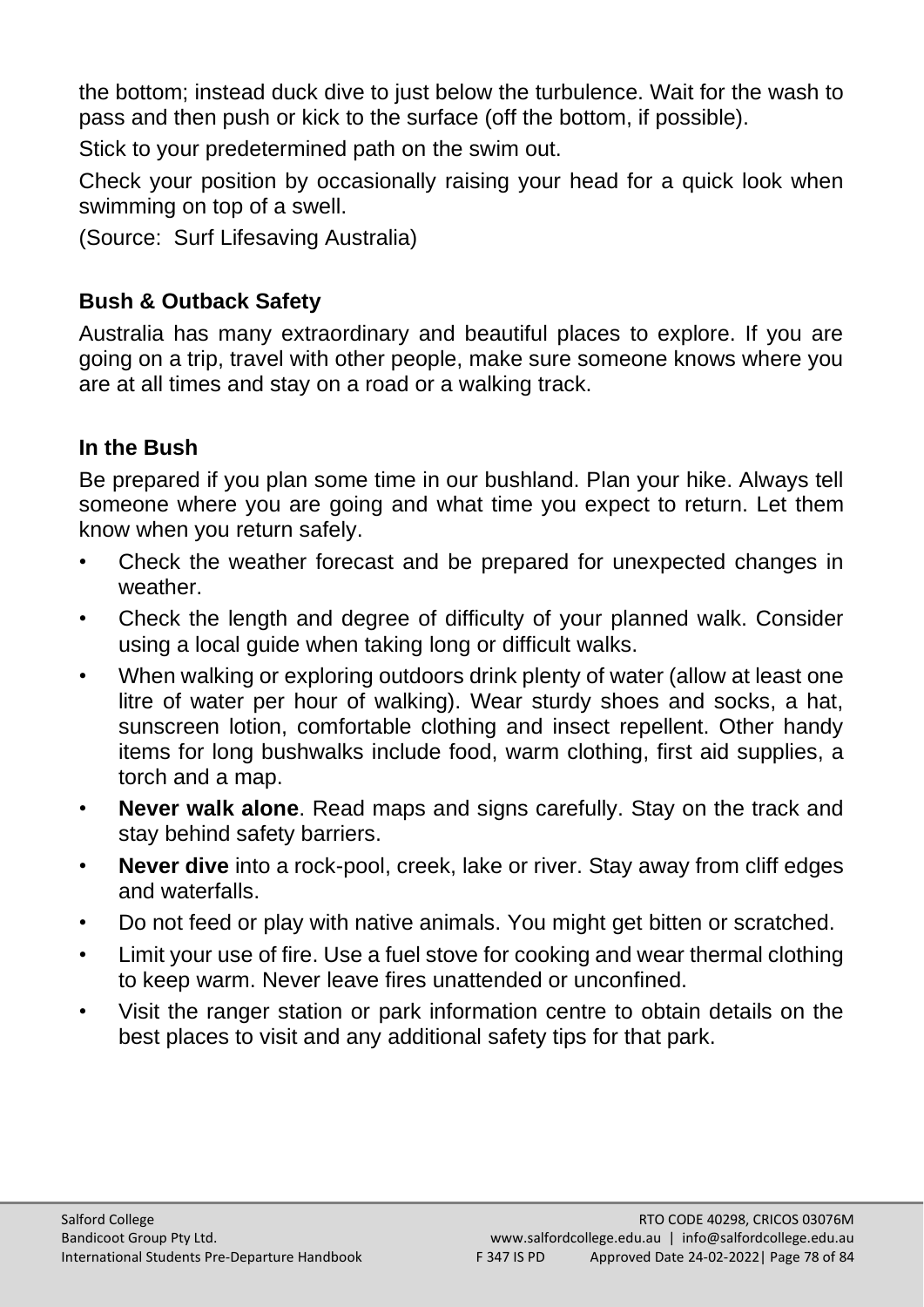#### **Motorists Caught in Bush Fires**

Bush fires are common occurrences in Australia during our often long hot summers. If you are in smoke and fire-affected areas, you should stay off the roads. If you must get in the car, put your headlights on, dress in protective clothing and footwear and make sure you take food and water- you could be stuck for long periods if your journey is blocked by road closures. Turn the car radio on and keep it tuned to local stations for bush fire updates

- If you are caught in the middle of a bush fire, park the car immediately and remain calm
- Look for a clear area, preferably off the road. Areas clear of grass or bush are safest - they will not sustain fires of high intensity
- Do not leave the vehicle. Many people have lost their lives by exiting the vehicle only to be trapped on foot in the open. Your vehicle will help protect you from radiant heat, the chief danger
- Switch the ignition off. It is unlikely that a vehicle's fuel tank will explode from the heat of a passing bush or grass fire
- Close all windows and vents or turn vents to recycle
- Put the headlights on so that the car is as visible as possible, especially to fire tankers
- Everyone must get down on the floor, below window height and cover all exposed skin with a wool or cotton blanket. Do not use synthetics, which may give off toxic vapours or melt
- Stay in the vehicle until the fire front has passed. Generally this will take between 30 seconds and one minute. During this time it will be hot, noisy and frightening. It will last a short time even though it may seem longer
- If you have water, drink it
- Never attempt to drive through smoke or flame. Crashes can occur when drivers run off the road, striking trees or other cars
- Once the fire front has passed, exit the vehicle and inspect it for damage before proceeding
- Do not proceed until you are satisfied that the fire has passed and that you are not likely to be trapped a second time
- Falling trees and branches are a hazard during and after intense fires. Do not park or drive under trees
- Exit the area as quickly as possible. Remember fire vehicles may be trying to enter the area and your presence may hinder fire fighting operations. (Source: NRMA)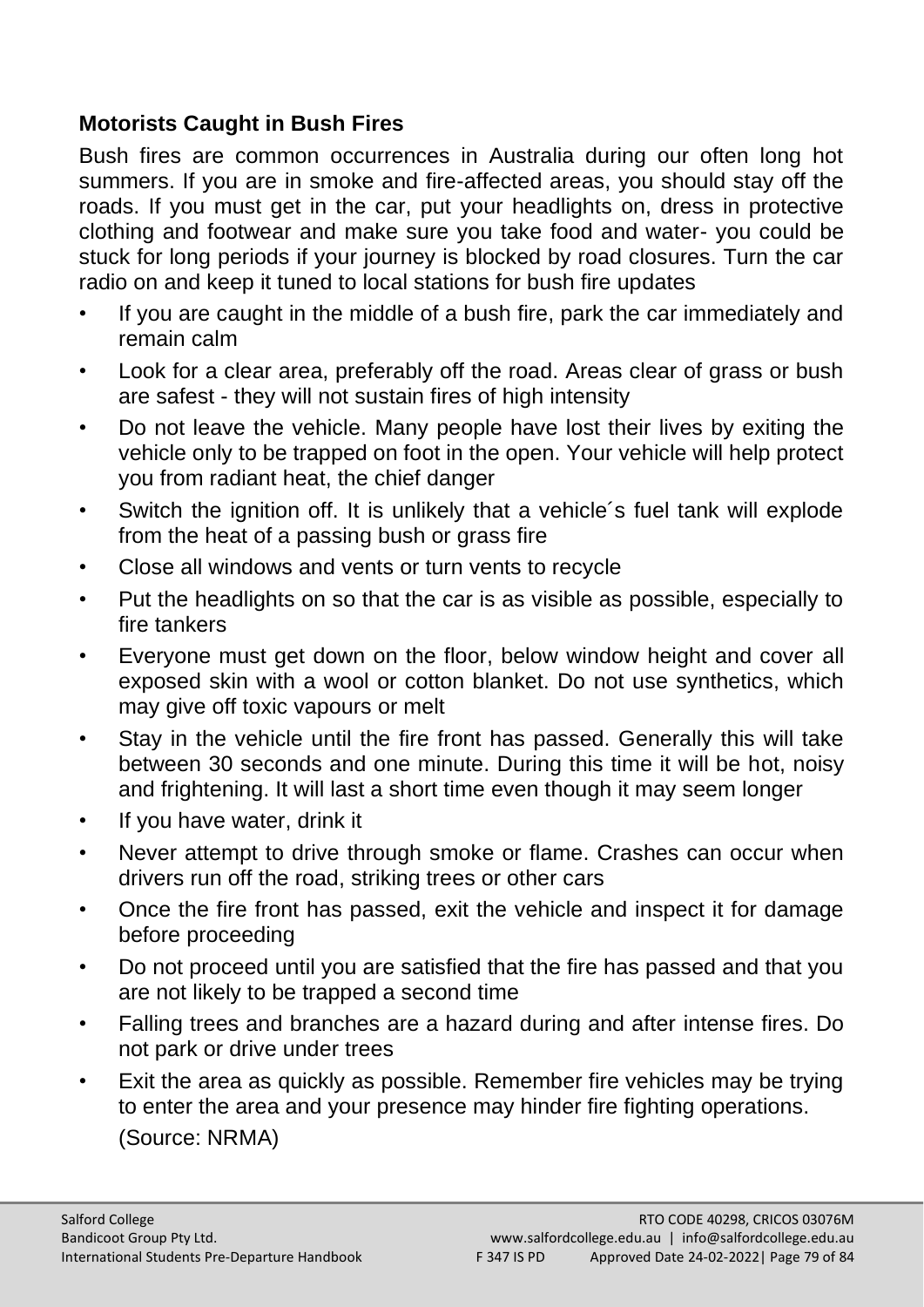#### **In the Outback**

Australia's outback is vast. Our remote wilderness areas have few towns and facilities, often with large distances between them, so be aware and plan your trip.

- When planning each day of travel spend some time to calculate how long it will take to drive between destinations. Be realistic about how far you can drive in a day.
- Inform family and friends or the local police of your travel plans. The local police can also provide helpful advice on facilities and road conditions.
- Always carry a current road map.
- Make sure your vehicle is in good working order and has been serviced recently.
- Use a four-wheel drive vehicle on unsealed roads in remote areas. Take extra care when driving these vehicles. For example, drive at reduced speeds on unsealed roads.
- Always carry a spare tyre, tools and water. If travelling to remote areas off major highways take extra food, water, fuel and tyres. Do not overload your vehicle and never carry spare fuel inside an enclosed vehicle.
- If you have trouble with your vehicle, don't leave your vehicle because it will provide you with shade and protection from the heat. Wait for help to come to you.
- Hire appropriate emergency communication equipment, such as a satellite phone or an Emergency Position Indicating Radio Beacon device (EPIRB).
- Obey road closure signs and stay on recognised routes.
- Fires in desert and bush areas can spread very quickly. If required, be prepared to evacuate the area immediately.
- Australian wildlife and livestock often graze on the roadside and can stray onto the road. Be very careful when driving at sunrise, sunset and at night, when animals are most active. If an animal crosses in front of you brake gently, do not swerve wildly to avoid it.
- During daylight hours always drive with your headlights on low beam, as outback conditions can make it difficult to see oncoming vehicles.

## **Storm Safety**

Storms can happen anywhere and at any time of the year. Storms are more common during storm season – from October to the end of April, but it is important to be aware all year round.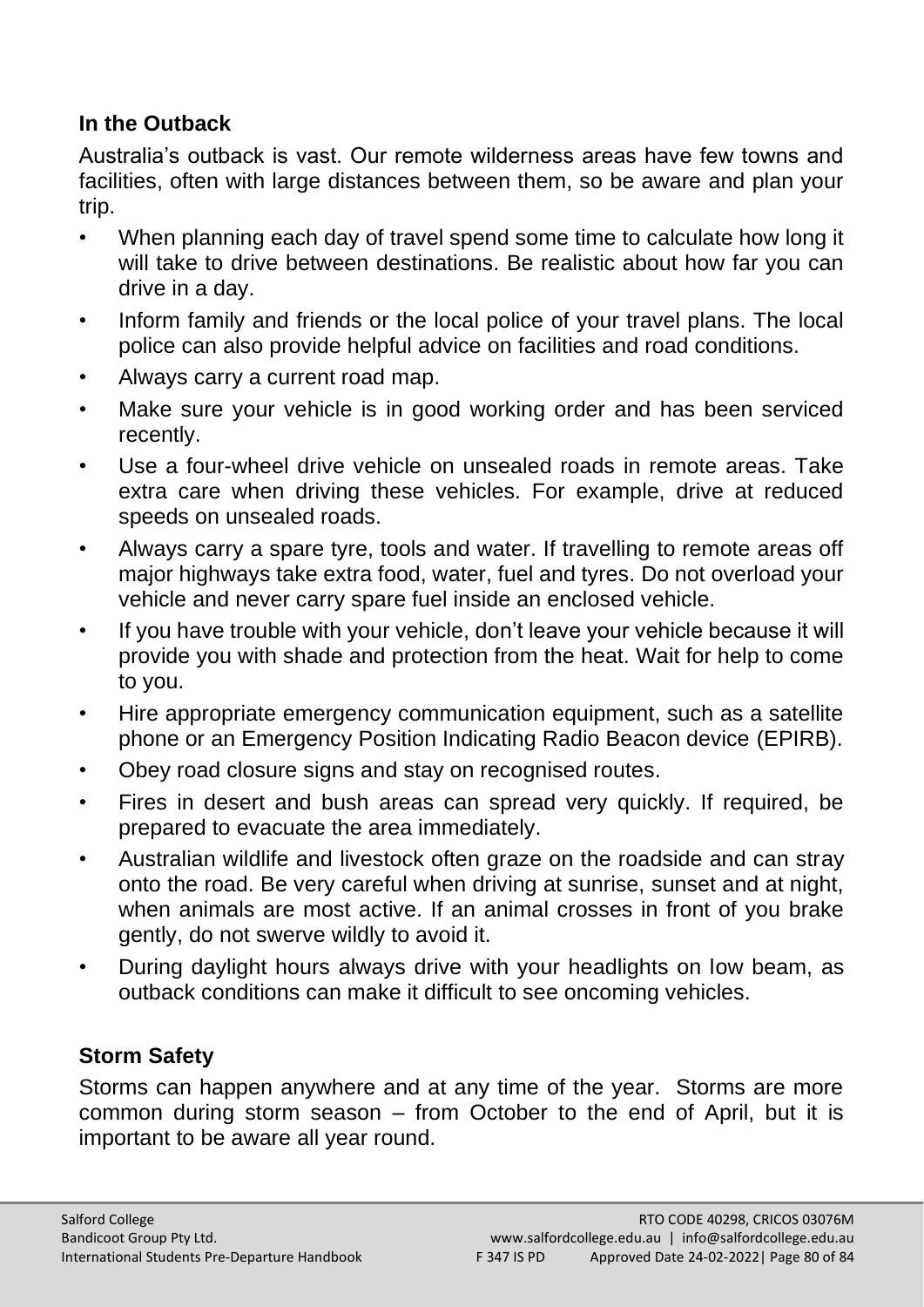Severe storms can cause major damage. They may be accompanied by torrential rain, strong winds, large hailstones, loud thunder and lightning. Storms can cause flash flooding, unroof buildings, and damage trees and powerlines.

You can also be indirectly affected by storms even if your property is not damaged; such as losing power, or access roads being cut.

The SES is responsible for managing the clean-up and helping people during and after a storm.

During a storm, there are some things you can do to stay safe:

- Stay indoors and away from windows.
- Unplug sensitive electrical devices like computers, televisions and video recorders.
- Listen to your radio for weather updates.
- Don't use a landline telephone during an electrical storm

If you are caught outside during storm

- Get inside a vehicle or building if possible.
- If no shelter is available, crouch down, with your feet close together and head tucked in.
- If in a group spread out, keeping people several metres apart.

## **Dangerous Animals & Plants**

Australia is home to a variety of native animals. Even if they seem friendly to you, do not touch or feed them - they are not used to close contact with humans and may hurt you

If you are visiting any of Australia's beautiful parks or forests:

- **Be wary of animals in their natural habitat.** Stay well back from goannas, crocodiles, snakes, dingoes, cassowaries, and also wild pigs, cattle, horses and buffaloes. People have been seriously injured or killed by wild animals. Be very careful about approaching any injured animal, such as kangaroos or possums. They are likely to bite and scratch if you attempt to touch or move them.
- **Never feed or play with wildlife.** Native animals are by nature timid, however, having been provided food from people, may become aggressive in pursuit of food. You may get bitten or scratched. In addition, human foods may be harmful to native animals.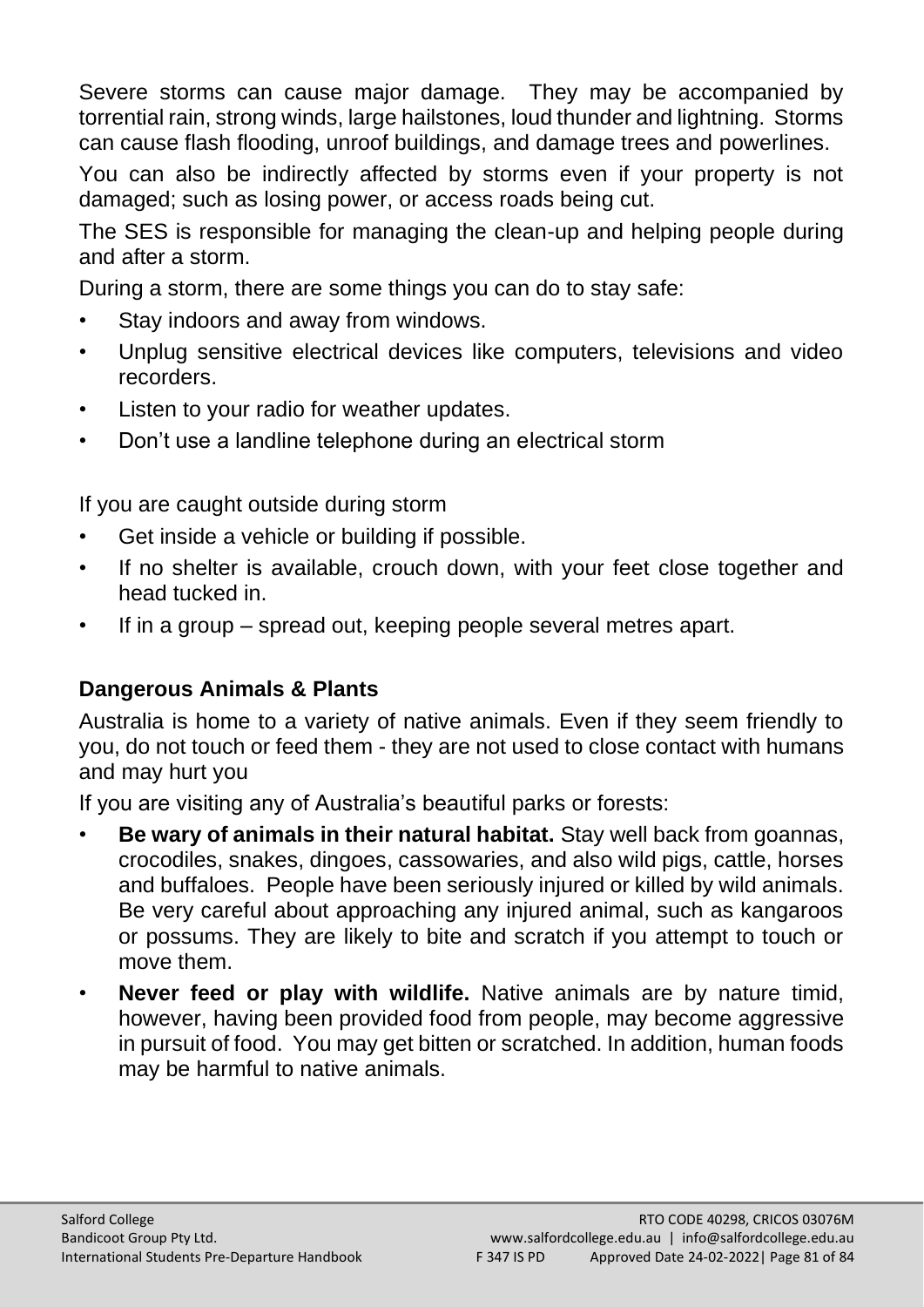## **Bites and Stings**

The majority of insects in Australia are not harmful to humans. Some insects bite and sting if they are threatened so it is best to avoid touching them if you want to avoid being stung or bitten.

The Australia-wide **Poisons Information Centres** have a common telephone number: **131 126**

Some people are allergic to certain insect bites or venom. In the case of an allergic reaction to bites or stings, medical attention should be sought immediately. Call a doctor or hospital for guidance, or **000**

#### Anaphylaxis – allergic reactions

Anaphylaxis is a severe allergic reaction that can occur in sensitive individuals from exposure to any chemicals foreign to the body, including bites and stings, plants, or medications. Parts of the body, for example the face or throat swell up so much that the patient can't breathe. In severe cases the patient may go into shock within a few minutes and the heart can stop. **For any patient who shows signs of anaphylaxis, call 000 for an ambulance, and have the patient taken immediately to the emergency department of the nearest hospital.**

#### **General First Aid for Bites and Stings**

For bites or stings from these creatures seek first aid assistance straight away, stay calm, and as immobile as possible.

- All species of Australian snakes, including sea snakes
- Funnel web spiders
- Blue ringed octopus
- Cone shell stings

#### **For all other bites and stings:**

- Seek or apply basic first aid.
- Wash with soap and water and apply an antiseptic if available
- Ensure that the patient's tetanus vaccination is up to date
- Apply an ice-pack to reduce local pain and swelling
- Pain relief may be required e.g. paracetamol or an antihistamine (to reduce swelling, redness and itch)
- The patient should seek medical advice if they develop any other symptoms or signs of infection.

#### **www.health.qld.gov.au/poisonsinformationcentre/bits\_stings**

(Source Queensland Health)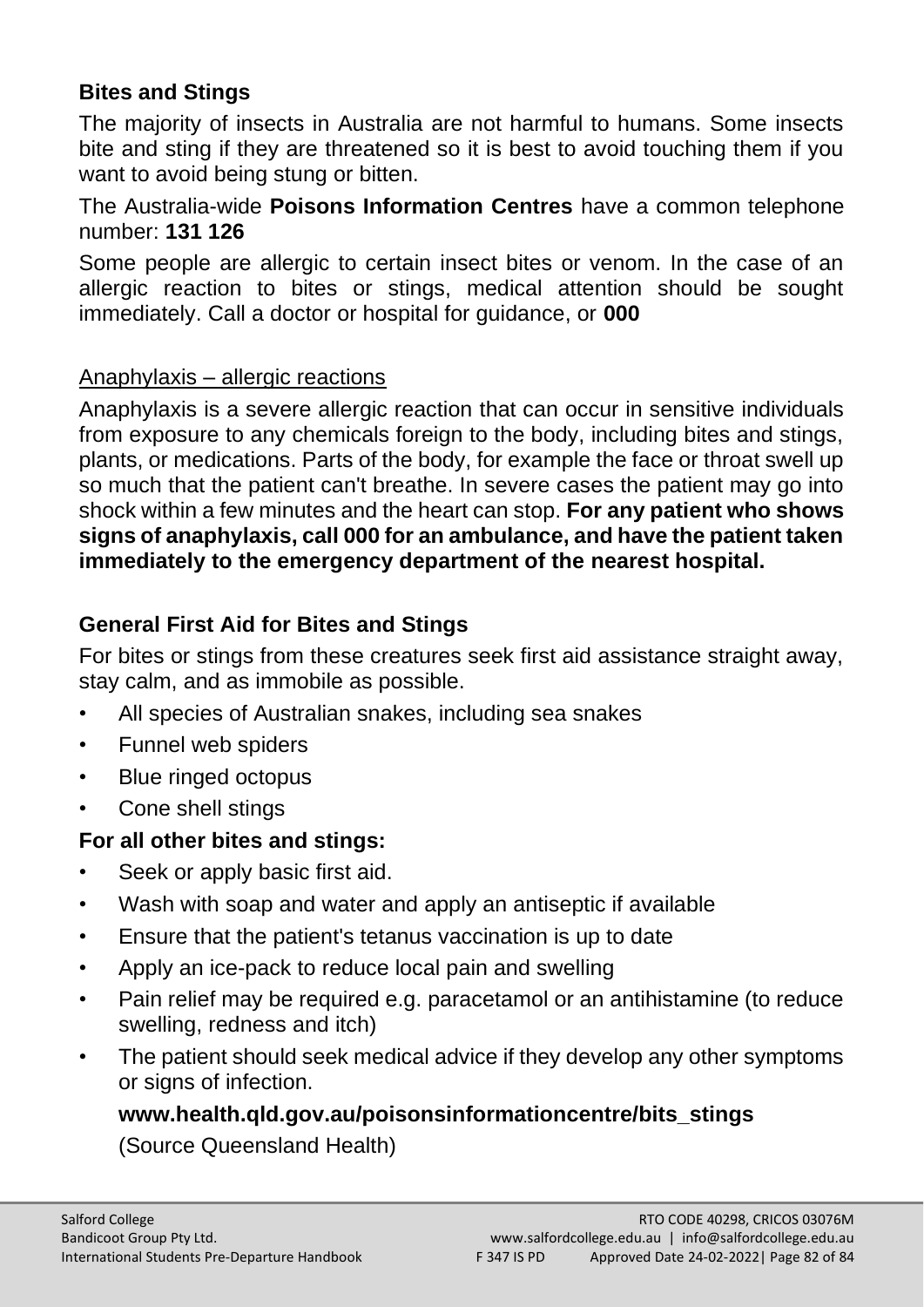# **Settling-in**

#### **Living in Adelaide**

Adelaide is one of the **least expensive developed cities in the world**, according to the 2007 survey conducted by global economics consultants, Mercer Consulting Group. Mercer's international annual cost of living survey measures the comparative cost of over 200 items, including food, clothing, household goods, health and personal care, together with transportation and entertainment.

#### **Weather and Seasons**

Typically, this means **hot, dry summers** with **mild winters**. Adelaide's summers average 29°C and its winters average 15°C

#### **Time Zones**

Adelaide time zone is +09.30 hours GMT.

#### **Lifestyle**

Visitors to Adelaide can enjoy a great outdoors lifestyle - even in the colder winter months of the year.

#### **Accommodation**

Salford College is interested in students being safely accommodated in order that they can concentrate on their studies. It is important to have your accommodation organised prior to your arrival in Australia.

Most students want to live within walking distance of the campus but this is not always possible and is usually determined by availability and cost. Often it is more convenient and cost-effective to live further from the campus but closer to shops and public transport.

#### **Types of Accommodation**

#### **Homestay**

Homestay is a unique opportunity for overseas students to experience Australian culture by living with a family.

Salford College has an arrangement with Australia Homestay Network (AHN) who can organize this accommodation for you. You can find out more